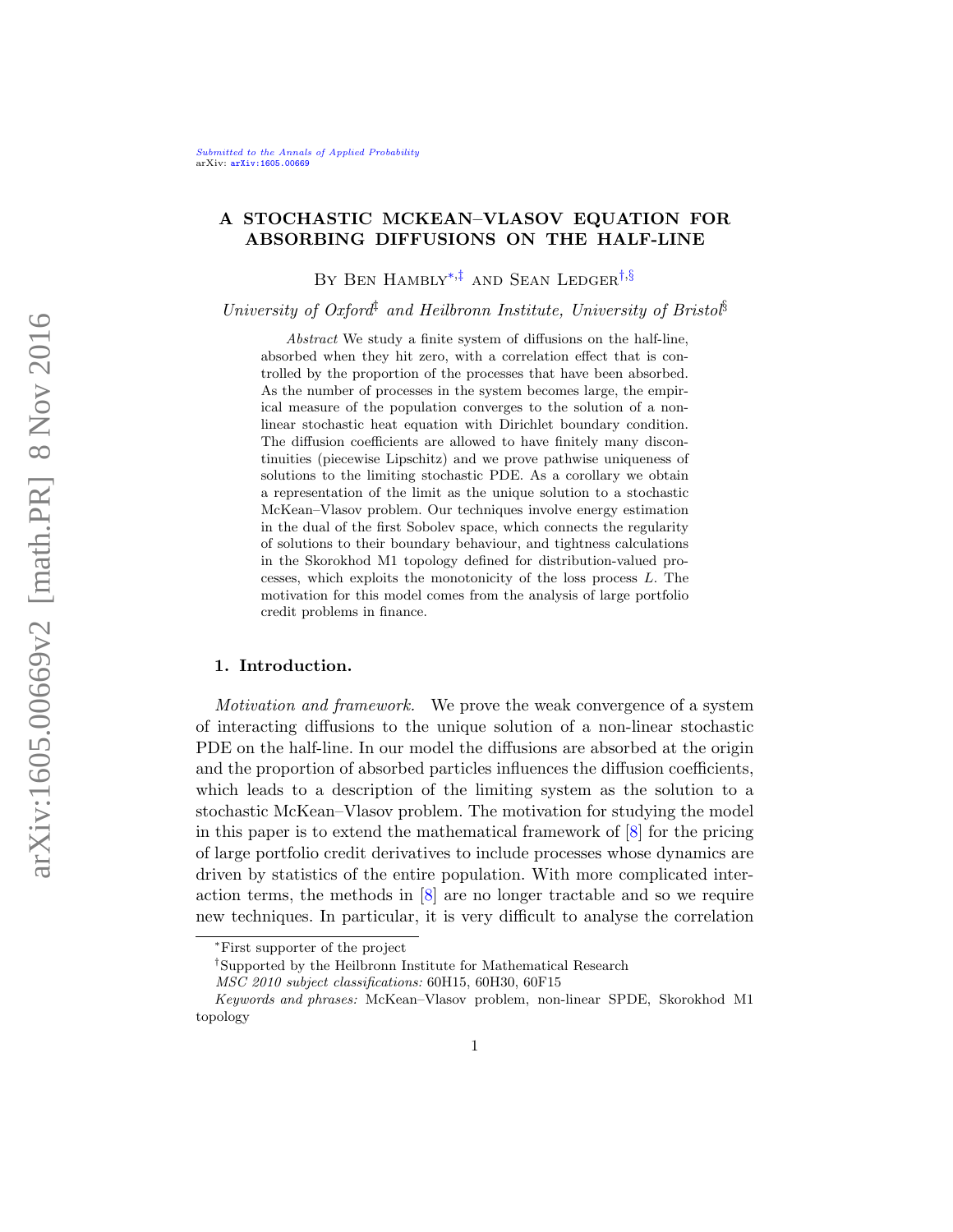between pairs of particles in our model (an essential ingredient of [\[8\]](#page-57-0)) and, from a practical perspective, it is desirable to allow the coefficients of the diffusions to be discontinuous, which presents a further complication.

Portfolio credit derivatives (such as the collateralised debt obligation — CDO) have a pay-off structure which depends on the total notional value of the loss due to default of entities in the portfolio across the lifetime of the product, after a process of partial asset recovery takes place. We will not explore the financial details of these contracts (see [\[48\]](#page-58-0)), but two important effects the modeller must capture are the intensity of defaults and the tendency for defaults to occur simultaneously. Common modelling approaches include copula-based models, in which the joint probability of default over a fixed time period is modelled directly, and reduced-form models, in which the default rates are modelled as correlated stochastic processes. The model we will consider is a *structural model*: default times are represented as the threshold hitting times of a collection of correlated stochastic processes. These models were introduced in the context of portfolio derivatives by [\[31\]](#page-58-1) and [\[55\]](#page-59-0), and their origins trace back to [\[5\]](#page-57-1) and [\[44\]](#page-58-2) for single-name derivatives.

Our general framework is as follows. Suppose we have a collection of  $N \geq 1$  defaultable entities and a fixed finite time horizon  $T > 0$ . Assign the  $i<sup>th</sup>$  entity a risk process,  $X^{i,N}$ , called the *distance-to-default* process, with  ${X_0^{i,N}}$  $\{a_i^{i,N}\}_{1 \leq i \leq N}$  chosen to be positive independent random variables supported on  $(0, \infty)$  with common law  $\nu_0$ . Default of the *i*<sup>th</sup> entity is modelled as the first hitting time of zero of the distance-to-default process:

<span id="page-1-0"></span>(1.1) 
$$
\tau^{i,N} := \inf\{t > 0 : X_t^{i,N} \le 0\}.
$$

The empirical and loss processes then track the spatial evolution of the surviving particles and the proportion of killed particles; defined respectively as

(1.2) 
$$
\nu_t^N := \frac{1}{N} \sum_{i=1}^N \mathbf{1}_{t < \tau^{i,N}} \delta_{X_t^{i,N}}, \qquad L_t^N := \frac{1}{N} \sum_{i=1}^N \mathbf{1}_{\tau^{i,N} \le t}.
$$

Here,  $\delta_x$  denotes the Dirac delta measure of the point  $x \in \mathbb{R}$ . The empirical process takes values in the sub-probability measures on  $\mathbb R$  and the loss process takes values in  $\mathbb{R}$ . For  $S \subseteq \mathbb{R}$ ,  $\nu_t^N(S)$  is simply the proportion of the diffusions that take values in  $S$  at time  $t$  that have not yet hit the origin by time t:

$$
\nu_t^N(S) = \frac{\#\{1 \le i \le N : X_t^{i,N} \in S \text{ and } t < \tau^{i,N}\}}{N},
$$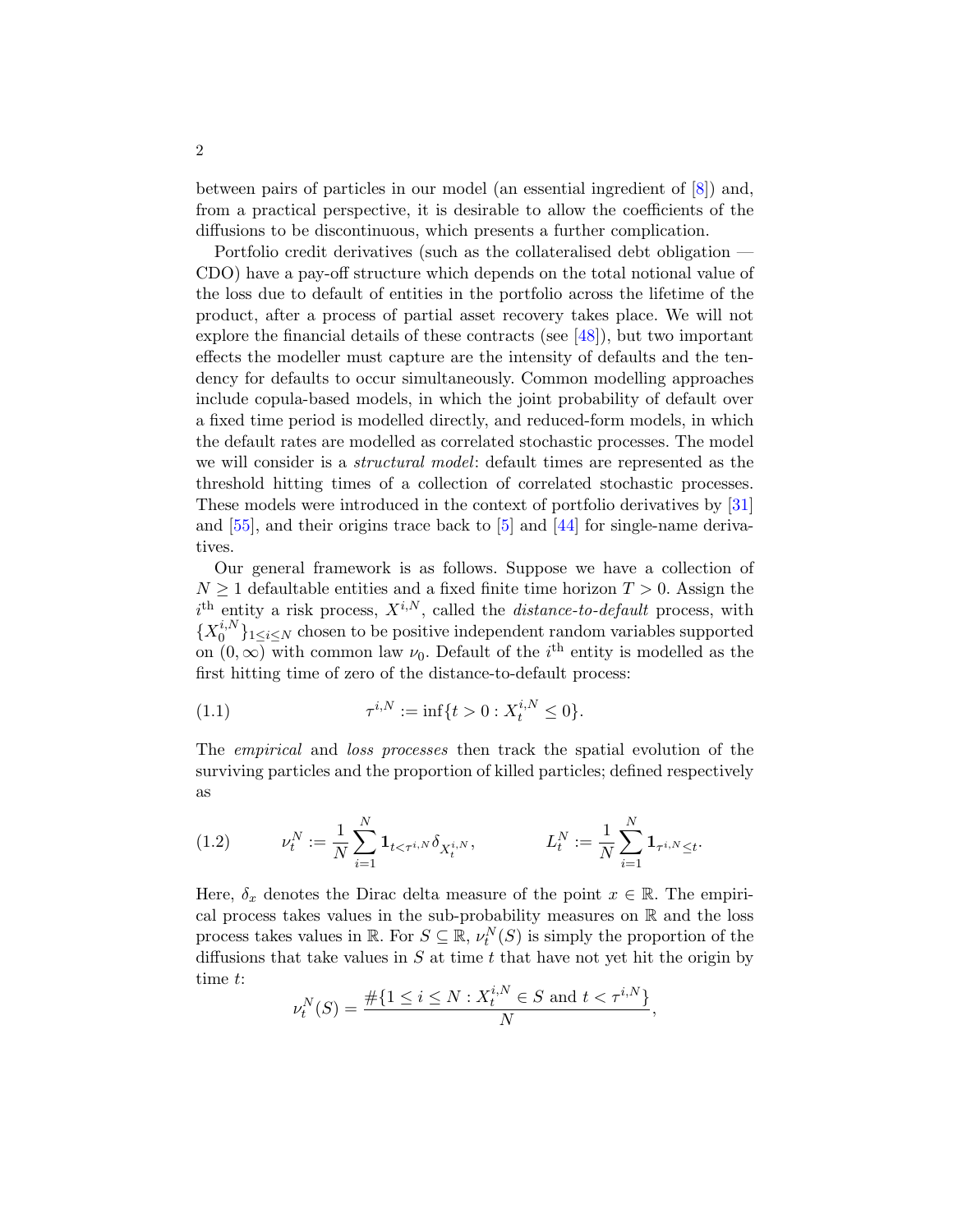hence we have the relationship

$$
L_t^N = 1 - \nu_t^N(0, \infty).
$$

In practice, once the dynamics of  $X^{i,N}$  have been specified, the model could be used to generate realisations of  $L^N$  from which portfolio credit derivatives (options on  $L^N$ ) could be priced using Monte Carlo routines. Instead, we will approximate  $L^N$  by its limit as  $N \to \infty$ . This is known as a large portfolio approximation, an idea first introduced in [\[51\]](#page-59-1) and now found in several modern frameworks for copula-based models [\[13,](#page-57-2) [27,](#page-58-3) [43\]](#page-58-4) and reduced-form models [\[22,](#page-57-3) [23,](#page-57-4) [45\]](#page-58-5). We will return to the question of how this approximation is generated in practice after a precise description of the limiting objects and mode of convergence.

*Model specification.* We will model the processes  $\{X^{i,N}\}_{1\leq i\leq N}$  as correlated diffusions with parameters that are functions of the current proportional loss:

<span id="page-2-0"></span>
$$
(1.3) \quad X_t^{i,N} = X_0^i + \int_0^t \mu(s, X_s^{i,N}, L_s^N) ds + \int_0^t \sigma(s, X_s^{i,N}) \rho(s, L_s^N) dW_s + \int_0^t \sigma(s, X_s^{i,N}) (1 - \rho(s, L_s^N))^2 \frac{1}{2} dW_s^i.
$$

Here,  $W, W^1, W^2, \ldots$  are independent standard Brownian motions and the precise conditions on the coefficients are given in Assumption [2.1.](#page-10-0) In particular we assume  $\rho$  is piecewise Lipschitz with finitely many discontinuities in the loss variable  $\ell \mapsto \rho(s, \ell)$ . (It is easy, but perhaps not immediate, to show that this collection of processes exists, see Remark [2.2.](#page-10-1))

In [\[8\]](#page-57-0) this model is analysed for the case when the coefficients are constants and it is shown that the sequence of empirical process,  $(\nu^N)_{N\geq 1}$ , converges to a stochastic limit which can be characterised as the unique solution to a heat equation with constant coefficients and a random transport term driven by the systemic Brownian motion  $W$  [\[8,](#page-57-0) Thm. 1.1]. However, numerical experiments show that the constant coefficient model is too simple to adequately capture the traded prices of CDOs across all tranches simultaneously  $[8, Sct. 5]$  $[8, Sct. 5]$ . This problem is common for Gaussian models — the tails of the risk processes are too light to produce large losses and so a large correlation parameter is required to generate scenarios in which many defaults occur over a given time horizon [\[26,](#page-58-6) [48\]](#page-58-0). Consequently, different products on the same underlying portfolio may produce different correlation parameters when calibrated to market prices. This phenomenon is known as *correlation* skew (see Figure [1\)](#page-3-0).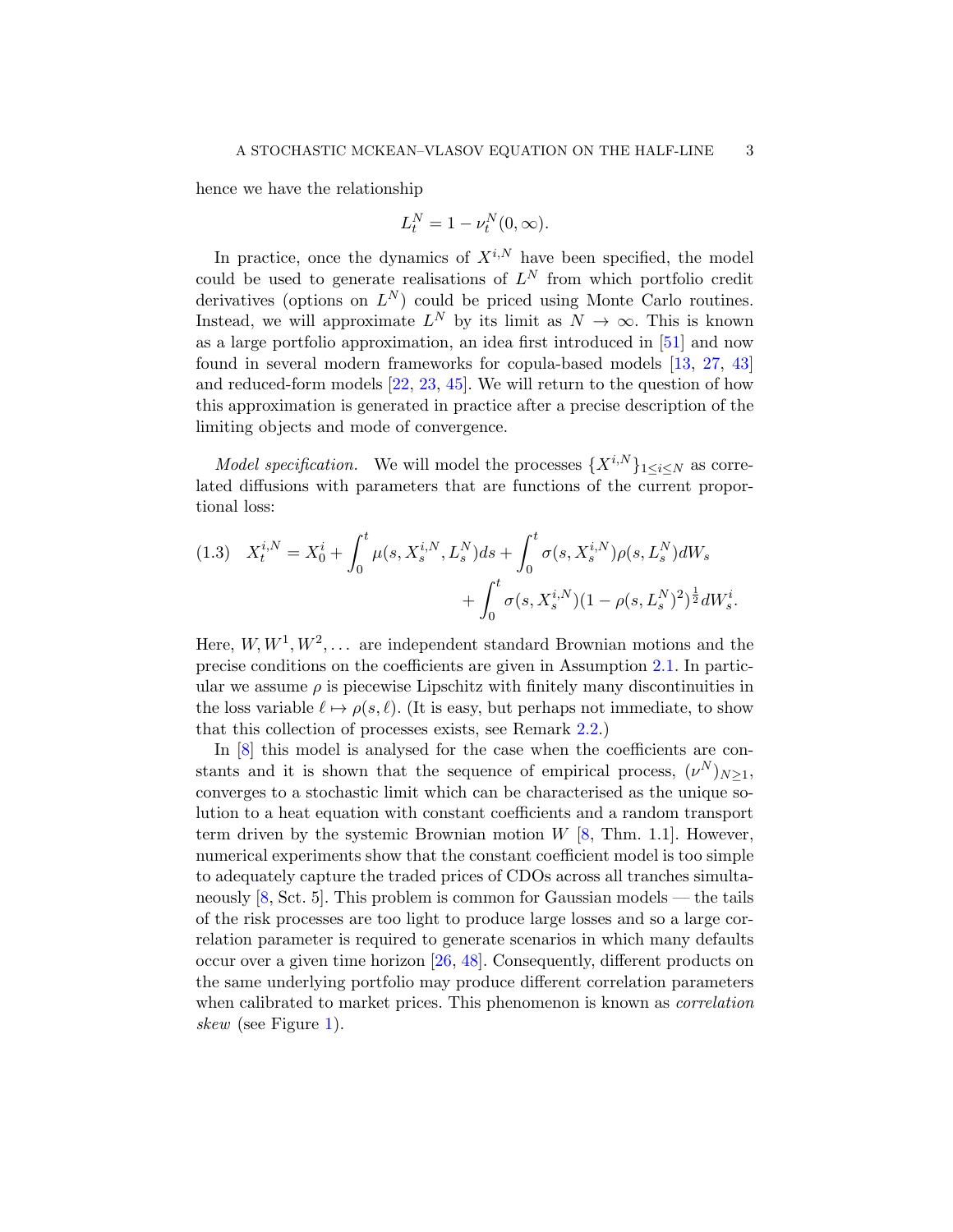

<span id="page-3-0"></span>FIGURE 1. Implied correlation for each tranche for the data set from  $\beta$ , Figure 2, 7 year maturity]. With  $\nu_0$ ,  $\mu$  and  $\sigma$  fixed in the constant coefficient model, the implied correlation for a given tranche is the value of the correlation parameter required to give a model spread equal to the market spread for that tranche. This is an example of correlation skew.

There is a large literature addressing the drawbacks of Gaussian credit models. Examples include the addition of jump processes and heavy-tailed distributions  $[25, 41, 54]$  $[25, 41, 54]$  $[25, 41, 54]$  $[25, 41, 54]$  $[25, 41, 54]$ , stochastic parameters and inhomogeneity  $[2, 7]$  $[2, 7]$  $[2, 7]$  and contagion effects [\[17,](#page-57-6) [28,](#page-58-9) [29\]](#page-58-10). Close relatives to our framework include [\[6\]](#page-57-7), in which a jump process is added to the systemic factor, but in a discretised version of the system, and [\[32\]](#page-58-11), in which the particles are taken to be general diffusions. In [\[1\]](#page-56-1) the constant coefficient model is studied on the unit interval with absorbing boundaries at 0 and 1 and with an additional multiplicative killing rate as a model for mortgage pools.

Our present approach is inspired by Figure [1.](#page-3-0) Suppose  $\mu$  and  $\sigma$  are fixed constants and  $\rho$  is only a function of  $\ell$ . If  $\ell \mapsto \rho(\ell)$  was piecewise constant across intervals corresponding to the CDO tranches in Figure [1,](#page-3-0) then an obvious strategy for calibrating  $\rho$  to the market prices is to calibrate the first level of  $\rho$  to the traded spread of the most junior tranche, fix this value, repeat the calibration procedure for the next most junior tranche spread and continue for all tranches. It is therefore a natural assumption to allow the diffusion coefficients in  $(1.3)$  to have finitely many discontinuities. Piecewise Lipschitz coefficients encompass this class of models whilst giving an analytically tractable system.

Main results. The dynamics of an individual distance-to-default process,  $X^{i,N}$ , are controlled by the population behaviour, hence we have an example of a McKean–Vlasov system — see [\[50\]](#page-59-3) for an overview. Some applications of these systems include the modelling of large collections of neurons and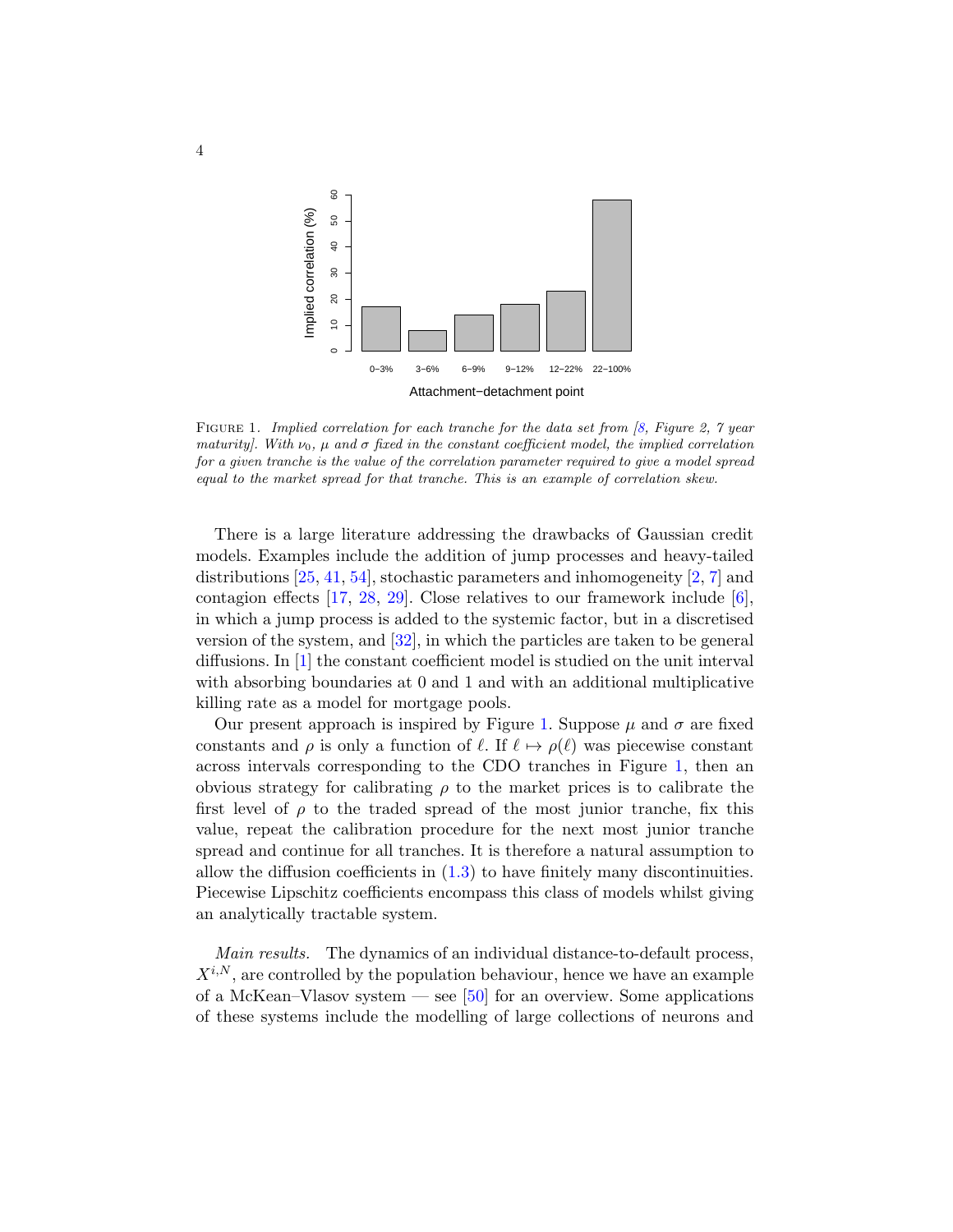threshold hitting times for membrane potential levels in mathematical neu-roscience [\[21,](#page-57-8) [42\]](#page-58-12), the modelling of a large number of non-cooperative agents in mean-field games  $[10, 12]$  $[10, 12]$  $[10, 12]$ , filtering theory  $[3, 16]$  $[3, 16]$  $[3, 16]$  and mathematical genetics [\[18\]](#page-57-13). Examples in portfolio credit modelling include [\[17,](#page-57-6) [49\]](#page-59-4) in which systems with contagion effects are analysed under their large population limits.

As  $N \to \infty$ , we will find that the influence of the idiosyncratic Brownian drivers,  $W^1, W^2, \ldots$ , averages-out to a deterministic effect, but that the randomness due to the systemic Brownian motion,  $W$ , remains present. Hence the system must be characterised as the pair  $(\nu^N, W)$ , and we will follow an established strategy to demonstrate the convergence in law of this pair and to characterise the limiting law:

- (i) Prove tightness of  $(\nu^N, W)_{N \geq 1}$  (in a suitable topology),
- (ii) Characterise the limit points as weak solutions of a non-linear evolution equation,
- (iii) Prove uniqueness of solutions for this equation,
- (iv) Conclude all limiting laws agree, and hence that we have convergence in law.

The mathematical challenge comes from the interaction of the individuals through the boundary behaviour of the population and the discontinuities in the diffusion coefficients. A similar model has recently been studied where the particles interact through the quantiles of the empirical measure [\[15\]](#page-57-14), however there is no general uniqueness theory for this problem. For a model without systemic noise there is a uniqueness theory in [\[35\]](#page-58-13). Discontinuous coefficients have been considered in [\[14\]](#page-57-15), but only on the whole space and in the deterministic setting. In our model, parameter discontinuities are allowed because the limiting realisations of the loss process are strictly increasing (Proposition [4.6\)](#page-19-0). This implies the infinite system spends a null set of time at points where the discontinuities in the coefficients prevent the application of the continuous mapping theorem (Corollary [5.7\)](#page-30-0). Stochastic PDEs of McKean–Vlasov type are popular tools in the analysis of mean-field games with common noise  $[11, 36]$  $[11, 36]$  $[11, 36]$ . In  $[19, 20]$  $[19, 20]$  $[19, 20]$  a system of diffusions on the half-line is studied in which each particle undergoes a proportional jump towards zero whenever any of the particles hits the absorbing boundary at zero. The purpose of the model is to describe the self-excitatory behaviour of a large collection of neurons. For small values of the feedback parameter, existence and uniqueness theorems hold for the limiting system. It is shown in [\[9\]](#page-57-19), however, that for large values of the feedback parameter the limiting system must blow-up (in the sense that no continuous solutions exist) and a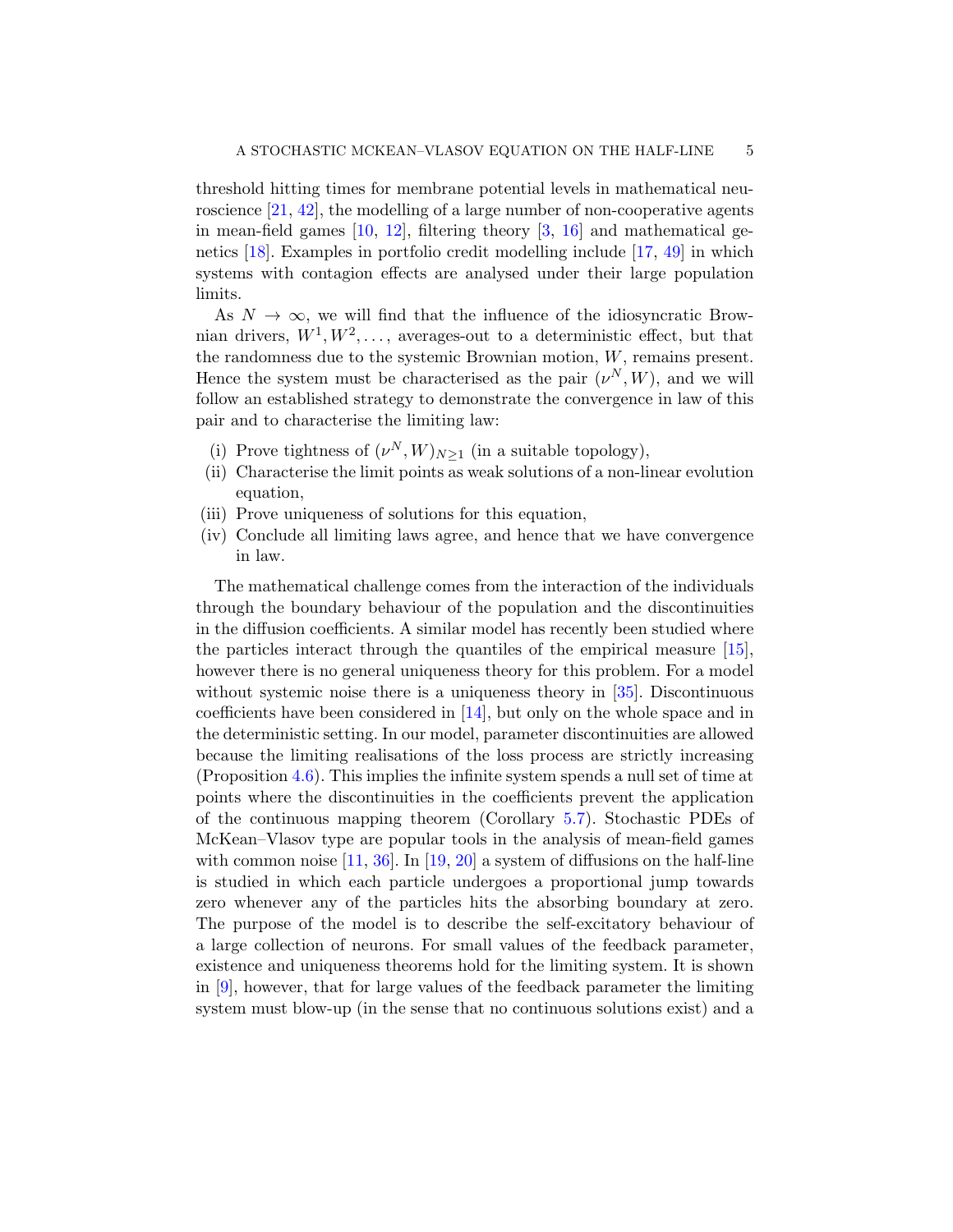complete existence and uniqueness theory in this case remains a challenge.

The topology we will use for establishing tightness of the sequence of laws of  $(\nu^N, W)_{N \geq 1}$  is the product topology  $(D_{\mathscr{S}'}, M1) \times (C_{\mathbb{R}}, U)$ , where  $(D_{\mathscr{S}'}, M1)$  is the M1 topological space of distribution-valued càdlàg processes on  $[0, T]$ , introduced in [\[40\]](#page-58-15), and  $(C_{\mathbb{R}}, U)$  is the space of real-valued continuous functions on  $[0, T]$  with the topology of uniform convergence. (Throughout,  $\mathscr S$  denotes the space of rapidly decreasing functions and  $\mathscr S'$ the space of tempered distributions.) It will not be necessary to explain the full details of the construction of  $(D_{\mathscr{S}'}, M1)$ , as the proof Theorem [1.1](#page-5-0) uses only Theorem 3.2 and Proposition 2.7 of [\[40\]](#page-58-15), together with facts about the classical M1 toplogy on  $D_{\mathbb{R}}$ . The M1 topology is helpful because monotone real-valued processes are automatically tight in  $(D_{\mathbb{R}}, M_1)$ , a fact which has been exploited in many other applications (see [\[40\]](#page-58-15) for references). In our infinite-dimensional setting, the decomposition trick in [\[40,](#page-58-15) Prop. 4.2] enables us to exploit the monotonicity of the loss process in proving tightness of the empirical process. Tightness on the product space implies the existence of subsequential limit points, whereby we recover:

<span id="page-5-0"></span>THEOREM 1.1 (Existence). Let  $(\nu, W)$  realise a limiting law of the sequence  $(\nu^N, W)_{N \geq 1}$ . Then  $\nu$  is a continuous process taking values in the sub-probability measures and satisfies the regularity conditions of Assumption [2.3](#page-11-0) and the limit SPDE:

$$
\nu_t(\phi) = \nu_0(\phi) + \int_0^t \nu_s(\mu(s,\cdot,L_s)\partial_x\phi)ds + \frac{1}{2}\int_0^t \nu_s(\sigma^2(s,\cdot)\partial_{xx}\phi)ds
$$
  
+ 
$$
\int_0^t \nu_s(\sigma(s,\cdot)\rho(s,L_s)\partial_x\phi)dW_s, \quad \text{with} \quad L_t = 1 - \nu_t(\mathbf{1}_{(0,\infty)}),
$$

for every  $t \in [0,T]$  and  $\phi \in C^{\text{test}} := \{ \phi \in \mathscr{S} : \phi(0) = 0 \}$ , with probability 1. Furthermore, if the limit point is attained along the subsequence  $(\nu^{N_k}, W)_{k \geq 1}$ , then  $(L^{N_k}, W)_{k \geq 1}$  converges in law to  $(L, W)$  on the product space  $(D_{\mathbb{R}}, M1) \times (C_{\mathbb{R}}, U)$ .

The limit SPDE is a non-linear heat equation with stochastic transport term driven by the systemic Brownian motion (see Figure [2](#page-6-0) for an example with an exaggerated correlation change), and the space of test functions,  $C<sup>test</sup>$ , encodes the Dirichlet boundary conditions. In the limit, the idiosyncratic noise averages-out to produce the diffusive evolution equation. The intuition for this effect is explained easily in Section [3,](#page-12-0) however a full proof of Theorem [1.1](#page-5-0) requires more technical details and is given in Section [5.](#page-24-0) Several estimates involving purely probabilistic arguments are presented in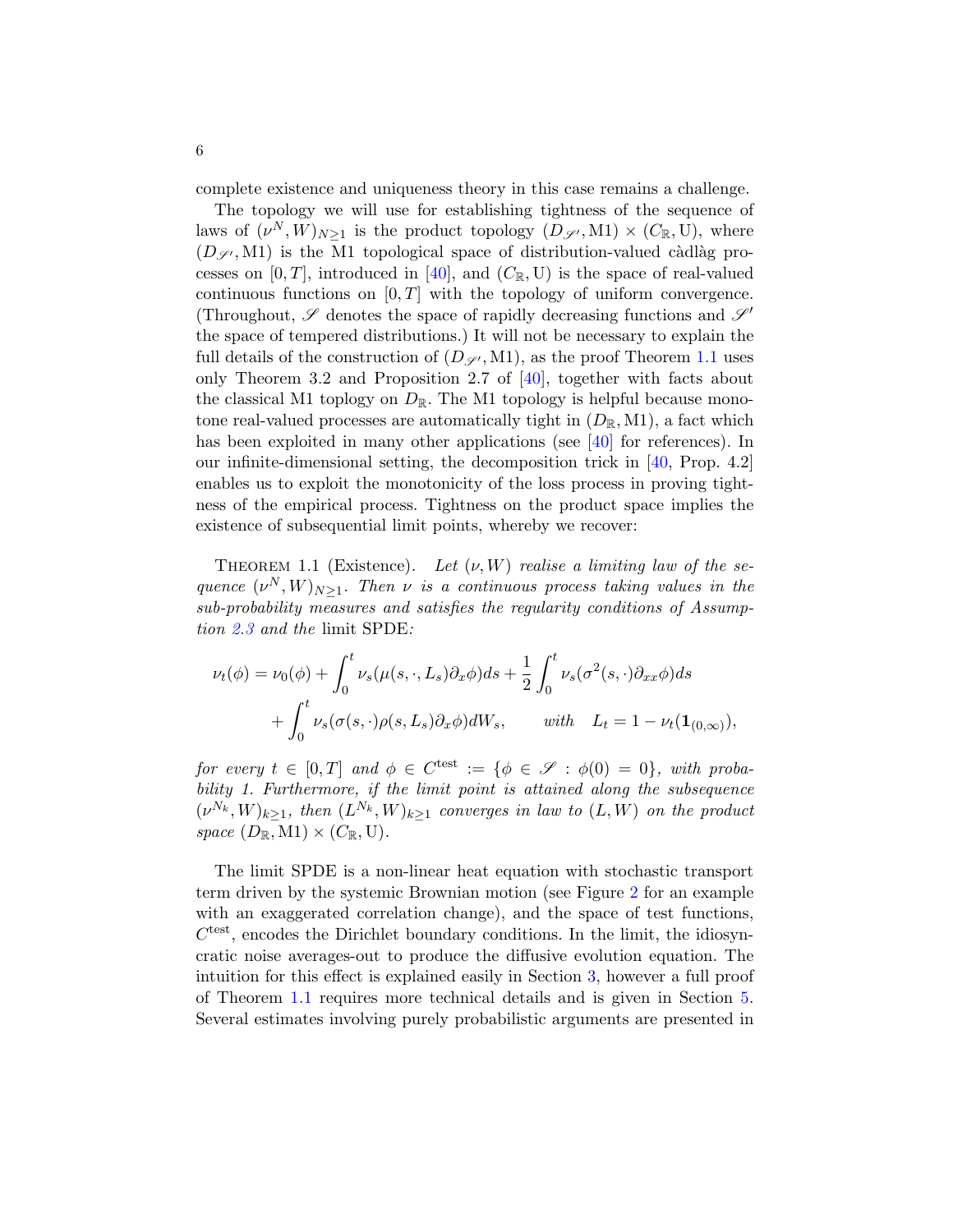

<span id="page-6-0"></span>FIGURE 2. Heat plot for the solution,  $\nu$ , of the limit SPDE for a fixed sample path of W. Time is plotted on the horizontal axis, space on the vertical axis and the value of a pixel represents the (scaled) intensity of  $\nu$  at that space-time point (blue for level zero increasing to dark red for maximal value). The initial condition is a step function,  $\mu = 0$ ,  $\sigma = 1$  and  $\rho$  is given above. Markers are added to show the times at which the loss process,  $L$ , reaches levels 1/5, 2/5, 3/5 and 4/5. Notice the corresponding three periods of smooth heat flow between the two periods of highly correlated motion. (Figure produced using the algorithm outlined in Section [10.](#page-54-0))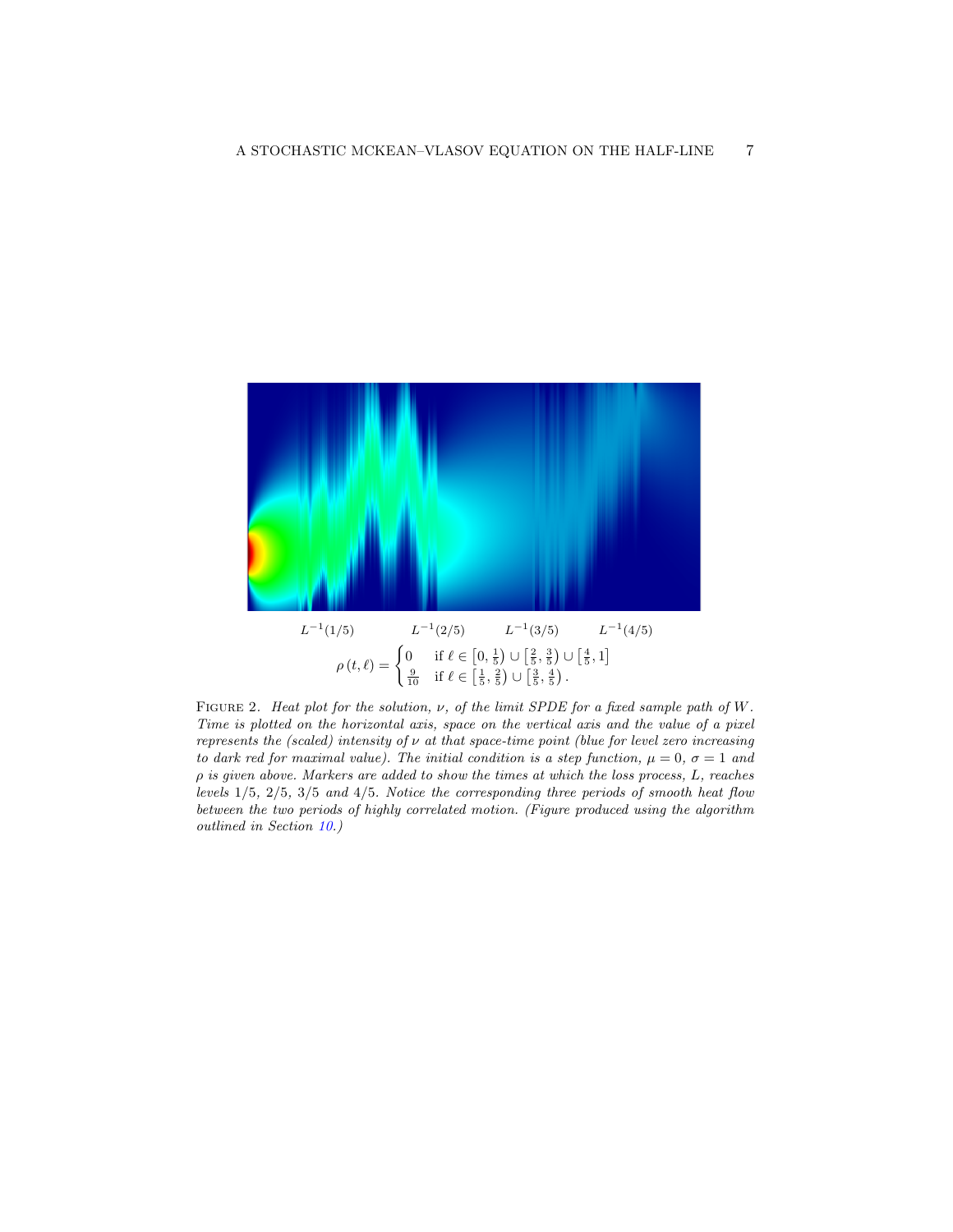Section [4,](#page-15-0) where a key result is Proposition [4.6](#page-19-0) which shows (in an asymptotic sense) that over any non-zero time interval the system must lose a non-zero proportion of mass, and hence any limiting loss process is strictly increasing.

With Theorem [1.1](#page-5-0) established, demonstrating the full weak convergence of  $(\nu^N, W)_{N \geq 1}$  is a matter of proving uniqueness of solutions to the limit SPDE:

<span id="page-7-0"></span>THEOREM 1.2 (Uniqueness/Law of large numbers). Let  $\nu_0$  satisfy As-sumption [2.1.](#page-10-0) Suppose that  $(\nu, W)$  realises a limiting law of  $(\nu^N, W)_{N \geq 1}$ and that  $\tilde{\nu}$  satisfies Assumption [2.3.](#page-11-0) If  $\nu$  and  $\tilde{\nu}$  solve the limit SPDE in Theorem [1.1](#page-5-0) with respect to W and  $\nu_0$ , then with probability 1

$$
\nu_t(S) = \tilde{\nu}_t(S)
$$
, for every  $t \in [0, t]$  and Borel measurable  $S \subseteq \mathbb{R}$ .

Hence there exists a unique law of a solution to the limit SPDE on  $(D_{\mathscr{S}'}, M1) \times$  $(C_{\mathbb{R}}, \mathbb{U})$  and  $(\nu^N, W)_{N \geq 1}$  converges weakly to this law. Furthermore, if  $(\nu, W)$ realises the unique law, then  $(L^N, W)_{N \geq 1}$  converges in law to  $(L, W)$  on  $(D_{\mathbb{R}}, \mathbf{M}1) \times (C_{\mathbb{R}}, \mathbf{U}),$  where  $L_t = 1 - \nu_t(0, \infty).$ 

<span id="page-7-1"></span>REMARK 1.3 (Strong solutions). Theorem [1.2](#page-7-0) shows that all weak solutions realise limiting laws, and amongst limiting laws we have pathwise uniqueness. Following  $[33, \text{Cor. } 5.3.23]$  $[33, \text{Cor. } 5.3.23]$ , we deduce that strong solutions exist on a sufficiently rich probability space, whereby  $\nu$  (and hence L) is adapted to the filtration generated by W.

REMARK 1.4. (Density) In Corollary [7.4](#page-39-0) we show that  $\nu$  has a density process  $V_t \in L^2(0, \infty)$  such that  $\nu_t(\phi) = \int_0^\infty \phi(x) V_t(x) dx$  for all  $\phi \in L^2(0, \infty)$ and  $t \in [0, T]$ . It is then instructive to write the limit SPDE formally as

$$
V_t(x) = V_0(x) - \int_0^t \partial_x(\mu(s,\cdot,L_s)V_s(\cdot))ds + \frac{1}{2}\int_0^t \partial_{xx}(\sigma^2(s,\cdot)V_s(\cdot))ds - \int_0^t \rho(s,L_s)\partial_x(\sigma(s,\cdot)V_s(\cdot))dW_s, \quad \text{with } V_t(0) = 0.
$$

To prove Theorem [1.2](#page-7-0) (Section [7\)](#page-37-0) we use the kernel smoothing method from [\[8\]](#page-57-0), which is a technique for mollifying potentially exotic solutions to the limit SPDE in order to work with smooth tractable objects, at the expense of a small approximation error. The technique was used on the whole space in [\[37,](#page-58-17) [38\]](#page-58-18). In [\[8\]](#page-57-0) the approximation error is controlled in the space  $L^2(0,\infty)$  and there the key quantity to control is the second moment of the mass near the origin:  $\mathbf{E}\nu_t(0,\varepsilon)^2$ , for a candidate solution  $\nu$ . This approach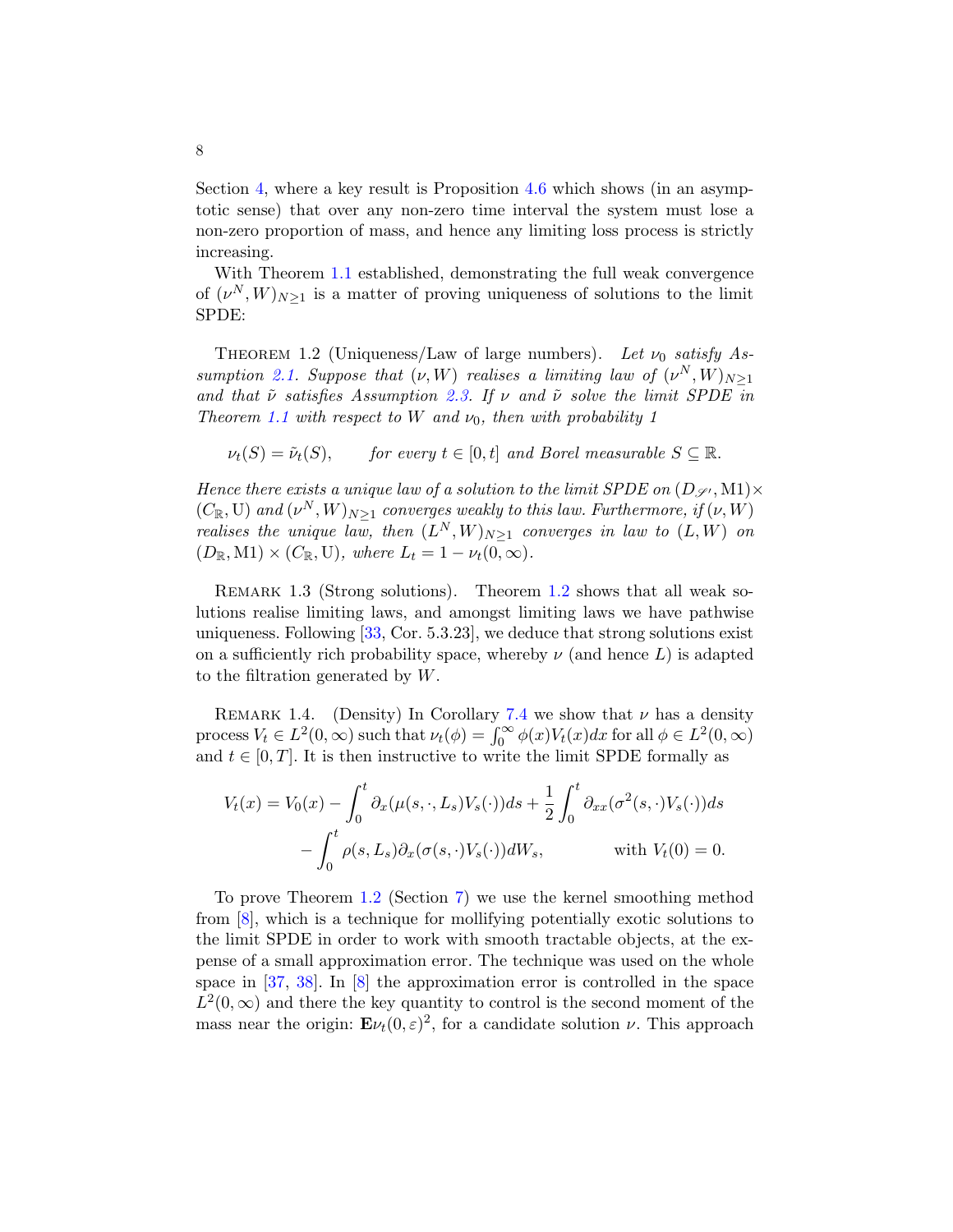succeeds because the quantity can be written in terms of the law of a twodimensional Brownian motion in a wedge, for which explicit formulae are available. In that case the kernel smoothing method can be used to give a precise description of the regularity of the solution [\[39\]](#page-58-19). As the particle interactions in our model are more complicated, however, these explicit formula are no longer available. Although we are able to show that the unique solution to the limit SPDE has a density in  $L^2$  (Corollary [7.4\)](#page-39-0), which is an auxiliary result towards Theorem [1.2,](#page-7-0) that method cannot be used to fully establish uniqueness as it relies on a crude upper bound for  $\nu$  which neglects the effect of the absorbing boundary (Remark [7.5\)](#page-40-0). Our solution to this problem is to adapt the kernel smoothing method to the dual of the first Sobolev space, which then only requires us to control the first moment  $\mathbf{E}\nu_t(0,\varepsilon)$  (Section [6\)](#page-33-0). This is an easier quantity to estimate as only individual particles need to be studied and not pairs of particles, hence we do not need to consider the complicated correlation between particles (see Propositions [4.4](#page-17-0) and [5.6\)](#page-28-0).

We must also deal with discontinuities in the coefficients of the limit SPDE and here the strict monotonicity of the limiting loss processes is again important. Our strategy is to prove uniqueness up to the first time the level of the loss reaches a discontinuity point of the coefficients, whereby continuity allows us to propagate the argument onto the next such time interval. With a strictly increasing loss process and only finitely many discontinuities, this argument terminates after finitely many iterations, whereby we have uniqueness on the whole time horizon  $[0, T]$ .

REMARK 1.5 (Pathological  $\rho$ ). We cannot choose  $\rho$  arbitrarily and ex-pect Theorem [1.2](#page-7-0) to hold. As an example, let  $\mu = 0$ ,  $\sigma = 1$  and

$$
\rho(t,\ell) = \begin{cases} q^{-1}, & \text{if } \ell = kq^{-n} \text{ for some prime } q, n \in \mathbb{N} \text{ and } 1 \le k \le q^n - 1 \\ 0, & \text{otherwise.} \end{cases}
$$

For  $N = q^n$ ,  $L^N$  is supported on  $\{kq^{-n}\}_{0 \leq k \leq q^n}$ , hence  $\nu^N$  behaves as the basic constant correlation system with  $\rho = \overline{q^{-1}}$ , which we denote  $\nu|_{\rho=q^{-1}}$ . Therefore  $(\nu^{q^n})_{n\geq 1}$  converges weakly to  $\nu|_{\rho=q^{-1}}$  as  $n\to\infty$ , hence there is a distinct limit point for every prime, so weak convergence fails for this example.

In Section [9](#page-53-0) we recast our results as a stochastic McKean–Vlasov problem (with randomness from W) and this shows that  $\nu$  can be written as the conditional law of a single tagged particle: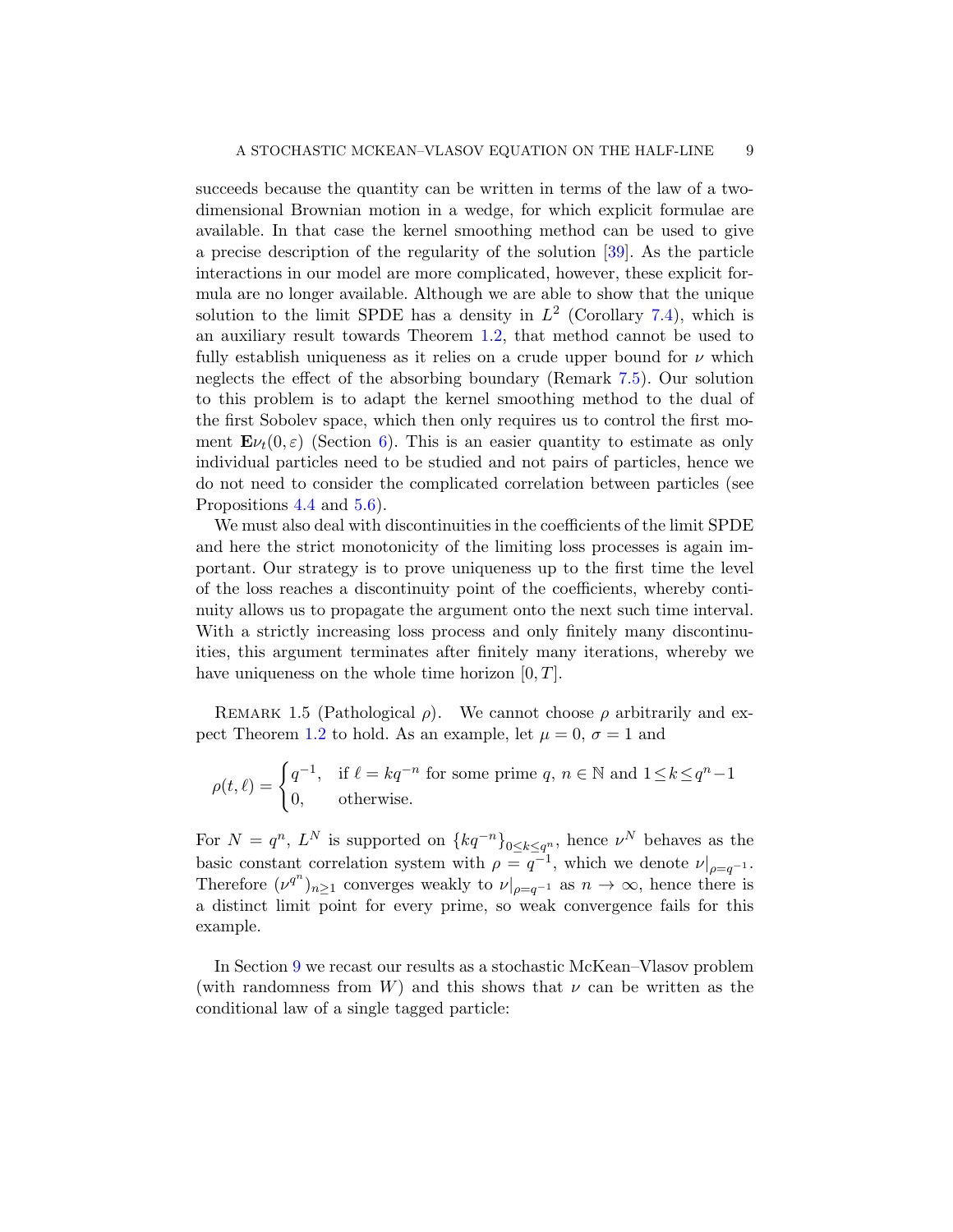<span id="page-9-1"></span>THEOREM 1.6 (Stochastic McKean–Vlasov problem). Let  $(\nu, W)$  be a strong solution to the limit SPDE (Remark [1.3\)](#page-7-1). For any independent Brownian motion,  $W^{\perp}$ , there exists a continuous real-valued process, X, satisfying

$$
\begin{cases}\nX_t = X_0 + \int_0^t \mu(s, X_s, L_s) ds + \int_0^t \sigma(s, X_s) \rho(s, L_s) dW_s \\
+ \int_0^t \sigma(s, X_s) (1 - \rho(s, L_s)^2)^{\frac{1}{2}} dW_s^{\perp}, \\
\tau = \inf\{t > 0 : X_t \le 0\}, \\
\nu_t(\phi) = \mathbf{E}[\phi(X_t) \mathbf{1}_{t < \tau} | W], \\
L_t = \mathbf{P}(\tau \le t | W).\n\end{cases}
$$

(Here,  $X_0$  has law  $\nu_0$  and is independent of all other random variables.) Furthermore, the law of  $(X, W)$  is unique.

Returning to the question of applying our model, regarding a portfolio credit derivative as an option on the loss process, L, with some payoff function,  $\Psi: D_{\mathbb{R}} \to \mathbb{R}$ , the main practical question is how to accurately estimate **. This comes in two parts: we must first generate an approximation** to L (through  $\nu$ ) to a given level of precision for a fixed Brownian trajectory and then we must combine such estimates into a random sample. In Section [10](#page-54-0) we give an outline of a discrete-time algorithm for approximating the system and some potential variance reduction techniques. We leave the tasks of checking the benefits and correctness of these methods as open problems. A number of potential modifications to the model are also stated, along with their corresponding mathematical challenges.

Overview. In Section [2](#page-9-0) we state the main technical assumptions on the model parameters and review their purpose. In Section [3](#page-12-0) we derive the evolution equation satisfied by the empirical measure of the finite system, which gives a heuristic explanation for arriving at the limit SPDE in Theorem [1.1.](#page-5-0) In Section [4](#page-15-0) several probabilistic estimates are derived for the finite system and these are applied in Section [5](#page-24-0) to give a proof of Theorem [1.1.](#page-5-0) In Section [6](#page-33-0) we describe the kernel smoothing method, which is the main tool for the proof of Theorem [1.2](#page-7-0) in Section [7.](#page-37-0) In Section [8](#page-47-0) several technical lemmas are presented which are used to in Section [7,](#page-37-0) but which are deferred for readability. In Section [9](#page-53-0) we use our results to give a short proof of Theorem [1.6.](#page-9-1) In Section [10](#page-54-0) we outline an algorithm for simulating the solution to the limit SPDE and discuss open problems relating to this and to potential model extensions.

<span id="page-9-0"></span>2. Notation and assumptions. The purpose of this section is to lay out the technical definitions omitted in the introduction and to explain their purpose.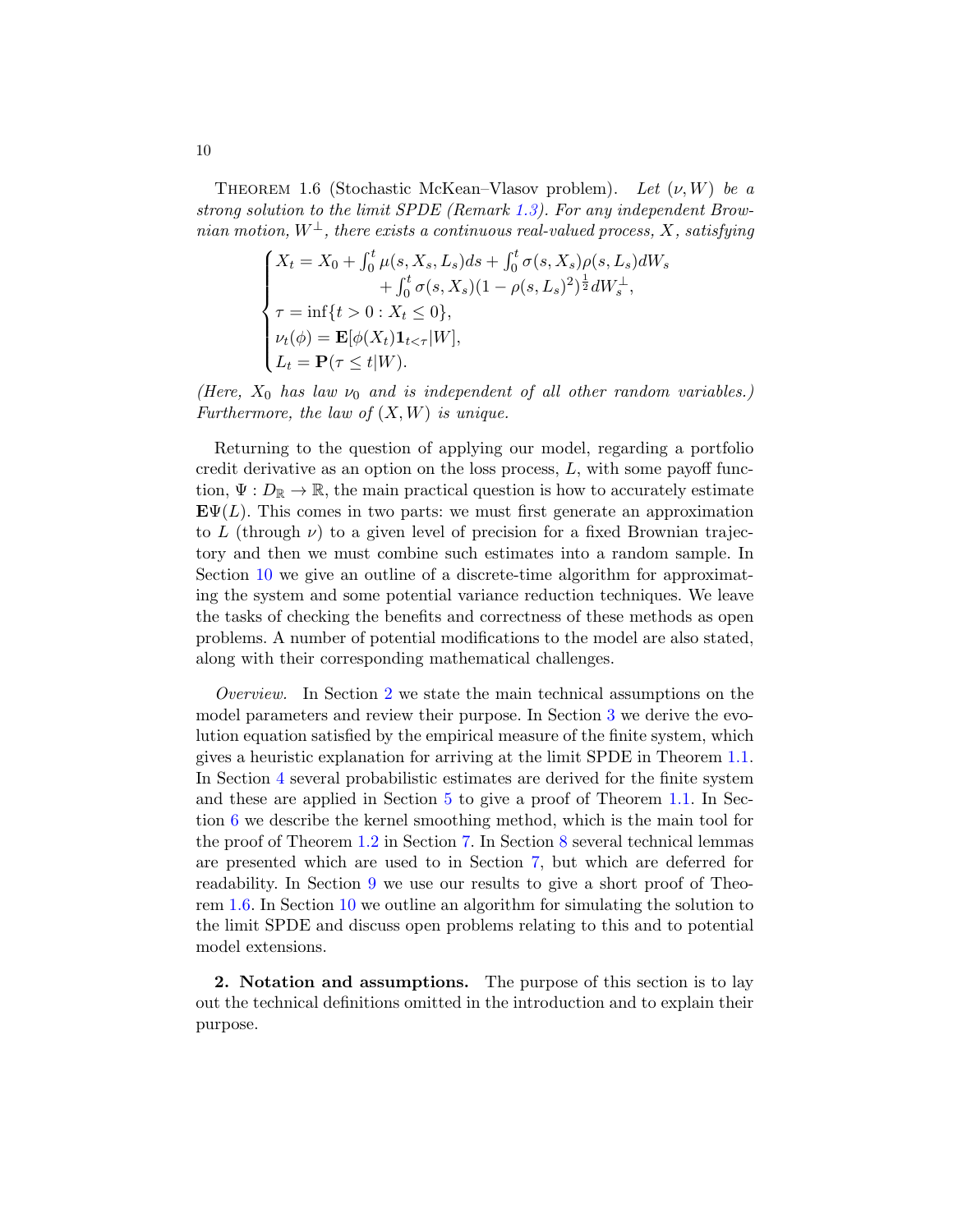<span id="page-10-0"></span>ASSUMPTION 2.1 (Coefficient assumptions). Let  $\mu : [0, T] \times \mathbb{R} \times [0, 1] \rightarrow$  $\mathbb{R}, \sigma : [0, T] \times \mathbb{R} \to [0, \infty)$  and  $\rho : [0, T] \times [0, 1] \to [0, 1)$  be the coefficients in  $(1.3)$  and  $\nu_0$  be the common law of the initial values of the distance-to-default processes introduced above  $(1.1)$ . We assume that we have a sufficient large constant,  $C \in (1,\infty)$ , such that all the following hold:

<span id="page-10-3"></span>(i) (Initial condition) The probability measure  $\nu_0$  is supported on  $(0, \infty)$ , has a density  $V_0 \in L^2(0, \infty)$  and satisfies

$$
\nu_0(\lambda, \infty) = o(\exp\{-\alpha\lambda\}), \quad \text{as } \lambda \to +\infty
$$

for every  $\alpha > 0$ . (Note:  $V_0 \in L^2(0, \infty)$  implies  $\nu_0(0, \varepsilon) = O(\varepsilon^{1/2}) = o(1)$ as  $\varepsilon \to 0$ .)

<span id="page-10-2"></span>(ii) (Spatial regularity) For all fixed  $t \in [0, T]$  and  $\ell \in [0, 1]$ ,  $\mu(t, \cdot, \ell), \sigma(t, \cdot) \in$  $C^2(\mathbb{R})$  with

$$
|\partial^n_x\mu(t,x,\ell)|,|\partial^n_x\sigma(t,x)|\leq C
$$

for all  $t \in [0, T]$ ,  $x \in \mathbb{R}$ ,  $\ell \in [0, 1]$  and  $n = 0, 1, 2$ ,

<span id="page-10-4"></span>(iii) (Non-degeneracy) For all  $t \in [0, T]$ ,  $x \in \mathbb{R}$ ,  $\ell \in [0, 1]$ 

$$
\sigma(t, x) \ge C^{-1} > 0, \qquad 0 \le \rho(t, \ell) \le 1 - C^{-1} < 1,
$$

<span id="page-10-5"></span>(iv) (Piecewise Lipschitz in loss) There exists  $0 = \theta_0 < \theta_1 < \cdots < \theta_k = 1$ such that

$$
|\mu(t,x,\ell)-\mu(t,x,\bar{\ell})|,|\rho(t,\ell)-\rho(t,\bar{\ell})|\leq C|\ell-\bar{\ell}|,
$$

whenever  $t \in [0, T]$ ,  $x \in \mathbb{R}$  and both  $\ell, \overline{\ell} \in [\theta_{i-1}, \theta_i)$  for some  $i \in$  $\{1, 2, \ldots, k\},\$ 

<span id="page-10-6"></span>(v) (Integral constraint)  $\sup_{s\in[0,T]}\int_0^\infty|\partial_t\sigma(s,y)|dy<\infty$ .

<span id="page-10-1"></span>REMARK 2.2 ( $X^{i,N}$  well defined). To see that we can find  $\{X^{i,N}\}_{1\leq i\leq N}$ satisfying  $(1.3)$  notice that initially  $L = 0$ , so we can find N diffusions satisfying [\(1.3\)](#page-2-0) up to the first time one of the diffusions hits the origin (i.e. with coefficients of the form  $q(t, x, 0)$  — notice that the coefficients are globally Lipschitz by [\(ii\)](#page-10-2) of Assumption [2.1,](#page-10-0) so standard diffusion theory applies. At this stopping time  $L^N = 1/N$ , and so the process can be restarted as a diffusion with coefficients  $g(t, x, 1/N)$ . This gives a solution up to the first time two particles have hit the origin. Repeating this argument gives the construction of  $\{X^{i,N}\}_{1\leq i\leq N}$ .

Condition [\(i\)](#page-10-3) ensures that limiting realisations of the system satisfy the regularity conditions in Assumption [2.3,](#page-11-0) as required for Theorem [1.1.](#page-5-0) The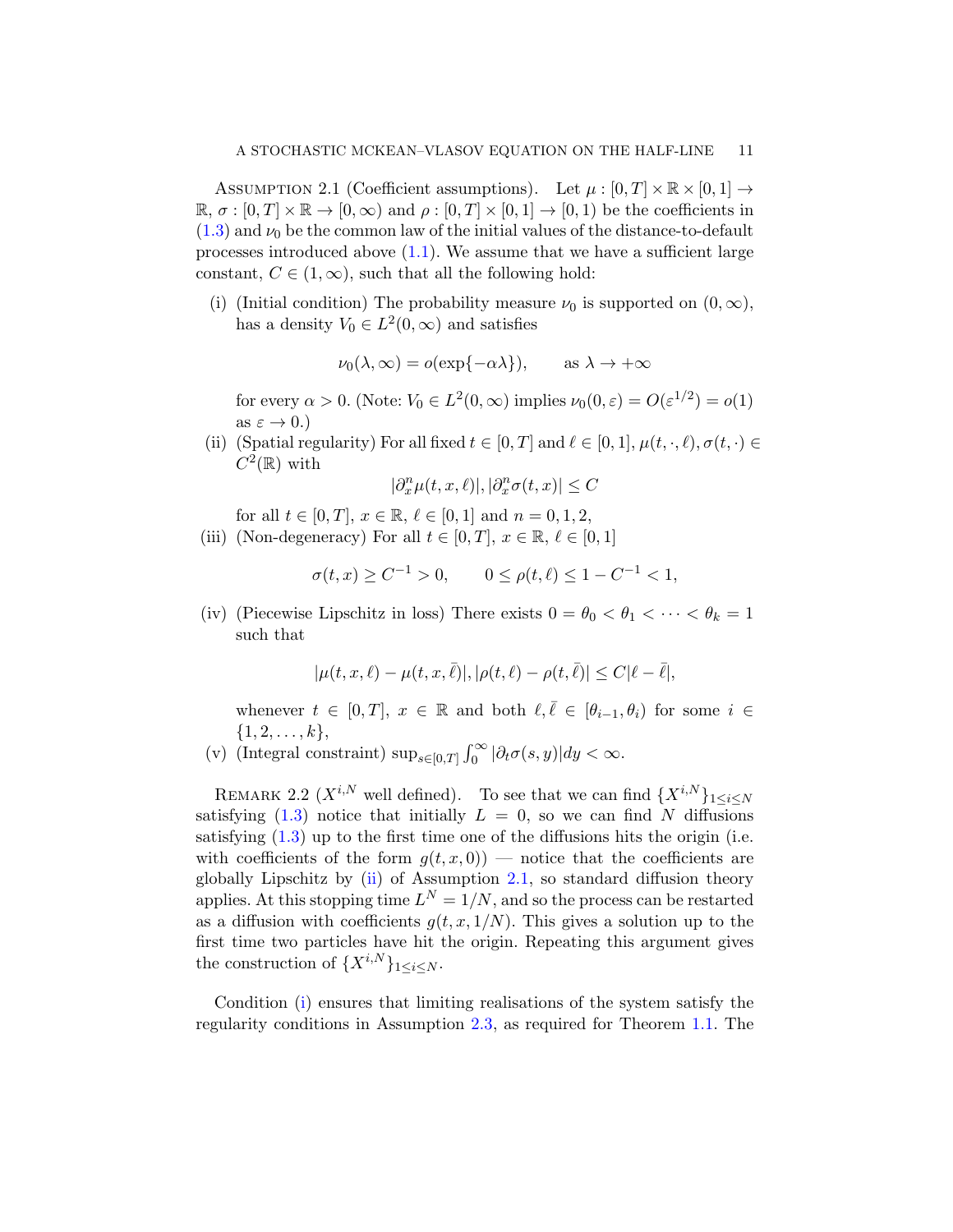tail assumption and boundary behaviour of  $\nu_0$  are used in Proposition [4.4](#page-17-0) and [4.5](#page-18-0) to show that  $\nu^N$  inherits the corresponding properties at times  $t > 0$ , and this is transferred to limit points by Proposition [5.6.](#page-28-0)

The boundedness assumption on the coefficients, given by the case  $n = 0$ in condition [\(ii\)](#page-10-2), is used many times throughout this paper. The cases  $n = 1$ and 2 are used in Lemma [4.1](#page-15-1) and [4.2](#page-16-0) to relate the law of  $X^{1,N}$  to that of a standard Brownian motion, and in Lemma [8.1](#page-47-1) and [8.2](#page-48-0) to interchange coefficients and measures in the proof of Theorem [1.2.](#page-7-0)

Condition [\(iii\)](#page-10-4) implies that there is always a diffusive effect acting on the system, and this ensures that the limiting system does not become degenerate. If  $\sigma = 0$  or  $\rho = 1$  then the particles are completely dependent and move according to a drift term given by  $\mu$  and W. The assumption that  $\rho$  is bounded away from 1 is used directly in the proof of Theorem [1.2](#page-7-0) in [\(7.2\)](#page-41-0) and [\(7.7\)](#page-44-0).

Condition [\(iv\)](#page-10-5) is the main motivating assumption, which we have discussed at length in Section [1.](#page-0-4)

Condition  $(v)$  is purely a technical assumption to ensure that the drift coefficient, D, in Lemma [4.1](#page-15-1) is uniformly bounded by a deterministic constant.

Finally, we will remark on the specific form of  $\sigma = \sigma(t, x)$  and  $\rho = \rho(t, \ell)$ . From [\(1.3\)](#page-2-0) we can write the dynamics of a single particle as

$$
dX_t^{i,N} = \mu(t, X_t^{i,N}, L_t^N)dt + \sigma(t, X_t^{i,N})dB_t^i,
$$

where  $B^i$  is a Brownian motion. Although the  $\{B^i\}_i$  are coupled through  $L^N$ , this representation allows us to relate the law of an *individual* particle to a standard Brownian motion as in Lemmas [4.1](#page-15-1) and [4.2,](#page-16-0) since  $\mu$  is bounded and  $\sigma$  is independent of  $L^N$ . A second advantage of the taking  $\sigma$  and  $\rho$  in this form is that the pairwise correlation between particles is purely a function of  $\rho(t, L_t^N)$ , and so is the same for all pairs. This is explicitly made use of in the construction of the time-change defined in  $(4.8)$ , and there it is again important that the correlation function is bounded strictly away from 1, so that the system can be compared to a standard multi-dimensional Brownian motion.

Below are the constraints we place on solutions to the limit SPDE in Theorem [1.2](#page-7-0) to ensure that we have uniqueness. As Theorem [1.1](#page-5-0) indicates, these conditions are natural in the sense that all limit points of the finite system satisfy them.

<span id="page-11-0"></span>ASSUMPTION 2.3 (Regularity conditions). Let  $\nu$  be a càdlàg process taking values in the space of sub-probability measures on R. The regularity conditions on  $\nu$  are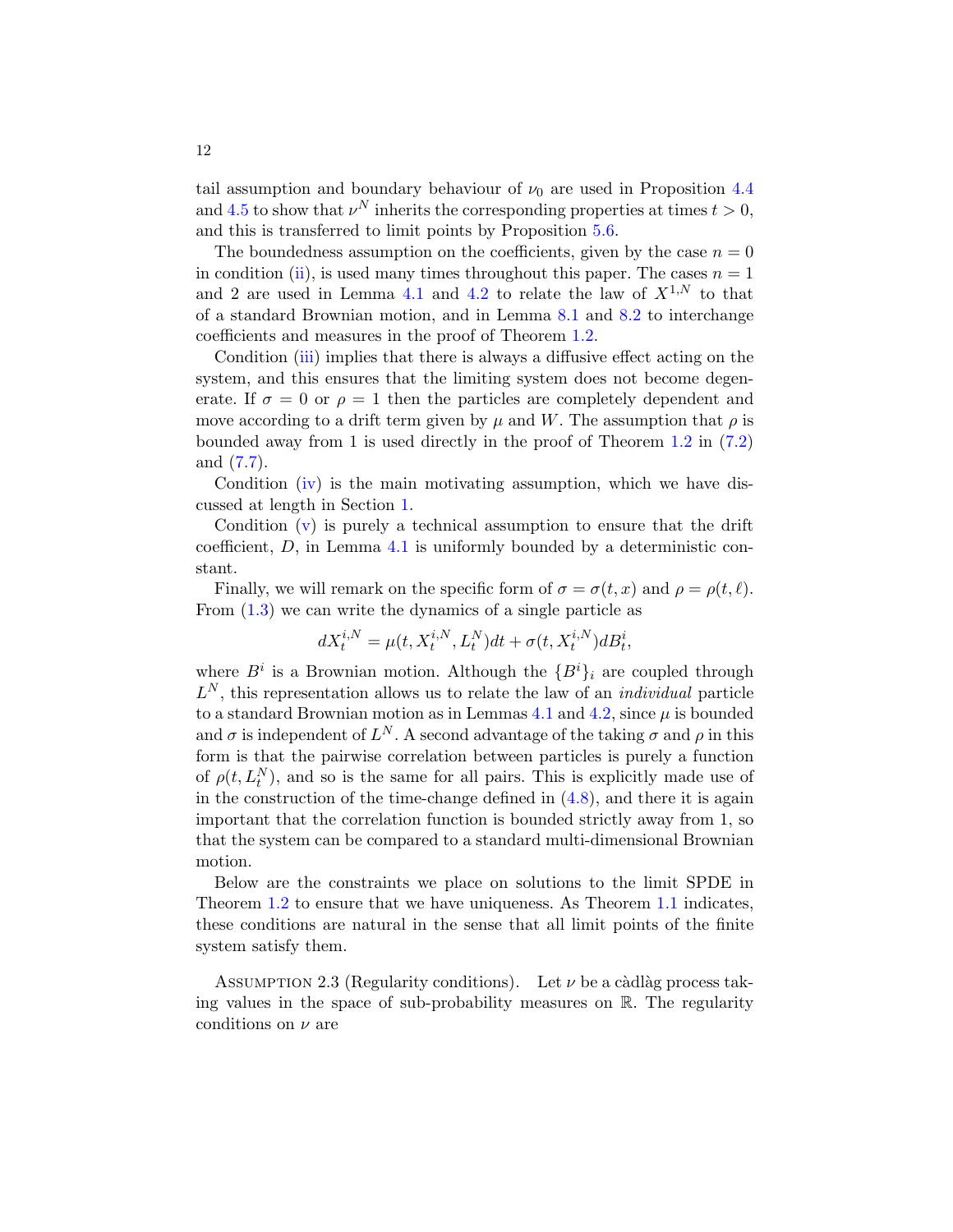- <span id="page-12-1"></span>(i) (Loss function) The process defined by  $L_t := 1 - \nu_t(0, \infty)$  is nondecreasing at all times and is strictly increasing when  $L_t < 1$ ,
- <span id="page-12-2"></span>(ii) (Support) For every  $t \in [0, T]$ ,  $\nu_t$  is supported on  $[0, \infty)$ ,
- <span id="page-12-3"></span>(iii) (Exponential tails) For every  $\alpha > 0$

$$
\mathbf{E} \int_0^T \nu_t(\lambda, +\infty) dt = o(e^{-\alpha \lambda}), \quad \text{as } \lambda \to \infty,
$$

<span id="page-12-4"></span>(iv) (Boundary decay) There exists  $\beta > 0$  such that

$$
\mathbf{E} \int_0^T \nu_t(0,\varepsilon) dt = O(\varepsilon^{1+\beta}), \qquad \text{as } \varepsilon \to 0,
$$

<span id="page-12-5"></span>(v) (Spatial concentration) There exists  $C > 0$  and  $\delta > 0$  such that

$$
\mathbf{E} \int_0^T |\nu_t(a, b)|^2 dt \le C|b - a|^\delta, \quad \text{for all } a < b.
$$

It is essential that limit points satisfy condition [\(i\)](#page-12-1) in order to apply the continuous mapping theorem to recover the limit SPDE for limit points (Corollary [5.7\)](#page-30-0). There, strict monotonicity ensures that there are only finitely many t such that  $L_t = \theta_i$  for some i, and hence that this set of times is negligible in the limit. Knowing that  $L$  is monotone also allows us to split  $[0, T]$ into consecutive intervals such that in the  $i^{\text{th}}$  interval  $L_t \in [\theta_i, \theta_{i+1}),$  and this argument is used in the uniqueness proof in Section [7](#page-37-0) (Case 2).

Condition [\(ii\)](#page-12-2) is natural since  $\nu^N$  is supported on  $[0,\infty)$  by construction. However, it is also convenient to take our test functions,  $C^{\text{test}}$ , to be supported on  $\mathbb{R}$ , hence [\(ii\)](#page-12-2) is needed to rule out pathological solutions that have support on the negative half-line and that would otherwise break the uniqueness claim.

Condition [\(iii\)](#page-12-3) is used several times throughout Section [8](#page-47-0) to check various integrability requirements. It is also used in Lemma [8.8](#page-51-0) to relate  $\nu$  and L via the  $H^{-1}$  norm.

Condition [\(iv\)](#page-12-4) is the key boundary estimate discussed in Section [1.](#page-0-4) Its main use is in Lemma [7.6.](#page-43-0)

Condition [\(v\)](#page-12-5) guarantees that solutions cannot become too concentrated in spatial locations. This is used to interchange coefficients and measures in Lemma [8.1](#page-47-1) and [8.2.](#page-48-0)

<span id="page-12-0"></span>3. Dynamics of the finite particle system. This section introduces the empirical process approximation to the limit SPDE from Theorem [1.1](#page-5-0) and explains the intuition behind the convergence of  $(\nu^N)_{N\geq 1}$ . Throughout,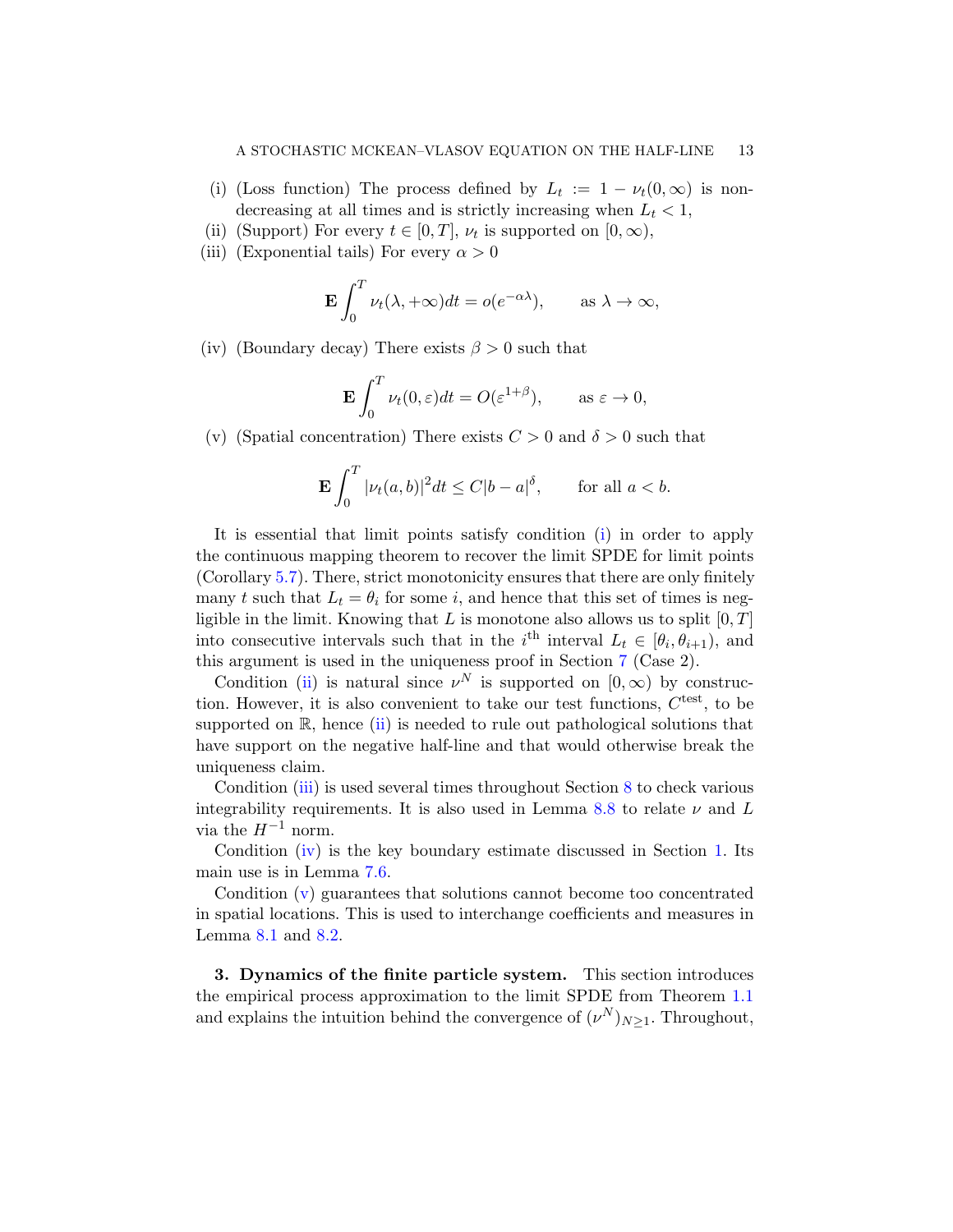we will drop the dependence of the coefficients on the time, space and loss variables and use the following short-hand when it is safe to do so:

<span id="page-13-2"></span>REMARK 3.1 (Short-hand notation). For fixed  $N$ , when there is no confusion, we may use the functional notation

$$
\mu_t = \mu(t, \cdot, L_t^N), \qquad \sigma_t = \sigma(t, \cdot), \qquad \rho_t = \rho(t, L_t^N).
$$

<span id="page-13-1"></span>PROPOSITION 3.2 (Finite evolution equation). For every  $N \geq 1$ ,  $t \in$ [0, T] and  $\phi \in C^{\text{test}}$ 

$$
\nu_t^N(\phi) = \nu_0^N(\phi) + \int_0^t \nu_s^N(\mu_s \partial_x \phi) ds + \frac{1}{2} \int_0^t \nu_s^N(\sigma_s^2 \partial_{xx} \phi) ds + \int_0^t \nu_s^N(\sigma_s \rho_s \partial_x \phi) dW_s + I_t^N(\phi),
$$

where we have the idiosyncratic driver

$$
I_t^N(\phi) := \frac{1}{N} \sum_{i=1}^N \int_0^t \sigma(s, X_s^{i,N}) (1 - \rho(s, L_s^N))^2 \, \frac{1}{2} \partial_x \phi(X_s^{i,N}) \mathbf{1}_{s < \tau^{i,N}} dW_s^i.
$$

PROOF. Apply Itô's formula to  $\phi(X^{i,N})$  to obtain

$$
\phi(X_{t \wedge \tau^{i,N}}^{i,N}) = \phi(X_0^{i,N}) + \int_0^t (\mu_s \partial_x \phi)(X_s^{i,N}) \mathbf{1}_{s < \tau^{i,N}} ds + \frac{1}{2} \int_0^t (\sigma_s^2 \partial_{xx} \phi)(X_s^{i,N}) \mathbf{1}_{s < \tau^{i,N}} ds + \int_0^t (\sigma_s \rho_s \partial_x \phi)(X_s^{i,N}) \mathbf{1}_{s < \tau^{i,N}} dW_s + \int_0^t (\sigma_s (1 - \rho_s^2)^{\frac{1}{2}} \partial_x \phi)(X_s^{i,N}) \mathbf{1}_{s < \tau^{i,N}} dW_s^i.
$$

If  $\phi \in C^{\text{test}}$ , then

<span id="page-13-0"></span>(3.1) 
$$
\phi(X_{t \wedge \tau^{i,N}}^{i,N}) = \phi(X_t^{i,N}) \mathbf{1}_{t < \tau^{i,N}}
$$

Substituting this expression into the left-hand side above, summing over  $i \in \{1, 2, \dots N\}$  and multiplying by  $N^{-1}$  gives the result.  $\Box$ 

REMARK 3.3. We need to ensure that our test functions satisfy  $\phi(0) = 0$ so that equation [\(3.1\)](#page-13-0) is valid.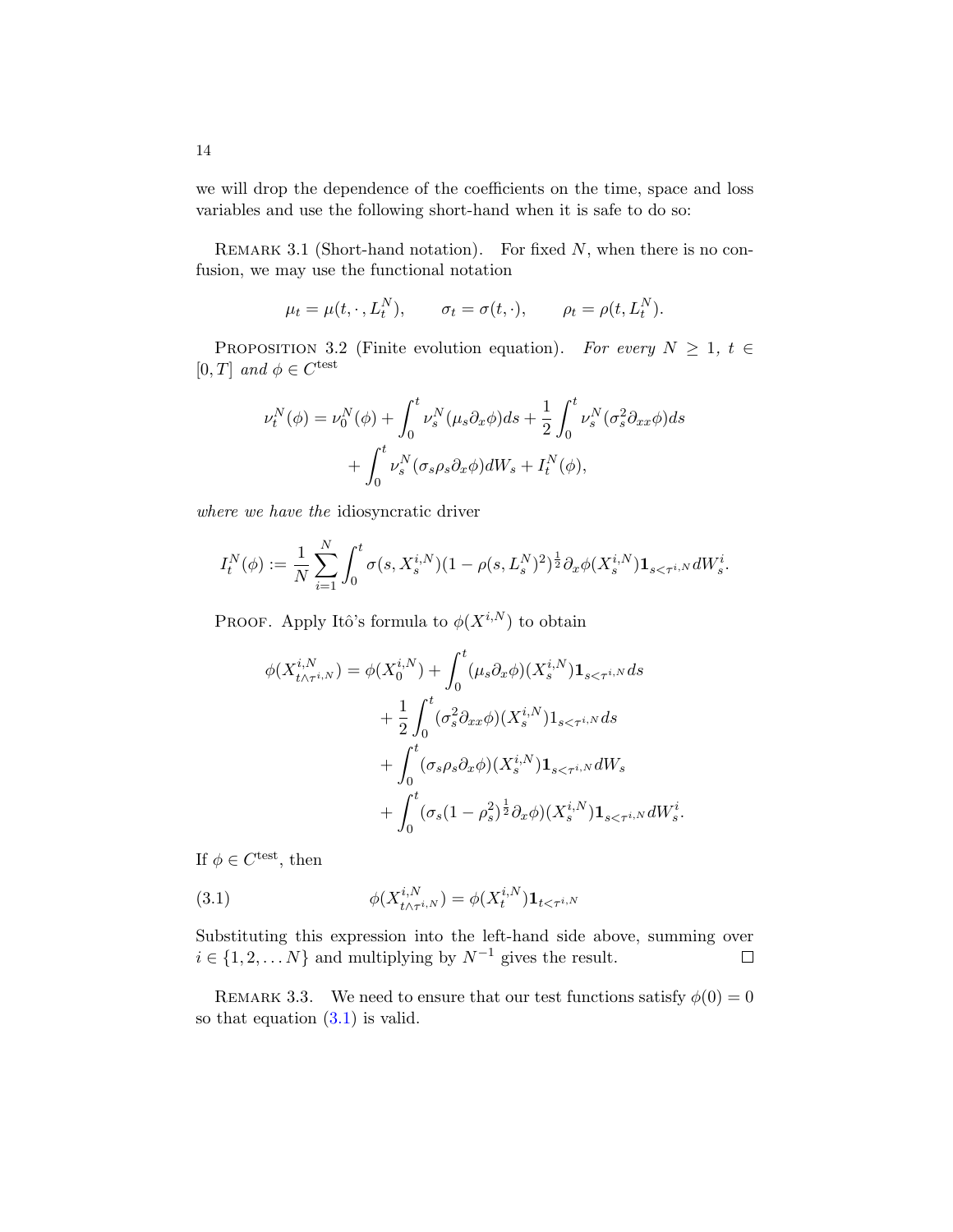Since the idiosyncratic noise,  $I^N$ , is a sum of martingales with zero covariation, the process converges to zero in the limit as  $N \to \infty$ . This explains why we arrive at the limit SPDE in Theorem [1.1.](#page-5-0)

<span id="page-14-1"></span>PROPOSITION 3.4 (Vanishing idiosyncratic noise). For every  $\phi \in C^{\text{test}}$ 

$$
\mathbf{E} \sup_{t \in [0,T]} |I_t^N(\phi)|^2 = \|\partial_x \phi\|_{\infty}^2 \cdot O(N^{-1}), \quad \text{as } N \to \infty.
$$

PROOF. Since  $\sigma$  and  $\partial_x \phi$  are bounded, the result follows from Doob's martingale inequality and the fact that

$$
[I^{N}(\phi)]_{t} = \frac{1}{N^{2}} \sum_{i=1}^{N} \int_{0}^{t} \sigma(s, X_{s}^{i,N})^{2} (1 - \rho(s, L_{s}^{N})^{2}) \partial_{x} \phi(X_{s}^{i,N})^{2} ds.
$$

The whole space process. In the proceeding sections it will be useful to work with the process defined by

<span id="page-14-0"></span>(3.2) 
$$
\bar{\nu}_t^N := \frac{1}{N} \sum_{i=1}^N \delta_{X_t^{i,N}},
$$

which is a probability-measure valued processes on the whole of  $\mathbb{R}$ . Clearly it is the case that

(3.3) 
$$
\nu_t^N(S) \le \bar{\nu}_t^N(S), \quad \text{for all } N \ge 1, t \in [0, T] \text{ and } S \subseteq \mathbb{R}.
$$

Since  $\bar{\nu}^N$  is not affected by the absorbing boundary, from the work in Proposition [3.2](#page-13-1) it follows that  $\bar{\nu}^N$  satisfies the same evolution equation as  $\nu^N$ , but on the whole space. This is encoded through the test functions:

<span id="page-14-2"></span>PROPOSITION 3.5 (Evolution of  $\bar{\nu}^N$ ). For every  $N \geq 1$ ,  $t \in [0, T]$  and  $\phi \in \mathscr{S}$ 

$$
\bar{\nu}_t^N(\phi) = \nu_0^N(\phi) + \int_0^t \bar{\nu}_s^N(\mu_s \partial_x \phi) ds + \frac{1}{2} \int_0^t \bar{\nu}_s^N(\sigma_s^2 \partial_{xx} \phi) ds + \int_0^t \bar{\nu}_s^N(\sigma_s \rho_s \partial_x \phi) dW_s + \bar{I}_t^N(\phi),
$$

where

$$
\bar{I}_t^N(\phi) := \frac{1}{N} \sum_{i=1}^N \int_0^t \sigma(s, X_s^{i,N})(1 - \rho(s, L_s^N)^2)^{\frac{1}{2}} \partial_x \phi(X_s^{i,N}) dW_s^i.
$$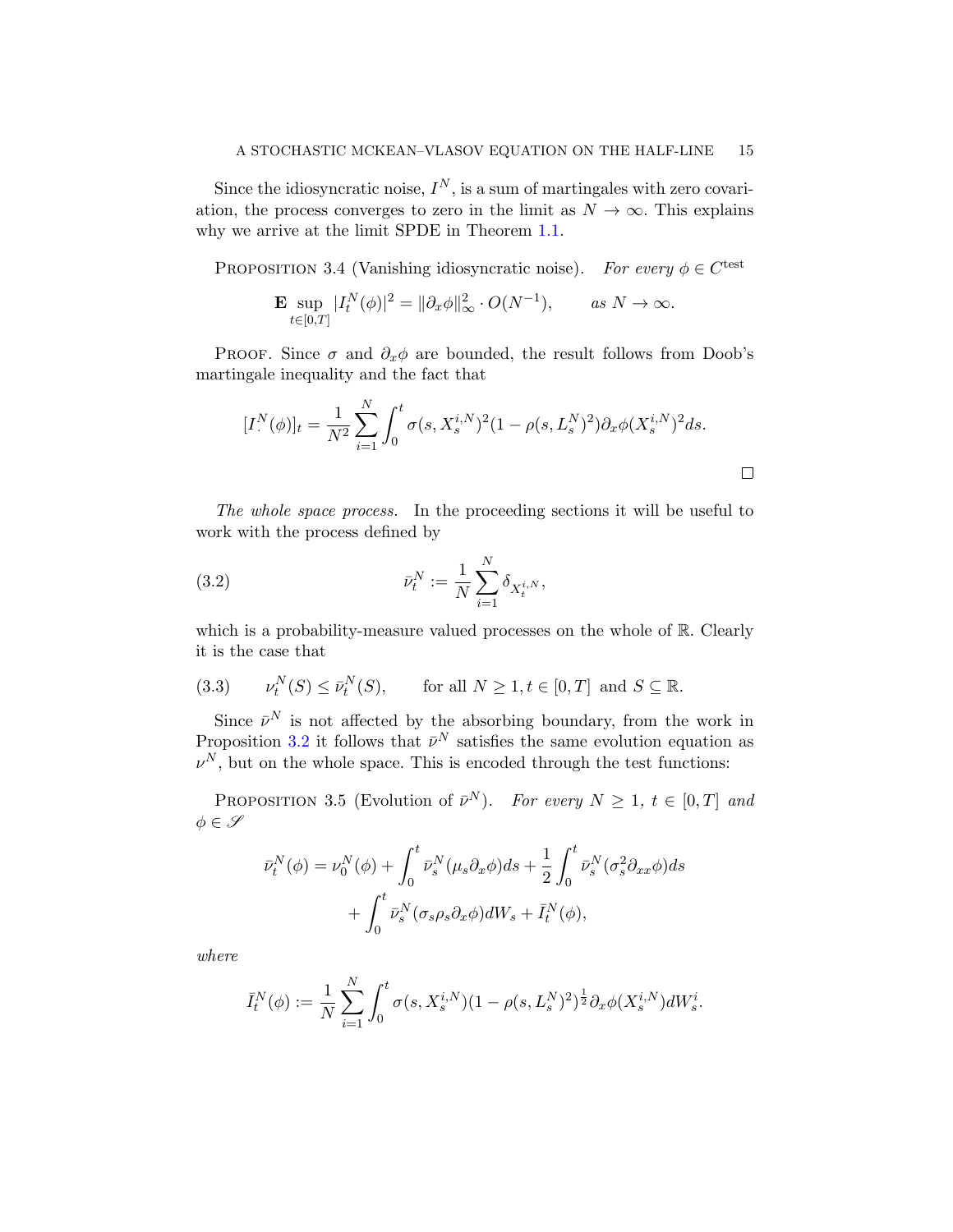<span id="page-15-0"></span>4. Probabilistic estimates. Here we collect the main probabilistic estimates used in later proofs. The reader may wish to skip this section and use it only as a reference. We begin by noting the following simple result, which is just a consequence of the fact that  ${X^{i,N}}_i$  are identically distributed: for any measurable  $S \subseteq \mathbb{R}$ ,  $N \geq 1$  and  $t \in [0, T]$ 

<span id="page-15-2"></span>(4.1) 
$$
\mathbf{E}\nu_t^N(S) = \frac{1}{N} \sum_{i=1}^N \mathbf{E}[\mathbf{1}_{X_t^{i,N} \in S; t < \tau^{i,N}}] = \mathbf{P}(X_t^{1,N} \in S; t < \tau^{1,N}).
$$

Under **P**,  $X^{1,N}$  is a diffusion and with Lemmas [4.1](#page-15-1) and [4.2](#page-16-0) we are able to estimate [\(4.1\)](#page-15-2) for relevant choices of S by relating the law of  $X^{1,N}$  to that of standard Brownian motion. Specifically, in Corollary [4.3](#page-16-1) and Propo-sitions [4.4](#page-17-0) and [4.5](#page-18-0) we show that  $\nu^N$  satisfies the corresponding estimates to those in Assumption [2.3](#page-11-0) [\(iii\)](#page-12-3), [\(iv\)](#page-12-4) and [\(v\)](#page-12-5), which is of direct use in Propo-sition [5.6](#page-28-0) when we take a limit as  $N \to \infty$ . In Propositions [4.6](#page-19-0) and [4.7](#page-22-0) we prove two estimates for which  $(4.1)$  is not helpful. These results require us to express the quantities of interest in terms of independent particles to show that certain events concerning the increments in the loss process are asymptotically negligible.

<span id="page-15-1"></span>LEMMA 4.1 (Scale transformation). Define  $\zeta : [0, T] \times \mathbb{R} \to \mathbb{R}$  by

$$
\zeta(t,x):=\int_0^x\frac{dy}{\sigma(t,y)}
$$

and  $Z_t := \zeta(t, X_t^{1,N})$ . Then  $sgn(Z_t) = sgn(X_t^{1,N})$  $(t_t^{(1,N)})$  and  $dZ_t = D_t dt + dB_t$ where B is the Brownian motion

$$
B_t = \int_0^t \rho(s, L_s^N) dW_s + \int_0^t (1 - \rho(s, L_s^N))^2 \frac{1}{2} dW_s^1
$$

and the drift coefficient, D, is given by

$$
D_t = \left(\frac{\mu}{\sigma} - \partial_x \sigma\right)(t, X_t^{1,N}, L_t^N) - \int_0^{X_t^{1,N}} \frac{\partial_t \sigma}{\sigma^2}(t, y) dy,
$$

which is uniformly bounded (in  $N$  and  $t$ ).

PROOF. Straightforward application of Itô's formula coupled with Assumption  $2.1$ ).  $\Box$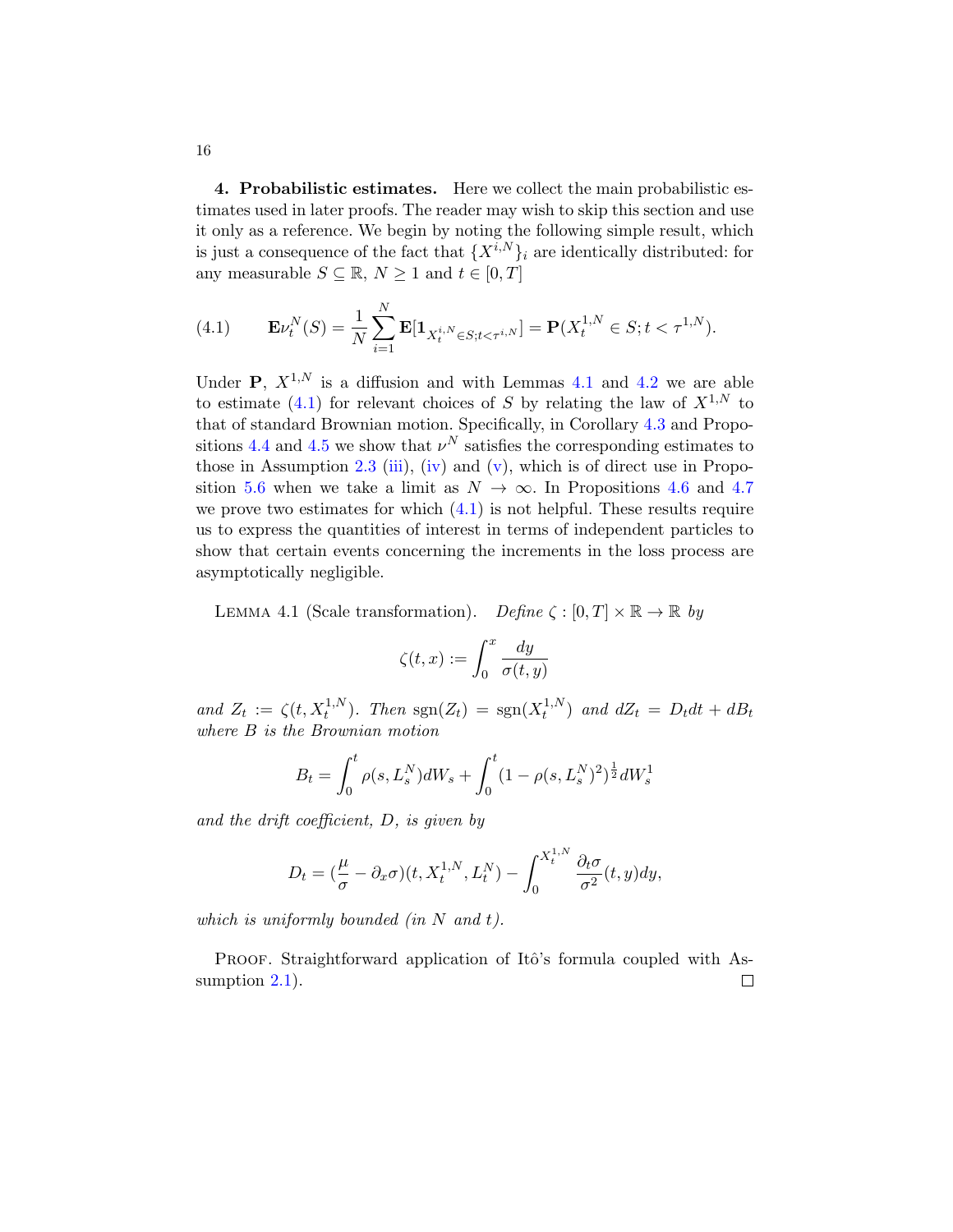<span id="page-16-0"></span>LEMMA 4.2 (Removing drift). For every  $\delta \in (0,1)$ , there exists  $c_{\delta} > 0$ such that

$$
\mathbf{P}(X_t^{1,N} \in S; t < \tau^{1,N}) \le c_\delta F_t(\zeta(t,S))^\delta, \qquad \text{for every measurable } S \subseteq \mathbb{R},
$$

where  $F_t$  is the marginal law of a killed Brownian motion at time t with initial distribution  $\nu_0 \circ \zeta(0, \cdot)^{-1}$  and  $\zeta$  is as defined in Lemma [4.1.](#page-15-1) Likewise, if  $\overline{F}$  is the marginal law of the Brownian motion without killing at the origin and with the same initial distribution

$$
\mathbf{P}(X_t^{1,N} \in S) \le c_\delta \bar{F}_t(\zeta(t,S))^\delta, \quad \text{for every measurable } S \subseteq \mathbb{R}.
$$

PROOF. Let Z be as in Lemma [4.1,](#page-15-1) then  $\tau^{1,N}$  is also the first hitting time,  $\tau^Z$ , of 0 by Z so

(4.2) 
$$
\mathbf{P}(X_t^{1,N} \in S; t < \tau^{1,N}) = \mathbf{P}(Z_t \in \zeta(t,S); t < \tau^Z).
$$

Apply Girsanov's Theorem with the change of measure

<span id="page-16-2"></span>
$$
\left. \frac{d\mathbf{Q}}{d\mathbf{P}} \right|_{\mathcal{F}_t} = \exp\left\{-\int_0^t D_s dB_s - \frac{1}{2} \int_0^t D_s^2 ds \right\} =: \Xi_t,
$$

then under **Q**, Z is a standard Brownian motion with  $Z_0 = \zeta(0, X_0^{1,N})$ , and, for any  $E \in \mathcal{F}_t$  and  $p^{-1} + q^{-1} = 1$ , Hölder's inequality gives

$$
\mathbf{P}(E) = \mathbf{E}_{\mathbf{Q}}[\Xi_t^{-1}\mathbf{1}_E] \le \mathbf{E}_{\mathbf{Q}}[\Xi_t^{-p}]^{\frac{1}{p}} \mathbf{Q}(E)^{\frac{1}{q}}
$$
  
= 
$$
\mathbf{E}_{\mathbf{P}}[\Xi_t^{1-p}]^{\frac{1}{p}} \mathbf{Q}(E)^{\frac{1}{q}} = \exp\Big\{C_p \int_0^t D_s^2 ds\Big\} \mathbf{Q}(E)^{\frac{1}{q}} \le C_q \mathbf{Q}(E)^{\frac{1}{q}},
$$

for some constant  $C_q > 0$  as D is uniformly bounded. Applying this bound to  $(4.2)$  gives

$$
\mathbf{P}(X_t^{1,N} \in S; t < \tau^{1,N}) \le C_q \mathbf{Q}(Z_t \in \zeta(t,S); t < \tau^Z)^{\frac{1}{q}} = C_q F_t(\zeta(t,S))^{\frac{1}{q}}.
$$

The result is then complete by taking  $\delta = q^{-1}$ . The case involving  $\bar{F}$  follows by dropping the dependence on  $\{t < \tau^{1,N}\}.$  $\Box$ 

The following result is a simple consequence of Lemma [4.2](#page-16-0) and controls the expected mass concentrated in an interval.

<span id="page-16-1"></span>COROLLARY 4.3 (Spatial concentration). For every  $\delta \in (0,1)$  there exists  $c_{\delta} > 0$  such that

$$
\mathbf{E} \int_0^T \nu_t^N(a,b)dt \le \mathbf{E} \int_0^T \bar{\nu}_t^N(a,b)dt \le c_\delta (b-a)^\delta,
$$

for all  $a < b$  and  $N \geq 1$ .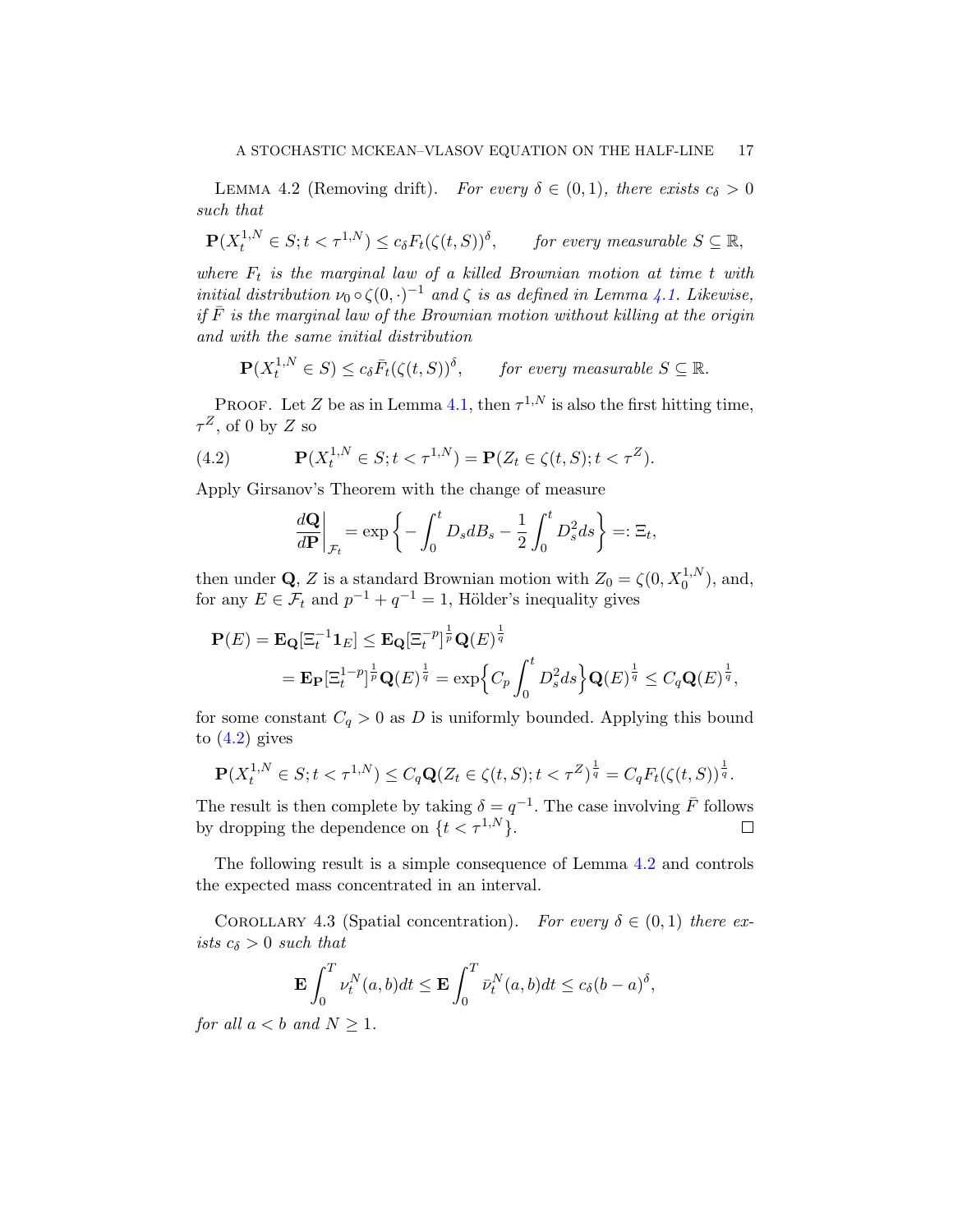PROOF. Notice that  $\zeta(t,(a, b)) \subseteq [\zeta(t, a), \zeta(t, b)]$ , so with  $\overline{F}$  as in Lemma [4.2](#page-16-0)

$$
\bar{F}_t(\zeta(t,(a,b))) \leq \int_0^\infty \int_{\zeta(t,a)}^{\zeta(t,b)} \frac{1}{\sqrt{2\pi t}} \exp\left\{-\frac{(x-\zeta(0,x_0))^2}{2t}\right\} dx \nu_0(dx_0)
$$
\n
$$
\leq (2\pi t)^{-1/2} (\zeta(t,b) - \zeta(t,a))
$$
\n
$$
= (2\pi t)^{-1/2} \int_a^b \frac{dy}{\sigma(t,y)} \leq (2\pi t)^{-1/2} \cdot C \cdot (b-a),
$$

and then the result is immediate from Lemma [4.2](#page-16-0) since  $t \mapsto t^{-\delta/2}$  is integrable at the origin.  $\Box$ 

Boundary estimate. A sharper application of Lemma [4.2](#page-16-0) gives control of the concentration of mass near the origin. Notice the stronger rate of convergence due to the absorption at the boundary:

<span id="page-17-0"></span>PROPOSITION 4.4 (Boundary estimate). There exists  $\beta > 0$  and  $\delta \in$  $(0, 1)$  such that as  $\varepsilon \to 0$ 

$$
\mathbf{E} \nu_t^N(0,\varepsilon) = t^{-\frac{\delta}{2}} O(\varepsilon^{1+\beta}) \qquad and \qquad \mathbf{E} \int_0^T \nu_t^N(0,\varepsilon) dt = O(\varepsilon^{1+\beta})
$$

where the O's are uniform in  $t \in [0, T]$  and  $N \geq 1$ .

PROOF. Let  $F$  be as in Lemma [4.2.](#page-16-0) The heat kernel for a Brownian motion absorbed at the origin is

(4.3) 
$$
G_t(x_0, x) = (2\pi t)^{-\frac{1}{2}} \left[ \exp\left\{-\frac{(x-x_0)^2}{2t}\right\} - \exp\left\{-\frac{(x+x_0)^2}{2t}\right\} \right],
$$

for  $x_0, x, t > 0$ . By using the bounds  $G_t(x_0, x) \leq (2\pi t)^{-1/2}$  and

$$
G_t(x_0, x) \le \frac{2x_0 x}{\sqrt{2\pi t^3}} \exp\left\{-\frac{(x-x_0)^2}{2t}\right\},\,
$$

which follows from the simple estimate  $1-e^{-z} \leq z$ , for an arbitrary function  $f = f(\varepsilon)$  we have, writing  $\pi_0 := \nu_0 \circ \zeta(0, \cdot)^{-1}$ , that

$$
F_t((0,\varepsilon)) \le c_1 t^{-\frac{1}{2}} \int_0^{\varepsilon} \int_0^{\varepsilon+f(\varepsilon)} \pi_0(dx_0) dx
$$
  
+  $c_1 t^{-\frac{3}{2}} \int_0^{\varepsilon} \int_{\varepsilon+f(\varepsilon)}^{\infty} x x_0 \exp\left\{-\frac{(x-x_0)^2}{2t}\right\} \pi_0(dx_0) dx$   
 $\le c_1 t^{-\frac{1}{2}} \varepsilon \pi_0(0, \varepsilon+f(\varepsilon))$   
+  $c_1 t^{-\frac{3}{2}} \exp\left\{-\frac{f(\varepsilon)^2}{2t}\right\} \cdot \int_0^{\varepsilon} x dx \cdot \int_0^{\infty} x_0 \pi_0(dx_0)$ 

18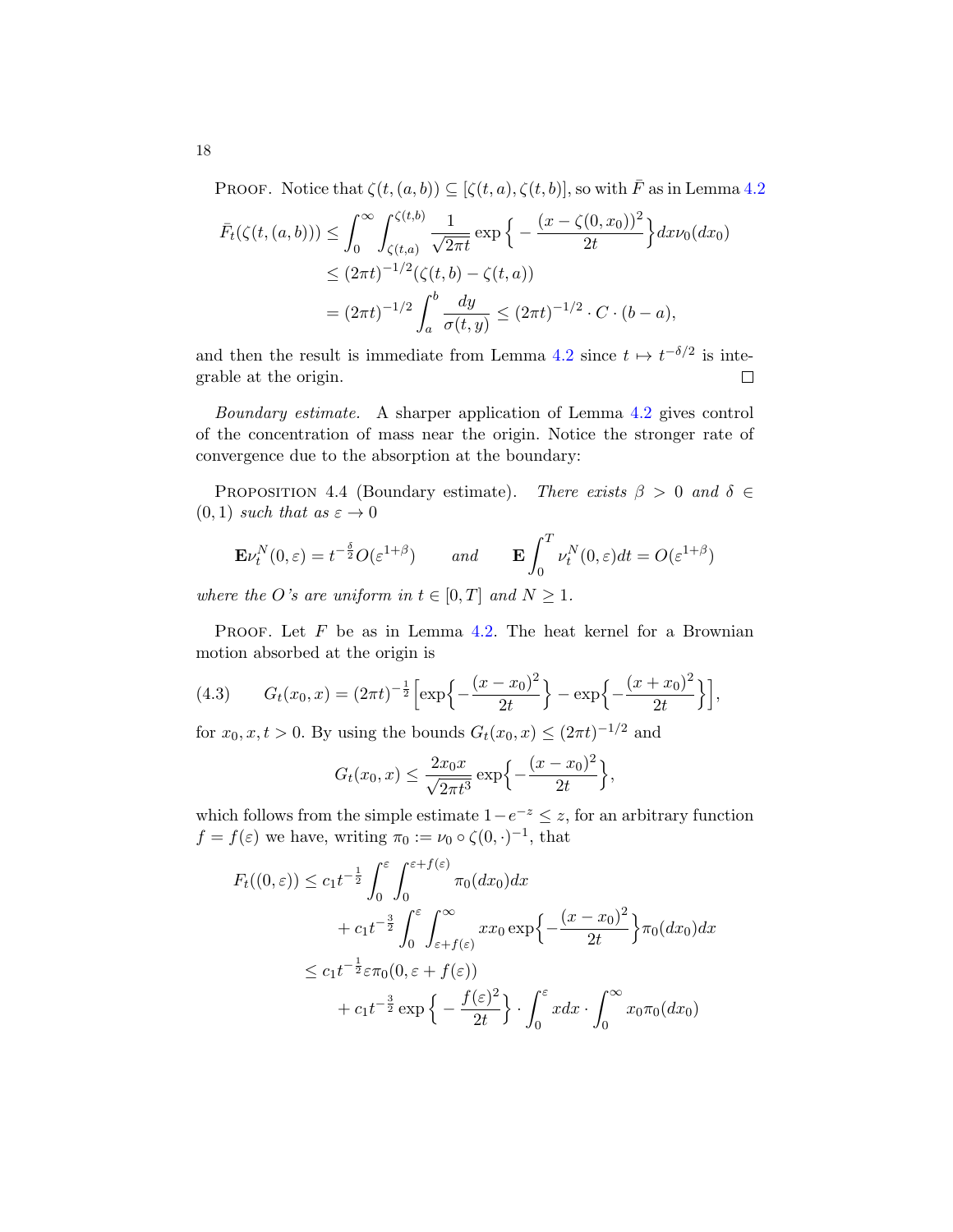where  $c_1 > 0$  is a numerical constant. By Assumption [2.1\(](#page-10-0)i) we have a constant  $c_2 > 0$  such that

$$
F_t((0,\varepsilon)) \le c_1 t^{-\frac{1}{2}} \varepsilon \nu_0(0, c_2(\varepsilon + f(\varepsilon))) + c_2 t^{-\frac{3}{2}} \varepsilon^2 \exp\{-f(\varepsilon)^2/2t\}.
$$

Since the function

 $u \mapsto u^{-\alpha} \exp\{-\beta/u\}, \quad \text{for } u > 0, \alpha, \beta > 0$ 

is maximised at  $u = \beta/\alpha$ , we have the bound

$$
F_t((0,\varepsilon)) \le c_3 t^{-\frac{1}{2}} \varepsilon {\{\nu_0(0, c_2(\varepsilon + f(\varepsilon))) + \varepsilon f(\varepsilon)^{-2}\}}.
$$

Taking  $f(\varepsilon) = \varepsilon^{1/3}$  gives

$$
F_t((0,\varepsilon)) = t^{-\frac{1}{2}}O(\varepsilon^{1+\frac{1}{6}})
$$

since  $\nu_0(0, x) = O(x^{1/2})$  as  $x \to 0$  (recall Assumption [2.1\(](#page-10-0)[i\)](#page-10-3)). The result is complete by applying Lemma [4.2](#page-16-0) and noting that  $\zeta(t,(0,\varepsilon)) \subseteq [0,\zeta(t,\varepsilon)] \subseteq$  $[0, C \varepsilon].$  $\Box$ 

Tail estimate. A similar analysis applies for the decay of the mass that escapes to infinity.

<span id="page-18-0"></span>PROPOSITION 4.5 (Tail estimate). For every  $\alpha > 0$ , as  $\lambda \to +\infty$  $\mathbf{E} \nu_t^N(\lambda, \infty) = o(\exp\{-\alpha \lambda\}), \quad \text{uniformly in } N \ge 1 \text{ and } t \in [0, T].$ 

PROOF. Working with  $\bar{F}$  from Lemma [4.2](#page-16-0) and splitting the range of integration at  $\lambda/2$  gives

$$
\bar{F}_t((\lambda, \infty)) = \int_0^\infty \mathbf{P}(B_t > \lambda | B_0 = x)\pi_0(dx)
$$
  

$$
\leq c_1 t^{-\frac{1}{2}} \exp\left\{-\frac{\lambda^2}{8t}\right\} + \pi_0(\lambda/2, \infty),
$$

where  $\pi_0 = \nu_0 \circ \zeta(0, \cdot)^{-1}$ . By the conditions of Assumption [2.1,](#page-10-0)  $\pi_0(\lambda/2, \infty) =$  $o(e^{-\alpha\lambda}),$  so

$$
\bar{F}_t((\lambda,\infty)) \le c_1 t^{-\frac{1}{2}} e^{-2\lambda^2/t} + o(e^{-\alpha\lambda}) \le c_1 \{t^{-\frac{1}{2}} e^{-\lambda^2/t}\} e^{-\lambda^2/T} + o(e^{-\alpha\lambda}),
$$

as  $\lambda \to \infty$ , for every  $\alpha > 0$ . The result follows since  $t \mapsto t^{-\frac{1}{2}}e^{-\lambda^2/t}$  is uniformly bounded for  $\lambda \geq 1$ , and using Lemma [4.2](#page-16-0) with the fact that  $\zeta(t,(\lambda,\infty))\subseteq [\zeta(t,\lambda),\infty)\subseteq [C^{-1}\lambda,\infty).$  $\Box$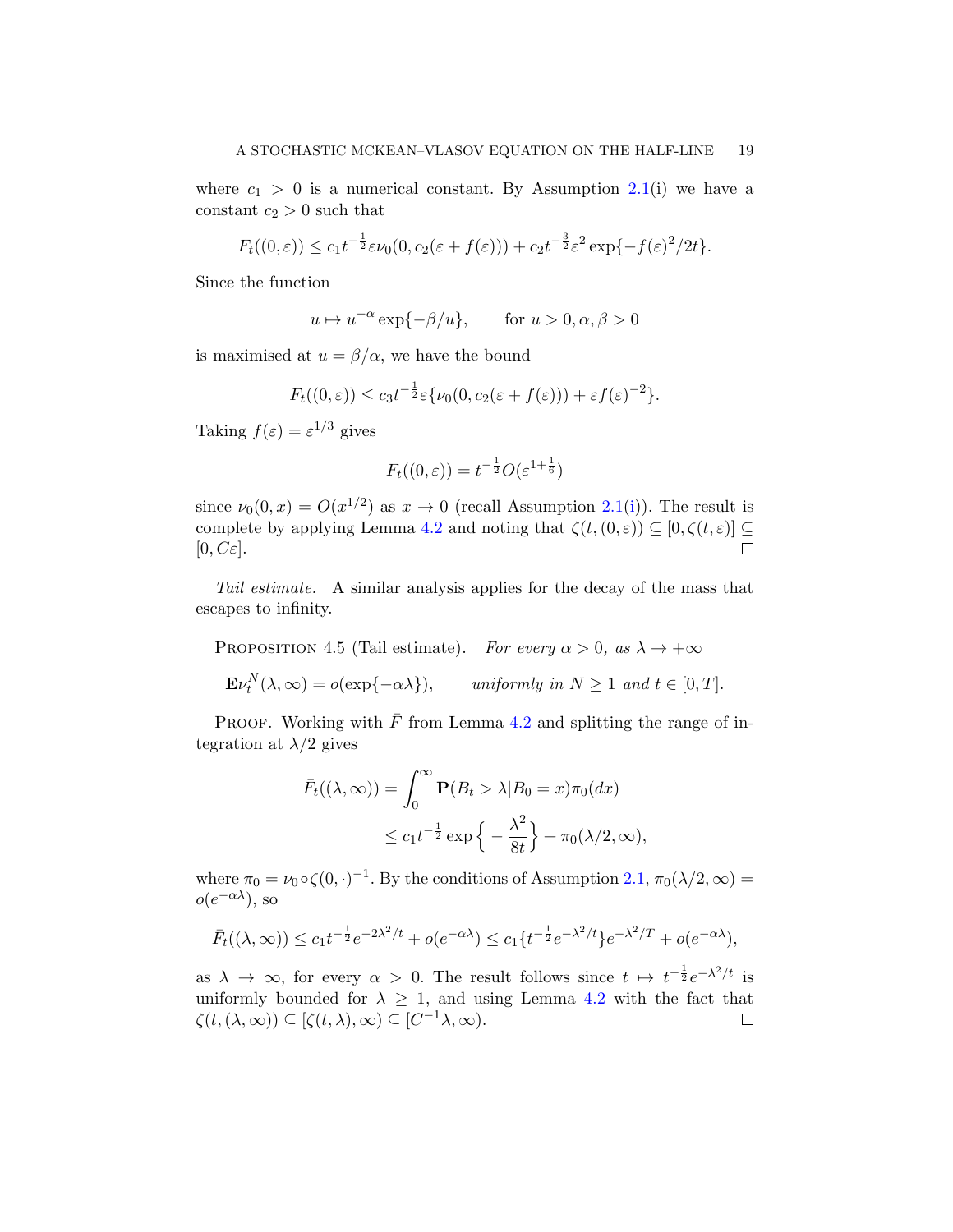Loss increment estimate. So far the probabilistic estimates we have seen are consequences of the behaviour of the first moment of the diffusion processes. The next two estimates require knowledge of the correlation between particles and so are harder to prove. Heuristically, the first result shows that over any non-zero time interval a non-zero proportion of particles hit the absorbing boundary. Later in Proposition [5.6](#page-28-0) this result will directly imply that limiting loss functions are strictly increasing whenever there is a non-zero proportion of mass remaining in the system.

<span id="page-19-0"></span>PROPOSITION 4.6 (Asymptotic loss increment). For all  $t \in [0, T)$ ,  $h > 0$ (such that  $t + h \in [0, T]$ ) and  $r < 1$ 

$$
\lim_{\delta \to 0} \limsup_{N \to \infty} \mathbf{P}(L_{t+h}^N - L_t^N < \delta, L_t^N < r) = 0.
$$

PROOF. Begin by noticing that, for any  $a, b > 0$ , if  $L_t^N < r$  and  $\nu_t^N(a, \infty) \le$ b, then  $\nu_t^N(0, a) > 1 - r - b$ . By applying Markov's inequality and Proposition [4.5](#page-18-0) we get the bound

$$
\mathbf{P}(L_{t+h}^{N} - L_{t}^{N} < \delta, L_{t}^{N} < r) \le \mathbf{P}(L_{t+h}^{N} - L_{t}^{N} < \delta, \nu_{t}^{N}(0, a) > 1 - r - b) \\
+ \mathbf{P}(\nu_{t}^{N}(a, \infty) > b) \\
\le \mathbf{P}(L_{t+h}^{N} - L_{t}^{N} < \delta, \nu_{t}^{N}(0, a) > 1 - r - b) \\
+ o(e^{-a}).
$$

<span id="page-19-3"></span>Therefore fix  $b = 1 - r - c_0$ , for  $c_0 = \frac{1}{2}$  $\frac{1}{2}(1-r)$ , to arrive at (4.4)  $\mathbf{P}(L_{t+h}^N - L_t^N < \delta, L_t^N < r) \leq \mathbf{P}(L_{t+h}^N - L_t^N < \delta, \nu_t^N(0, a) > c_0) + o(e^{-a}).$ 

We now concentrate on the first term in the right-hand side above with N, t and a fixed. Let  $\mathcal I$  denote the random set of indices

$$
\mathcal{I} := \{ 1 \le i \le N : X_t^{i,N} < a \text{ and } \tau^{i,N} > t \}.
$$

If  $\nu_t^N(0, a) > c_0$ , then  $\#\mathcal{I} \ge Nc_0$ , so by conditioning on  $\mathcal{I}$  (which is  $\mathcal{F}_t$ measurable)

<span id="page-19-2"></span>(4.5) 
$$
\mathbf{P}(L_{t+h}^{N} - L_{t}^{N} \leq \delta, \nu_{t}^{N}(0, a) > c_{0})
$$
  
 
$$
\leq \sum_{\mathcal{I}_{0}:\# \mathcal{I}_{0} \geq Nc_{0}} \mathbf{P}(L_{t+h}^{N} - L_{t}^{N} < \delta | \mathcal{I} = \mathcal{I}_{0}) \mathbf{P}(\mathcal{I} = \mathcal{I}_{0})
$$

and

<span id="page-19-1"></span>
$$
\mathbf{(4.6)} \mathbf{P}(L_{t+h}^N-L_t^N<\delta|\mathcal{I}=\mathcal{I}_0)\leq \mathbf{P}(\#\{i\in\mathcal{I}_0:\inf_{u\leq h}X_{t+u}^{i,N}\leq 0\}
$$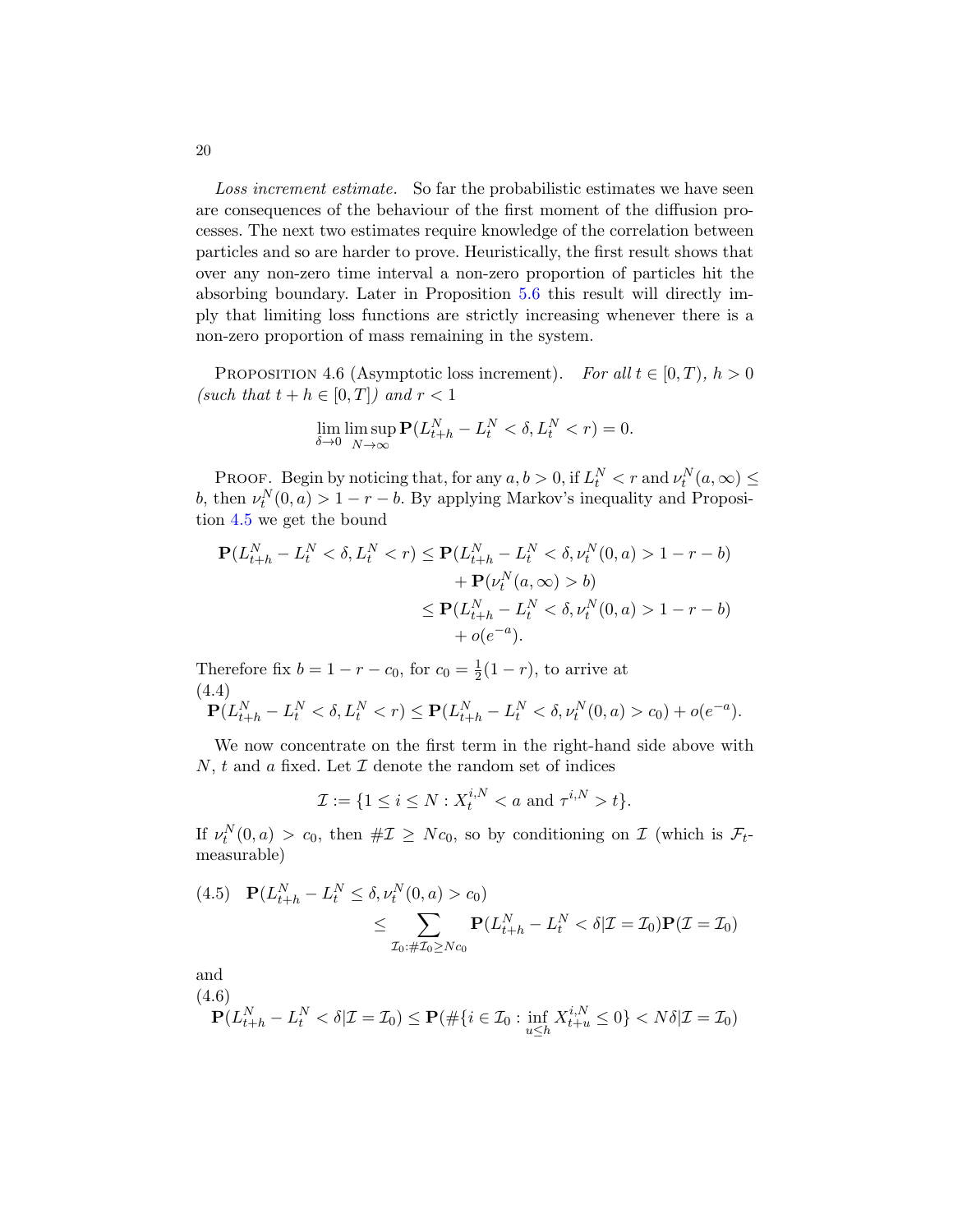To estimate the right-hand side of  $(4.6)$  take  $\zeta$  as in Lemma [4.1](#page-15-1) and define  $Z_t^i := \zeta(t, X_t^{i,N})$  for  $1 \leq i \leq N$ . By Assumption [2.1,](#page-10-0) there exists a constant  $c_1 > 0$  such that  $|D_t^i| \leq c_1$  for all t. Returning to [\(4.6\)](#page-19-1), since  $\zeta(t,x) \leq 0$  if and only if  $x \leq 0$ , we have

$$
\mathbf{P}(L_{t+h}^N - L_t^N < \delta | \mathcal{I} = \mathcal{I}_0) \le \mathbf{P}(\#\{i \in \mathcal{I}_0 : \inf_{u \le h} Z_{t+u}^i \le 0\} < N\delta | \mathcal{I} = \mathcal{I}_0).
$$

From the bound  $Z_{t+u}^i \leq Z_t^i + c_1 h + Y_u^i$ , for  $0 \leq u \leq h$ , where

$$
Y_u^i := I_u + J_u^i := \int_t^{t+u} \rho(s, L_s^N) dW_s + \int_t^{t+u} \sqrt{1 - \rho(s, L_s^N)^2} dW_s^i,
$$

we obtain

$$
\mathbf{P}(L_{t+h}^N - L_t^N < \delta | \mathcal{I} = \mathcal{I}_0) \\
 \leq \mathbf{P}(\# \{ i \in \mathcal{I}_0 : \inf_{u \leq h} Y_u^i \leq -Z_t^i - c_1 h \} < N\delta | \mathcal{I} = \mathcal{I}_0).
$$

From Assumption [2.1](#page-10-0)  $|Z_t^i| = O(|X_t^{i,N}|)$  $\binom{n!}{t}$ , so we have  $c_2 > 0$  such that

<span id="page-20-1"></span>
$$
(4.7) \quad \mathbf{P}(L_{t+h}^N - L_t^N < \delta | \mathcal{I} = \mathcal{I}_0) \\ \leq \mathbf{P}(\# \{ i \in \mathcal{I}_0 : \inf_{u \leq h} Y_u^i \leq -c_2 a - c_2 \} < N \delta | \mathcal{I} = \mathcal{I}_0).
$$

Our next step is to remove the dependence on the process  $I$  in  $(4.7)$ . To do this we split the probability on the event  $\{\sup_{u\leq h}|I_u|\geq c_2a\}$  to get

$$
\mathbf{P}(L_{t+h}^N - L_t^N < \delta | \mathcal{I} = \mathcal{I}_0) \\
 \leq \mathbf{P}(\#\{i \in \mathcal{I}_0 : \inf_{u \leq h} J_u^i \leq -2c_2 a - c_2\} < N\delta | \mathcal{I} = \mathcal{I}_0) \\
 + \mathbf{P}(\sup_{u \leq h} |I_u| \geq c_2 a | \mathcal{I} = \mathcal{I}_0).
$$

Since I is a martingale, this final probability is  $o(1)$  as  $a \to \infty$ , by Doob's maximal inequality.

We have reduced the problem far enough to apply a time-change in order to extract the independence between the particles. To this end, conditioned on the event  $\mathcal{I} = \mathcal{I}_0$ , define

<span id="page-20-0"></span>(4.8) 
$$
v(s) := \inf\{u > 0 : \int_{t}^{t+u} (1 - \rho(u_0, L_{u_0}^N)^2) du_0 = s\},
$$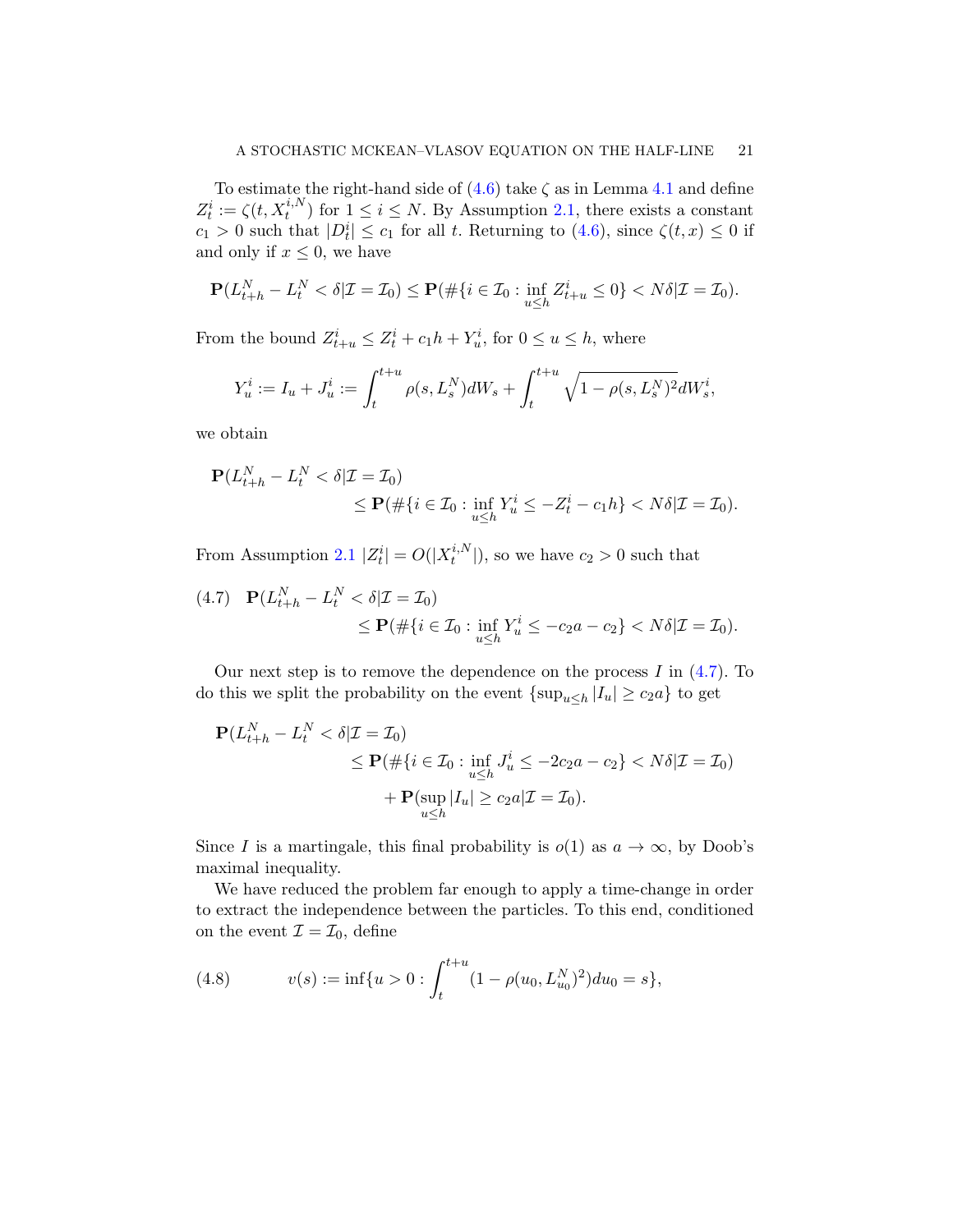then B, where  $B^i := J^i_{v(\cdot)},$  is an  $\mathbb{R}^{\# \mathcal{I}_0}$ -valued standard Brownian motion, therefore

$$
\mathbf{P}(L_{t+h}^N - L_t^N < \delta | \mathcal{I} = \mathcal{I}_0) \\
 \leq \mathbf{P}(\#\{i \in \mathcal{I}_0 : \inf_{v(u) \in [0,h]} B_u^i \leq -2c_2 a - c_2\} < N\delta | \mathcal{I} = \mathcal{I}_0) + o(1).
$$

By Assumption [2.1,](#page-10-0)  $c_3u \leq |v(u)|$ , hence

N

$$
\mathbf{P}(L_{t+h}^N - L_t^N < \delta | \mathcal{I} = \mathcal{I}_0) \n\leq \mathbf{P}(\#\{i \in \mathcal{I}_0 : \inf_{u \in [0,h/c_3]} B_u^i \leq -2c_2a - c_2\} < N\delta | \mathcal{I} = \mathcal{I}_0) + o(1) \n\leq \mathbf{P}(\#\{i \in \mathcal{I}_0 : B_{h/c_3}^i \leq -2c_2a - c_2\} < N\delta | \mathcal{I} = \mathcal{I}_0) + o(1) \n\leq \mathbf{P}\Big(\frac{1}{N} \sum_{i \in \mathcal{I}_0} \mathbf{1}_{\xi^i \leq -c_4(a+1)} < \delta\Big) + o(1),
$$

where  $\{\xi^i\}_{1\leq i\leq N}$  is a collection of i.i.d. standard normal random variables and  $c_3, c_4 > 0$  are further numerical constants. By symmetry, this final probability depends only on  $\#Z_0$ , hence

$$
\mathbf{P}(L_{t+h}^N - L_t^N < \delta | \mathcal{I} = \mathcal{I}_0) \le \mathbf{P}\left(\frac{1}{N} \sum_{i=1}^{\#\mathcal{I}_0} \mathbf{1}_{\xi^i \le -c_4(a+1)} < \delta\right) + o(1).
$$

Returning to  $(4.5)$  we now have

$$
\mathbf{P}(L_{t+h}^{N} - L_{t}^{N} < \delta, \nu_{t}^{N}(0, a) > c_{0})
$$
\n
$$
\leq \sum_{S_{0}:\#T_{0} \geq Nc_{0}} \mathbf{P}\Big(\frac{1}{N} \sum_{i=1}^{\#T_{0}} \mathbf{1}_{\xi^{i} \leq -c_{4}(a+1)} < \delta\Big) \mathbf{P}(T = T_{0}) + o(1)
$$
\n
$$
\leq \mathbf{P}\Big(\frac{1}{N} \sum_{i=1}^{Nc_{0}} \mathbf{1}_{\xi^{i} \leq -c_{4}(a+1)} < \delta\Big) + o(1),
$$

so the law of large numbers gives

<span id="page-21-0"></span>(4.9) 
$$
\limsup_{n\to\infty} \mathbf{P}(L_{t+h}^N - L_t^N < \delta, L_t^N < r) \leq \mathbf{1}_{c_0 p(a) \leq \delta} + o(1),
$$

where  $p(a) := \mathbf{P}(\xi^1 \le -c_4(a+1))$  and where we have substituted back into [\(4.4\)](#page-19-3). This inequality holds for all a and  $\delta$ , with the  $o(1)$  term denoting convergence as  $a \to \infty$ . We now choose the free parameter a to be a function of  $\delta$ , specifically

$$
a(\delta) := (2\log\log(1/\delta))^{\frac{1}{2}}.
$$

22

N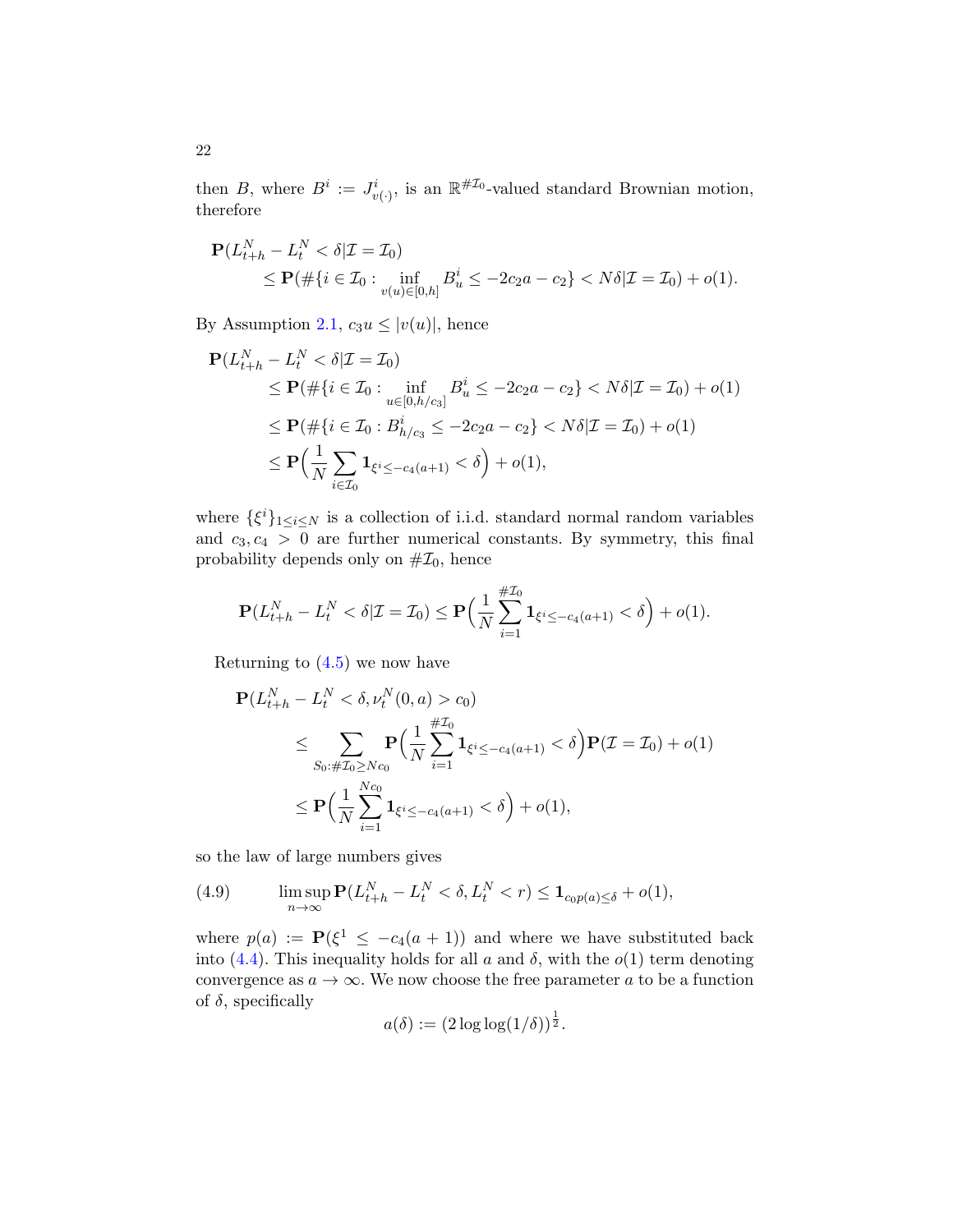This guarantees that  $a(\delta) \to \infty$  as  $\delta \to 0$ , but also

$$
\delta^{-1}p(a(\delta)) \ge \frac{1}{2}\delta^{-1}a(\delta)^{-1}e^{-a(\delta)^2/2}
$$
  
= 
$$
\frac{1}{\sqrt{2}}\delta^{-1}(\log(1/\delta))^{-1}(\log \log(1/\delta))^{1/2} \to \infty
$$

as  $\delta \to 0$ , where we have used the well-known Gaussian estimate  $\Phi(-x) \geq$  $(x^{-1}-x^{-3})\phi(x) \geq \frac{1}{2}$  $\frac{1}{2}x^{-1}\phi(x)$ , for  $\Phi$  and  $\phi$  the c.d.f. and p.d.f. of the standard normal distribution. Using this choice of  $a(\delta)$  in [\(4.9\)](#page-21-0) completes the result.  $\Box$ 

The following is a partial converse of the previous result in that it shows that the system cannot lose a large amount of mass in a short period of time. It will be used in Proposition [5.1](#page-24-1) to verify a sufficient condition for the tightness of  $(\nu^N, W)_{N \geq 1}$ .

<span id="page-22-0"></span>PROPOSITION 4.7. For every  $t \in [0, T]$  and  $\eta > 0$ 

$$
\lim_{\delta \to 0} \limsup_{N \to \infty} \mathbf{P}(L_{t+\delta}^N - L_t^N \ge \eta) = 0.
$$

PROOF. With  $\varepsilon > 0$  fixed, we have

<span id="page-22-2"></span>
$$
(4.10)
$$
  
\n
$$
\mathbf{P}(L_{t+\delta}^{N} - L_{t}^{N} \geq \eta)
$$
  
\n
$$
\leq \mathbf{P}(\nu_{t}^{N}(0, \varepsilon) \geq \eta/2) + \mathbf{P}(L_{t+\delta}^{N} - L_{t}^{N} \geq \eta, \nu_{t}^{N}(0, \varepsilon) < \eta/2)
$$
  
\n
$$
\leq 2\eta^{-1} \mathbf{P}(X_{t}^{1,N} \in (0, \varepsilon)) + \mathbf{P}(L_{t+\delta}^{N} - L_{t}^{N} \geq \eta, \nu_{t}^{N}(0, \varepsilon) < \eta/2),
$$
  
\n
$$
\leq \mathbf{P}(L_{t+\delta}^{N} - L_{t}^{N} \geq \eta, \nu_{t}^{N}(0, \varepsilon) < \eta/2) + o(1), \quad \text{as } \varepsilon \to 0,
$$

where the second line uses Markov's inequality and  $(4.1)$  and the third line uses Proposition [4.4](#page-17-0) for  $t > 0$  and Assumption [2.1](#page-10-0) [\(i\)](#page-10-3) for  $t = 0$ . Define  $\mathcal I$  to be the random set of indices

$$
\mathcal{I} := \{ 1 \le i \le N : X_t^{i,N} \ge \varepsilon \},\
$$

then conditioning on  $\mathcal I$  gives

<span id="page-22-1"></span>
$$
(4.11) \quad \mathbf{P}(L_{t+\delta}^N - L_t^N \ge \eta, \nu_t^N(0, \varepsilon) < \eta/2) \n\le \sum_{\mathcal{I}_0: \# \mathcal{I}_0 \ge N(1-\eta/2)} \mathbf{P}(L_{t+\delta}^N - L_t^N \ge \eta | \mathcal{I} = \mathcal{I}_0) \mathbf{P}(\mathcal{I} = \mathcal{I}_0).
$$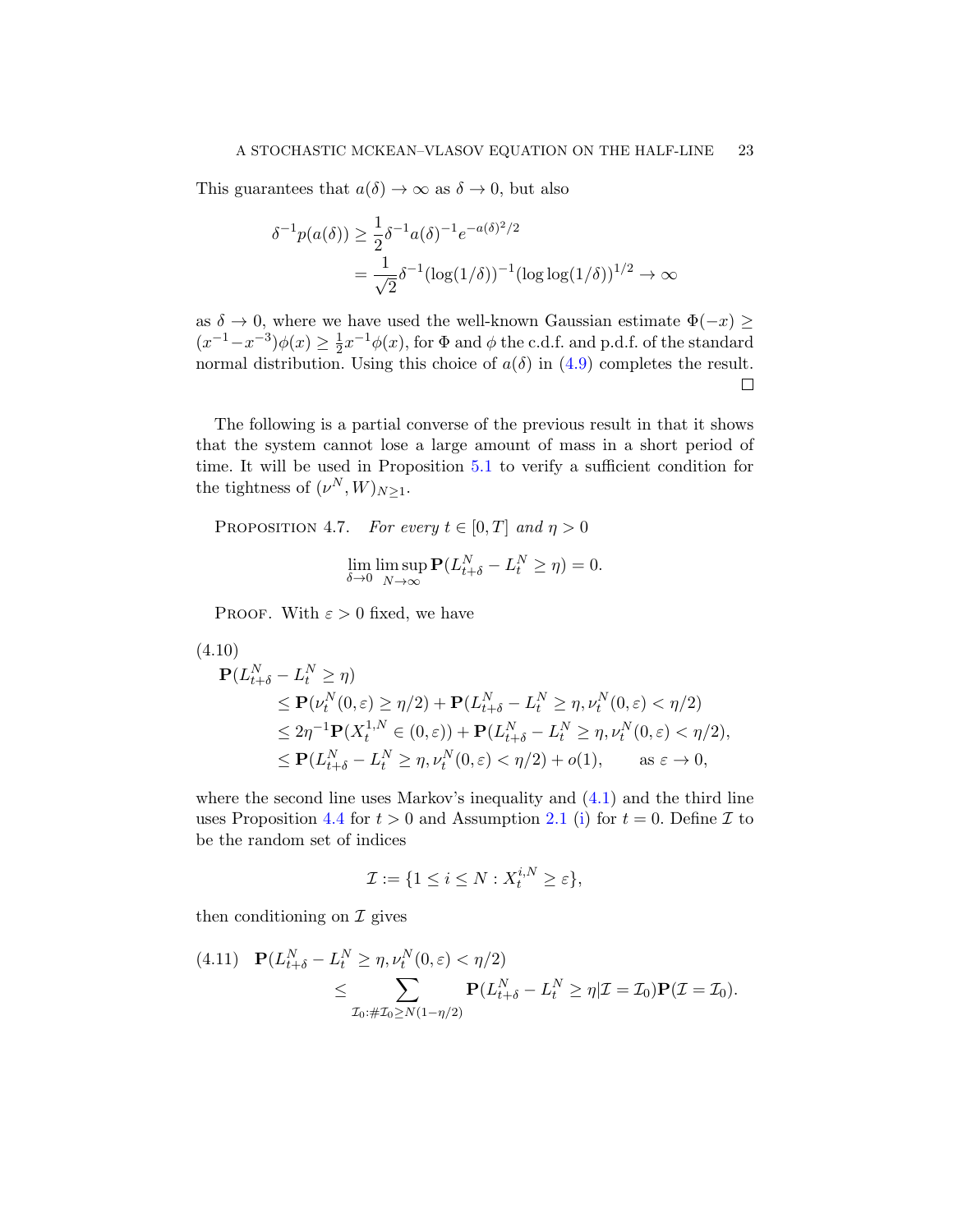The conditional expectation in the summand can be bounded by

$$
\mathbf{P}(L_{t+\delta}^N - L_t^N \ge \eta | \mathcal{I} = \mathcal{I}_0)
$$
\n
$$
\le \mathbf{P}(\# \{ i \in \mathcal{I}_0 : \inf_{s \in [t, t+\delta]} X_s^{i,N} \le 0 \} \ge \frac{N\eta}{2} | \mathcal{I} = \mathcal{I}_0)
$$
\n
$$
\le \mathbf{P}(\# \{ i \in \mathcal{I}_0 : \inf_{s \in [t, t+\delta]} (X_s^{i,N} - X_t^{i,N}) \le -\varepsilon \} \ge \frac{N\eta}{2} | \mathcal{I} = \mathcal{I}_0).
$$

With t fixed, define the process  $U_s^i := \zeta(t + s, X_{t+s}^{i,N} - X_t^{i,N})$  $t^{i,N}$ , then

$$
\mathbf{P}(L_{t+\delta}^N - L_t^N \ge \eta | \mathcal{I} = \mathcal{I}_0) \le \mathbf{P}(\#\{i \in \mathcal{I}_0 : \inf_{s \in [0,\delta]} U_s^i \le -c_5 \varepsilon\} \ge \frac{N\eta}{2} | \mathcal{I} = \mathcal{I}_0)
$$

for  $c_5 > 0$  a numerical constant. As for Z in Lemma [4.1,](#page-15-1) we have

$$
dU_s^i = E_s^i ds + \rho(t + s, L_{t+s}^N) dW_{t+s} + (1 - \rho(t + s, L_{t+s}^N)^2)^{1/2} dW_{t+s}^i
$$
  
=:  $E_s^i ds + dI_s + dJ_s^i$ ,

where  $E_s^i$  is uniformly bounded by Assumption [2.1,](#page-10-0) therefore we can find  $c_6 > 0$  such that

$$
\mathbf{P}(L_{t+\delta}^N - L_t^N \ge \eta | \mathcal{I} = \mathcal{I}_0)
$$
\n
$$
\le \mathbf{P}(\# \{ i \in \mathcal{I}_0 : \inf_{s \in [0,\delta]} J_s^i \le -c_6(\varepsilon - \delta - a) \} \ge \frac{N\eta}{2} | \mathcal{I} = \mathcal{I}_0)
$$
\n
$$
+ \mathbf{P}(\sup_{s \in [0,\delta]} |I_s| \ge a | \mathcal{I} = \mathcal{I}_0).
$$

By applying the time-change argument from [\(4.8\)](#page-20-0) and using Markov and Doob's maximal inequality we have

$$
\mathbf{P}(L_{t+\delta}^N - L_t^N \ge \eta | \mathcal{I} = \mathcal{I}_0)
$$
  
\$\leq\$  $\mathbf{P}(\# \{i \in \mathcal{I}_0 : \inf_{s \in [0,\delta]} B_s^i \le -c_7(\varepsilon - \delta - a)\} \ge \frac{N\eta}{2}) + O(\delta a^{-2}),$$ 

where  $B^i$  are independent standard Brownian motions,  $a > 0$  and  $c_7 > 0$  is a numerical constant.

Returning to [\(4.11\)](#page-22-1) and noticing the the right-hand side above is maximised when  $\mathcal{I}_0 = \{1,2,\ldots,N\}$ 

$$
\mathbf{P}(L_{t+\delta}^N - L_t^N \ge \eta, \nu_t^N(0, \varepsilon) < \eta/2)
$$
  
\$\leq\$  $\mathbf{P}\Big(\frac{1}{N} \sum_{i=1}^N \mathbf{1}_{\inf_{s \in [0, \delta]} B_s^i \le -c_7(\varepsilon - \delta - a)}\Big) \ge \eta/2$  } + O(\delta a^{-2}).

24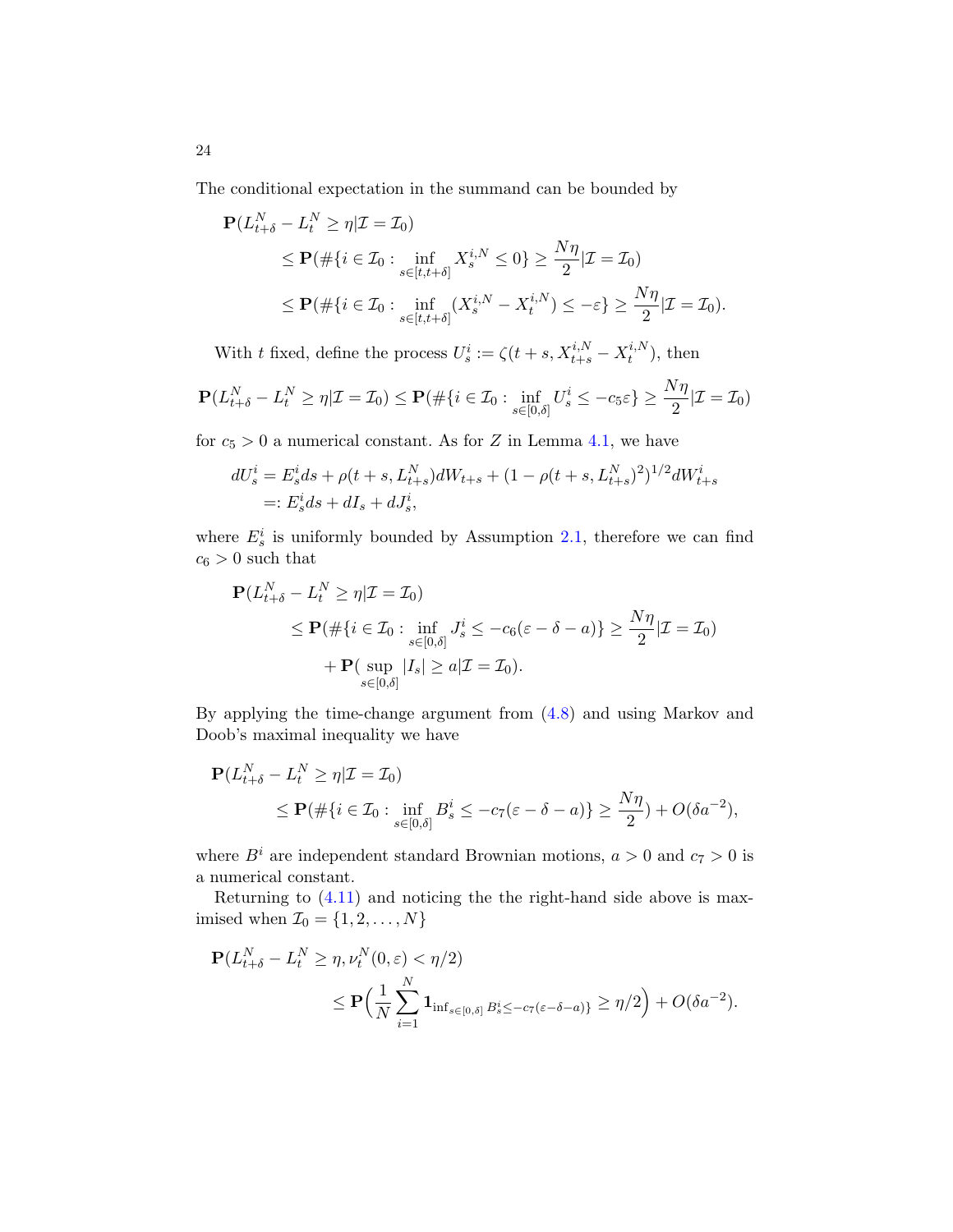The law of large numbers and the distribution of the minimum of Brownian motion gives

<span id="page-24-2"></span>(4.12) 
$$
\limsup_{N \to \infty} \mathbf{P}(L_{t+\delta}^N - L_t^N \ge \eta, \nu_t^N(0, \varepsilon) < \eta/2)
$$
  

$$
\le \mathbf{1}_{\Phi(-c_7\delta^{-1/2}(\varepsilon - \delta - a)) \ge \eta/2} + O(\delta a^{-2}),
$$

provided  $\varepsilon - \delta - a > 0$ , where  $\Phi$  is the normal c.d.f. We now make the choice

$$
\varepsilon(\delta) = \delta^{1/2} \log(1/\delta)
$$
 and  $a(\delta) = \delta^{1/2} \log \log(1/\delta)$ ,

which guarantees

$$
\varepsilon(\delta) \to 0
$$
,  $\delta^{-1/2}(\varepsilon(\delta) - \delta - a(\delta)) \to \infty$  and  $\delta a(\delta)^{-2} \to 0$ ,

as  $\delta \rightarrow 0$ . Hence the result follows from [\(4.10\)](#page-22-2), [\(4.11\)](#page-22-1) and [\(4.12\)](#page-24-2).  $\Box$ 

<span id="page-24-0"></span>5. Tightness of the system and existence of solutions; Proof of **Theorem [1.1.](#page-5-0)** We will now use the results from Section [4](#page-15-0) to prove Theorem [1.1,](#page-5-0) which follows directly from the combination of Propositions [5.5,](#page-27-0) [5.6](#page-28-0) and [5.11.](#page-32-0) We first establish tightness of the sequence of the laws of  $(\nu^N,W)_{N\geq 1}$ (Proposition [5.1\)](#page-24-1) using the framework of [\[40\]](#page-58-15). The reader is referred to that article for the technical definitions of the topological spaces used in this section. Once we have tightness we can then extract limit points of the sequence  $(\nu^N, W)_{N \geq 1}$ , and Propositions [5.3,](#page-26-0) [5.5](#page-27-0) and [5.6](#page-28-0) are devoted to recovering the properties of the limiting laws from the probabilistic properties of the finite system. Finally, the limit points are shown to satisfy the evolution equation in Theorem [1.1](#page-5-0) via a martingale argument (Proposition [5.11\)](#page-32-0) and care needs to be taken over the discontinuities in the coefficients of the limit SPDE (Corollary [5.7\)](#page-30-0).

<span id="page-24-1"></span>PROPOSITION 5.1 (Tightness). The sequence  $(\nu^N)_{N\geq 1}$  is tight on the space  $(D_{\mathscr{S}'}, M1)$ , hence  $(\nu^N, W)_{N \geq 1}$  is tight on the space  $(D_{\mathscr{S}'}, M1) \times (C_{\mathbb{R}}, U)$ , where  $(C_{\mathbb{R}}, U)$  is the space of real-valued continuous paths with the topology of uniform convergence.

REMARK 5.2. We note that a version of this result is given in  $[40,$ Thm. 4.3] for the case  $\mu = 0, \sigma = 1$ .

Proof. The second statement follows from the first and the fact that joint tightness is implied by marginal tightness.

By [\[40,](#page-58-15) Thm. 3.2] it suffices to show that  $(\nu^N(\phi))_{N\geq 1}$  is tight on  $(D_{\mathbb{R}}, M1)$ for every  $\phi \in \mathscr{S}$ . To prove this we verify the conditions of [\[53,](#page-59-5) Thm. 12.12.2],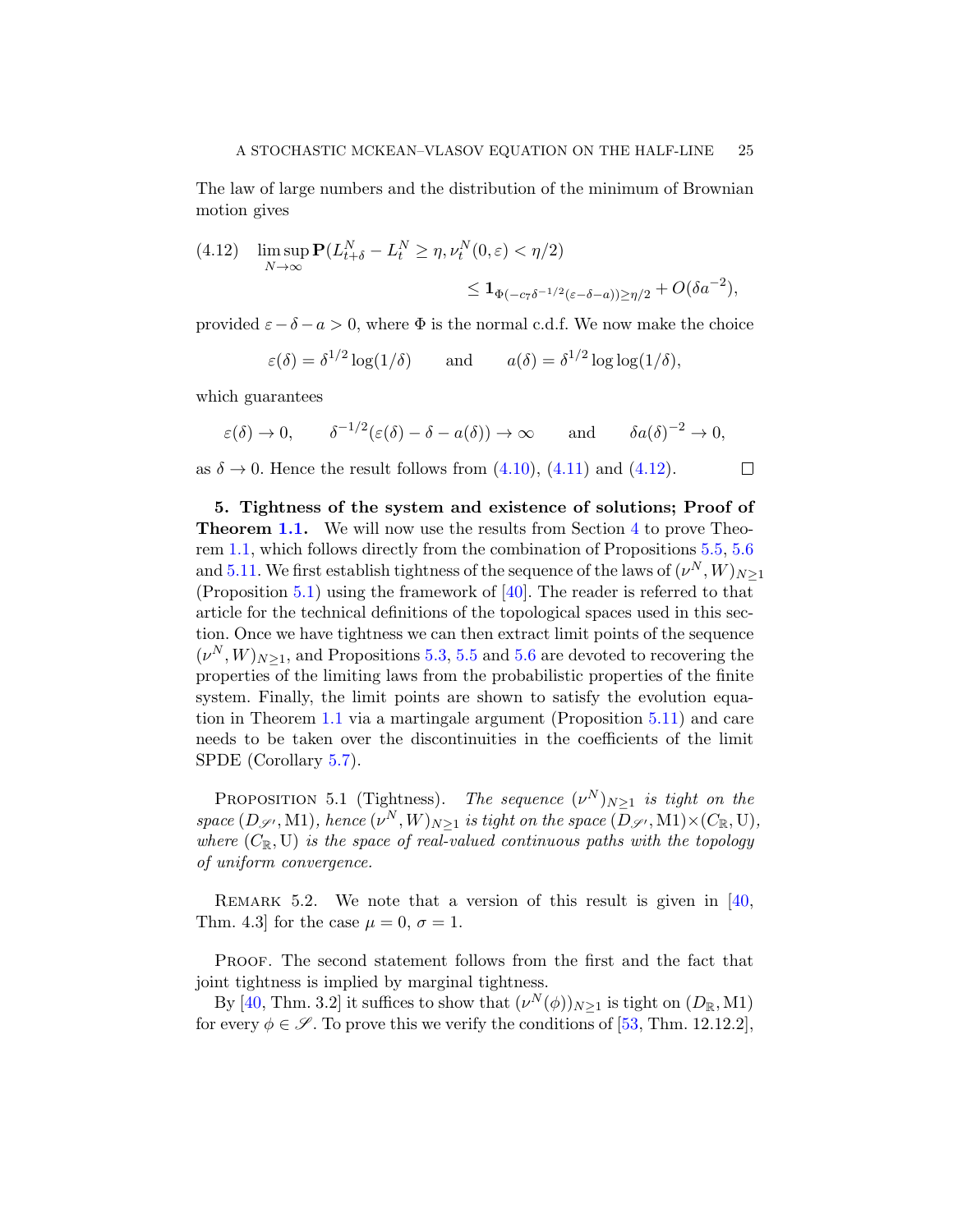the first of which is trivial because  $\nu^N$  is a sub-probability measure so  $|\nu_t^N(\phi)| \leq ||\phi||_{\infty}$ . Hence we concentrate on condition (ii), which is implied by [\[40,](#page-58-15) Prop. 4.1], therefore we are done if we can find  $a, b, c > 0$  such that

<span id="page-25-0"></span>(5.1) 
$$
\mathbf{P}(H_{\mathbb{R}}(\nu_{t_1}^N(\phi), \nu_{t_2}^N(\phi), \nu_{t_3}^N(\phi)) \geq \eta) \leq c\eta^{-a}|t_3-t_1|^{1+b},
$$

for all  $N \geq 1$ ,  $\eta > 0$  and  $0 \leq t_1 < t_2 < t_3 \leq T$ , where

$$
H_{\mathbb{R}}(x_1, x_2, x_3) := \inf_{\lambda \in (0,1)} |x_2 - (1 - \lambda)x_1 - \lambda x_3| \quad \text{for } x_1, x_2, x_3 \in \mathbb{R},
$$

and if

<span id="page-25-1"></span>
$$
(5.2) \quad \lim_{N \to \infty} \mathbf{P}(\sup_{t \in (0,\delta)} |\nu_t^N(\phi) - \nu_0^N(\phi)| + \sup_{t \in (T-\delta,T)} |\nu_T^N(\phi) - \nu_t^N(\phi)| \ge \eta) = 0,
$$

for every  $\eta > 0$ .

With  $\bar{\nu}^N$  as defined in [\(3.2\)](#page-14-0), the decomposition in [\[40,](#page-58-15) Prop. 4.2] and Markov's inequality give

$$
\mathbf{P}(H_{\mathbb{R}}(\nu_{t_1}^N(\phi), \nu_{t_2}^N(\phi), \nu_{t_3}^N(\phi)) \ge \eta) \n\le \eta^{-4}\mathbf{E}[(|\bar{\nu}_{t_1}^N(\phi) - \bar{\nu}_{t_2}^N(\phi)| + |\bar{\nu}_{t_2}^N(\phi) - \bar{\nu}_{t_3}^N(\phi)|)^4] \n\le 8\eta^{-4}(\mathbf{E}|\bar{\nu}_{t_1}^N(\phi) - \bar{\nu}_{t_2}^N(\phi)|^4 + \mathbf{E}|\bar{\nu}_{t_2}^N(\phi) - \bar{\nu}_{t_3}^N(\phi)|^4).
$$

For any  $t, s \in [0, T]$ , from Hölder's inequality we obtain

$$
\mathbf{E}|\bar{\nu}_{t}^{N}(\phi) - \bar{\nu}_{s}^{N}(\phi)|^{4} \leq \frac{1}{N} \sum_{i=1}^{N} \mathbf{E}|\phi(X_{t \wedge \tau^{i,N}}^{i,N}) - \phi(X_{s \wedge \tau^{i,N}}^{i,N})|^{4}
$$
  

$$
\leq ||\phi||_{\text{lip}}^{4} \mathbf{E}|X_{t \wedge \tau^{i,N}}^{i,N} - X_{s \wedge \tau^{i,N}}^{i,N}|^{4},
$$

where  $\|\phi\|_{\text{lip}}$  is the Lipschitz constant of  $\phi$ . By Assumption [2.1](#page-10-0) and the Burkholder–Davis–Gundy inequality [\[46,](#page-58-20) Thm. IV.42.1], the final expectation above is  $O(|t-s|^2)$  uniformly in N. Therefore we have [\(5.1\)](#page-25-0) with  $a = 4$ and  $b = 1$ .

Now consider the first supremum in [\(5.2\)](#page-25-1). By again using the decompo-sition from [\[40,](#page-58-15) Prop. 4.2], that is  $\nu_t^N(\phi) = \bar{\nu}_t^N(\phi) - \phi(0)L_t^N$ , we have

$$
\begin{split} \mathbf{P}(\sup_{t \in (0,\delta)} |\nu_t^N(\phi) - \nu_0^N(\phi)| \ge \eta) \\ &\le \mathbf{P}(\sup_{t \in (0,\delta)} |\bar{\nu}_t^N(\phi) - \bar{\nu}_0^N(\phi)| \ge \eta/2) + \mathbf{P}(|\phi(0)|L_{\delta}^N \ge \eta/2). \end{split}
$$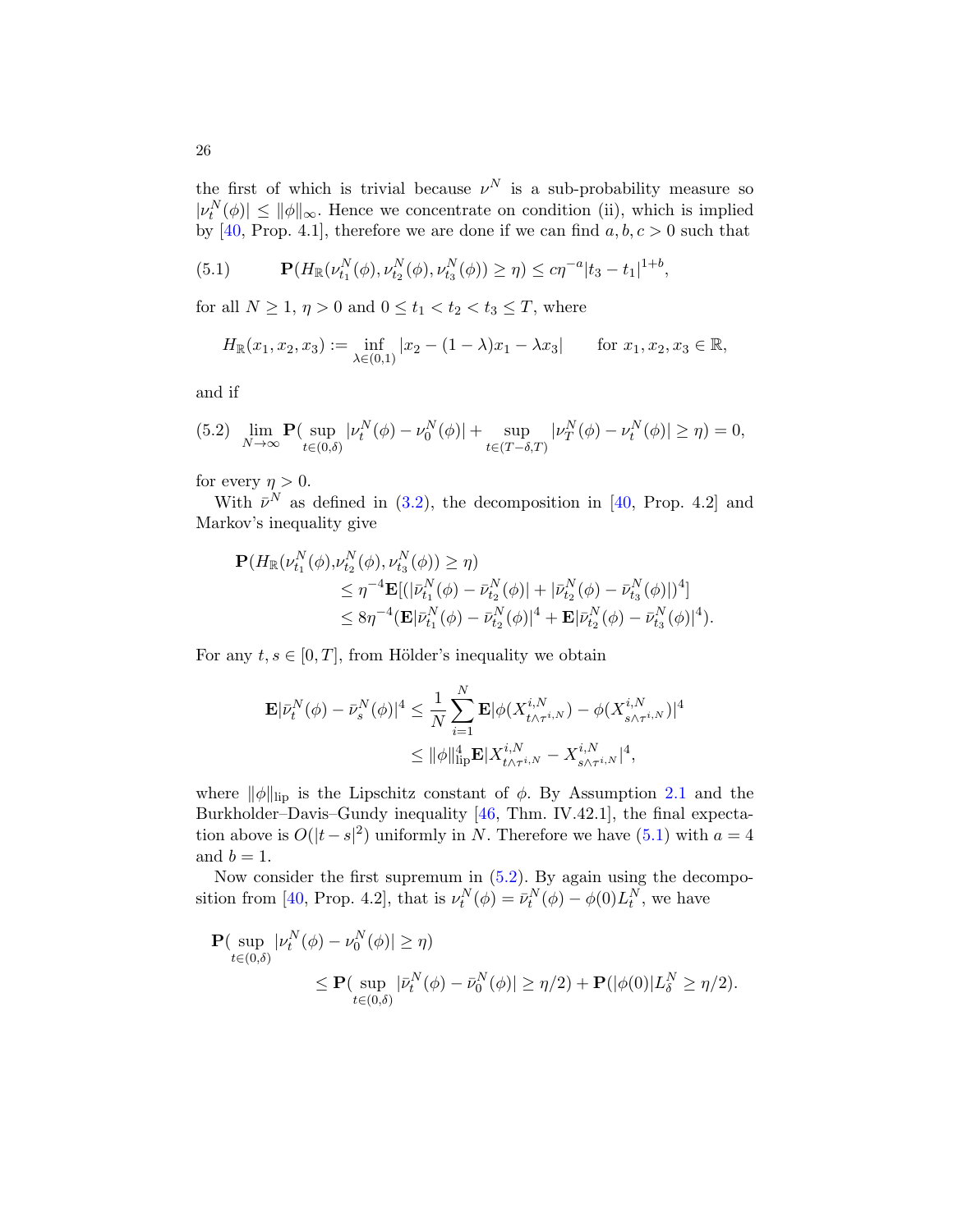The first term on the right-hand side vanishes as  $\delta \to 0$  by the same work as for  $(5.1)$  and the second term vanishes by Proposition [4.7.](#page-22-0) Therefore

$$
\mathbf{P}(\sup_{t\in(0,\delta)}|\nu_t^N(\phi)-\nu_0^N(\phi)|\geq\eta)\to 0,\qquad\text{as }\delta\to 0,
$$

and likewise for  $\mathbf{P}(\sup_{t \in (T-\delta,T)} |\nu_T^N(\phi) - \nu_t^N(\phi)| \ge \eta)$ , so we have  $(5.2)$ , which completes the proof.  $\Box$ 

Limit points. Tightness of  $(\nu^N, W)_{N \geq 1}$  ensures that the sequence is rel-atively compact [\[40,](#page-58-15) Thm. 3.2], hence every subsequence of  $(\nu^N, W)_{N \geq 1}$  has a further subsequence which converges in law. To avoid possible confusion about multiple distinct limit points, we will denote by  $(\nu^*, W)$  any pair of processes that realises one of these limiting laws. Using  $\Rightarrow$  to denote convergence in law, we have

$$
(\nu^{N_k}, W) \Rightarrow (\nu^*, W), \qquad \text{on } (D_{\mathscr{S}'}, M1) \times (C_{\mathbb{R}}, U),
$$

as  $k \to \infty$ , for some subsequence  $(N_k)_{k>1}$ . Establishing full weak convergence is equivalent to showing that there is exactly one limiting law.

So far we have that any limiting empirical process,  $\nu^*$ , is an element of  $D_{\mathscr{S}}$ . The following result recovers  $\nu^*$  as a probability-measure-valued process:

<span id="page-26-0"></span>PROPOSITION 5.3. Let  $(\nu^*, W)$  realise a limiting law. Then  $\nu_t^*$  is a subprobability measure supported on  $[0, \infty)$  for every  $t \in [0, T]$ , with probability 1.

REMARK 5.4. Technically, what we will show is that, for every  $t, v_t^*$ agrees with a sub-probability measure on  $\mathscr S$  and from now on we associate  $\nu_t^*$  with this measure.

PROOF OF PROPOSITION [5.3.](#page-26-0) Take  $(\nu^{N_k}, W) \Rightarrow (\nu^*, W)$ . Fix  $\phi \in \mathscr{S}$ , then by [\[40,](#page-58-15) Prop. 2.7 (i)]  $\nu^{N_k}(\phi) \Rightarrow \nu^*(\phi)$  on  $(D_{\mathbb{R}}, M_1)$ . Lemma 13.4.1 of [\[53\]](#page-59-5) gives

$$
\sup_{t\in[0,T]}|\nu^{N_k}_t(\phi)|\Rightarrow \sup_{t\in[0,T]}|\nu^{*}_t(\phi)|,\qquad\text{on }\mathbb{R},
$$

therefore the portmanteau theorem [\[4,](#page-57-20) Thm. 2.1] gives

$$
\mathbf{P}(\sup_{t\in[0,T]}|\nu_t^*(\phi)| > \|\phi\|_{\infty}) \le \liminf_{k\to\infty} \mathbf{P}(\sup_{t\in[0,T]}|\nu_t^{N_k}(\phi)| > \|\phi\|_{\infty}) = 0,
$$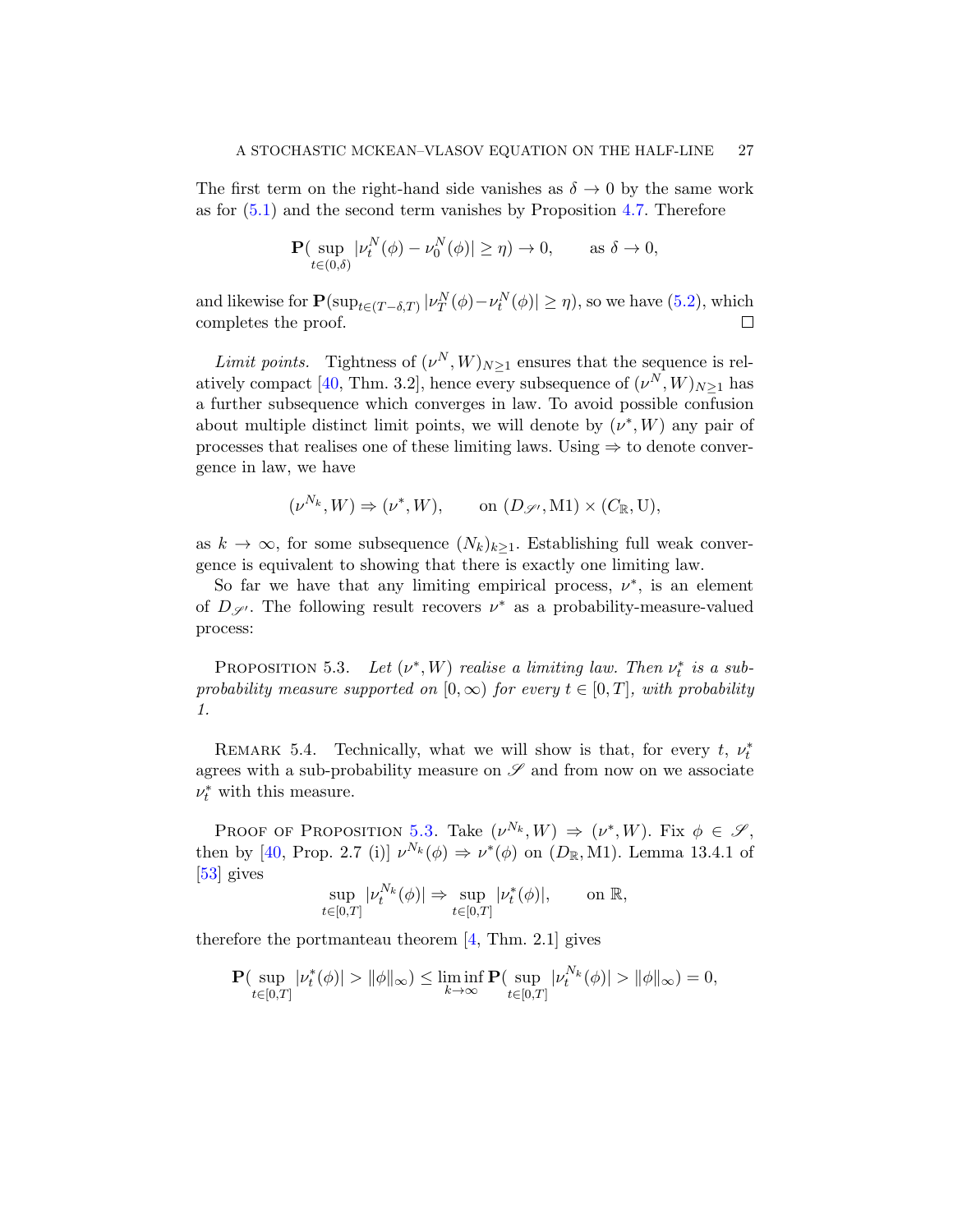with the final equality due to  $\nu_t^N$  being a sub-probability measure. (The supremum over t ensures that the following argument holds for all  $t$  simultaneously.) By a similar analysis we have that  $\nu_t^*(\phi)$  is non-negative when  $\phi$ is non-negative and  $\nu_t^*(\phi) = 0$  when  $\phi$  is supported on  $(-\infty, 0)$ . Hence,  $\nu_t^*$  is a positive linear functional on  $\mathscr{S}$ , so extends to a positive linear functional,  $\xi_t$ , on the space,  $C_0$ , of continuous and compactly support function on  $\mathbb R$  with the uniform topology. The Riesz representation theorem [\[47,](#page-58-21) Thm. 2.14] then implies that, for every t, there exists a regular Borel measure,  $\zeta_t$ , such that

$$
\xi_t(\phi) = \int_{\mathbb{R}} \phi(x)\zeta_t(dx) \quad \text{for every } \phi \in C_0.
$$

Associating  $\zeta$  and  $\nu^*$  gives the result.

Now that it is safe to regard a limit point,  $\nu^{N_k} \Rightarrow \nu^*$ , as taking values in the sub-probability measures, it makes sense to introduce the limit loss process as  $L_t^* := 1 - \nu_t^*(0, \infty)$ . Of course we would like to know that  $L^{N_k} \Rightarrow$  $L^*$  on  $(D_{\mathbb{R}}, M_1)$ , however the function  $x \mapsto 1$  is not an element of  $\mathscr{S}$ , so [\[40,](#page-58-15) Prop. 2.7] does not allow us to deduce this fact from the continuous mapping theorem. To remedy this we must work slightly harder:

<span id="page-27-0"></span>PROPOSITION 5.5 (Convergence of the loss process). Suppose that  $(\nu^{N_k}, W)_{k \geq 1}$ converges weakly to  $(\nu^*, W)$  and that  $L_t^* := 1 - \nu_t^*(0, \infty)$ . Then  $(L^{N_k}, W)_{k \geq 1}$ converges weakly to  $(L^*, W)$  on  $(D_{\mathbb{R}}, M1) \times (C_{\mathbb{R}}, U)$ .

PROOF. For a contradiction suppose that the weak convergence does not hold. Since  $t \mapsto L_t^N$  is increasing,  $L_t^N \in [0, 1]$  and we have Proposi-tion [4.7,](#page-22-0) the conditions of [\[53,](#page-59-5) Thm. 12.12.2] are satisfied and so  $(L^N)_{N\geq 1}$ is tight on  $(D_{\mathbb{R}}, M1)$ , and because marginal tightness implies joint tightness,  $(L^N, W)_{N \geq 1}$  is also tight. By taking a further subsequence if needed, assume that  $(L^{N_k}, W)_{k\geq 1} \Rightarrow (L^{\dagger}, W)_{k\geq 1}$  for some  $L^{\dagger} \in D_{\mathbb{R}}$ .

Notice from [\[53,](#page-59-5) Thm. 12.4.1] that the canonical time projection from  $(D_{\mathbb{R}}, M1)$  to  $\mathbb R$  is only continuous at times for which its argument does not jump. That is, for every  $t, \pi_t(x) := x_t$  is continuous at  $x \in D_{\mathbb{R}}$  if and only if  $x_{t-} = x_t$ . To this end, define  $\text{cont}(L^{\dagger}) = \{s \in [0,T] : \mathbf{P}(L_{s-}^{\dagger} =$  $L_{s}^{\dagger}$  = 1}, which we know by [\[4,](#page-57-20) Sec. 13] is cocountable in [0, T]. For  $\lambda \in \mathbb{N}$ define  $\phi_{\lambda} \in \mathscr{S}$  to be any function satisfying  $\phi_{\lambda} = 1$  on  $[-\lambda, \lambda], \phi_{\lambda} = 0$ on  $(-\infty, -2\lambda) \cup (2\lambda, \infty)$  and  $\phi_{\lambda} \in (0, 1)$  otherwise. By [\[40,](#page-58-15) Prop. 2.7(i)]  $\nu^{N_k}(\phi_\lambda) \Rightarrow \nu^*(\phi_\lambda)$ , and define  $\text{cont}(\nu^*(\phi_\lambda)) = \{s \in [0,T] : \mathbf{P}(\nu^*_{s-}(\phi_\lambda)) =$  $\nu_s^*(\phi_\lambda)) = 1$ . Take

$$
\mathbb{T} := \mathrm{cont}(L^{\dagger}) \cap \bigcap_{\lambda=1}^{\infty} \mathrm{cont}(\nu^*(\phi_{\lambda})),
$$

$$
\Box
$$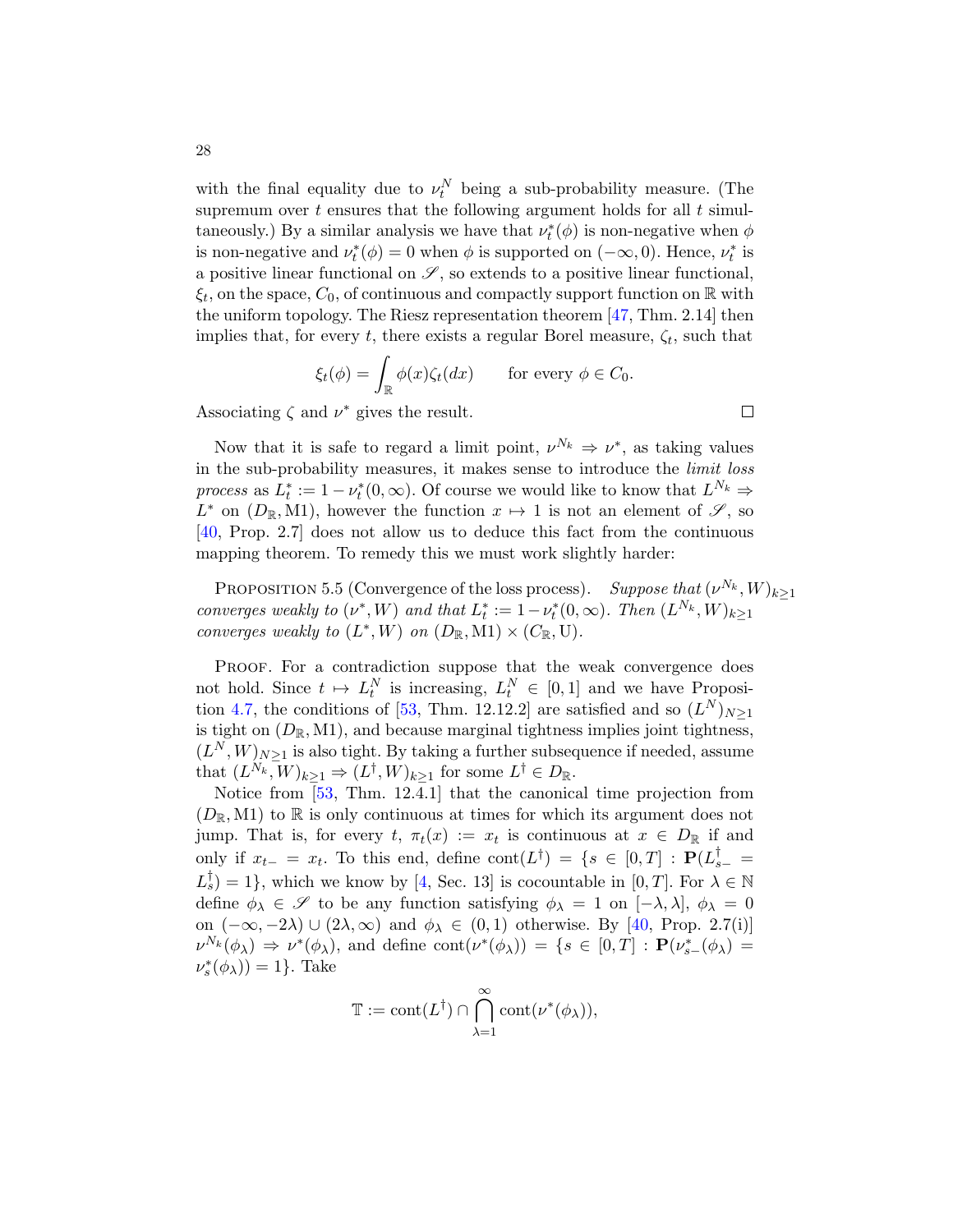which is cocountable (since it is the countable intersection of cocountable sets) and so is dense in  $[0, T]$ .

Since  $(L^{N_k}, W) \Rightarrow (L^{\dagger}, W)$  and  $\mathbb T$  is dense in  $[0, T]$ , if  $(L^*, W)$  and  $(L^{\dagger}, W)$ are not equal in law on  $(D_{\mathbb{R}}, M1)$ , then it must be the case that not all of the finite-dimensional marginals of  $L^*$  and  $L^{\dagger}$  on  $\mathbb T$  are equal in law. It is no loss of generality to assume that there exists  $\varepsilon > 0$ ,  $m \in \mathbb{N}$ ,  $f_i, g_i : \mathbb{R} \to \mathbb{R}$ bounded and Lipschitz and  $t_1, \ldots, t_m \in \mathbb{T}$  such that

$$
\mathbf{E} \prod_{i=1}^m f_i(L_{t_i}^*) g_i(W_{t_i}) + \varepsilon \leq \limsup_{k \to \infty} \mathbf{E} \prod_{i=1}^m f_i(L_{t_i}^{N_k}) g_i(W_{t_i}).
$$

By Proposition [4.5](#page-18-0)

$$
\mathbf{E}|L_t^{N_k} - (1 - \nu_t^{N_k}(\phi_\lambda))| = O(e^{-\lambda}), \quad \text{uniformly in } t \text{ and } N_k,
$$

as  $\lambda \to \infty$ , therefore the Lipschitz property of  $f_i$  gives

$$
\mathbf{E} \prod_{i=1}^m f_i(L_{t_i}^*) g_i(W_{t_i}) + \varepsilon \leq \limsup_{k \to \infty} \mathbf{E} \prod_{i=1}^m f_i(1 - \nu_{t_i}^{N_k}(\phi_\lambda)) g_i(W_{t_i}) + O(e^{-\lambda}),
$$

but  $t_i \in \text{cont}(\nu^*(\phi_\lambda))$ , so

$$
\mathbf{E} \prod_{i=1}^{m} f_i(L_{t_i}^*) g_i(W_{t_i}) + \varepsilon \leq \mathbf{E} \prod_{i=1}^{m} f_i(1 - \nu_{t_i}^*(\phi_\lambda)) g_i(W_{t_i}) + O(e^{-\lambda}).
$$

Since  $\nu_t^*$  is a probability measure  $\nu_t^*(\phi_\lambda) \to \nu_t^*(\mathbb{R}) = 1 - L_t^*$  (recall from Proposition [5.3](#page-26-0) that  $\nu_t^*$  is supported on  $[0, \infty)$ ), so taking  $\lambda \to \infty$  gives the required contradiction.  $\Box$ 

We are now in a position to verify the first half of Theorem [1.1,](#page-5-0) which is that any limit point must satisfy the regularity conditions from Assumption [2.3:](#page-11-0)

<span id="page-28-0"></span>PROPOSITION 5.6 (Regularity conditions). If  $(\nu^*, W)$  realises a limiting law of  $(\nu^N, W)_{N \geq 1}$ , then  $\nu^*$  satisfies Assumption [2.3.](#page-11-0)

PROOF. Firstly,  $\nu^*$  takes values in the sub-probability measures by Proposition [5.3,](#page-26-0) and that result also gives Assumption [2.3](#page-11-0) [\(ii\)](#page-12-2).

For conditions [\(iv\)](#page-12-4) and [\(v\)](#page-12-5) of Assumption [2.3,](#page-11-0) let  $I = (x, y) \subseteq \mathbb{R}$  be any finite open interval. For  $\delta > 0$ , take any  $\phi_{\delta} \in \mathscr{S}$  satisfying  $\phi_{\delta} = 1$  on I,  $\phi_{\delta} = 0$  on  $(-\infty, x - \delta) \cup (y + \delta, \infty)$  and  $\phi_{\delta} \in (0, 1)$  otherwise. Taking  $(\nu^{N_k}, W) \Rightarrow (\nu^*, W)$  and noting that  $\int_0^t \nu_s^{N_k}(\phi_\lambda) ds \Rightarrow \int_0^t \nu_s^*(\phi_\lambda) ds$  in  $\mathbb{R}$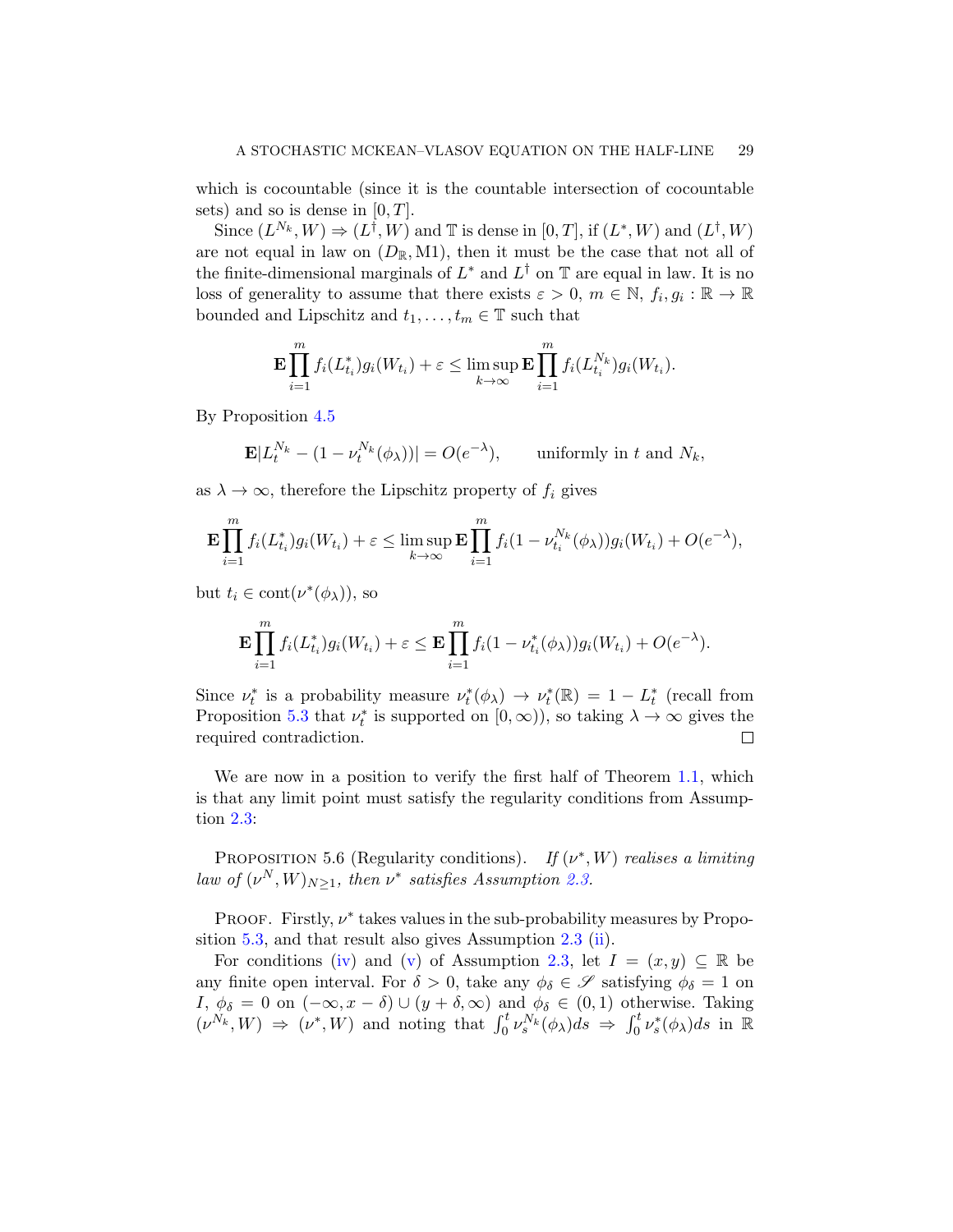by [\[53,](#page-59-5) Thm. 11.5.1] and that these integrals are uniformly bounded (by  $T\|\phi_{\lambda}\|_{\infty} = T$ , we have

$$
\mathbf{E} \int_0^T \nu_t^*(I) dt \le \mathbf{E} \int_0^T \nu_t^*(\phi_\delta) dt = \lim_{k \to \infty} \mathbf{E} \int_0^T \nu_t^{N_k}(\phi_\delta) dt.
$$

For both conditions [\(iv\)](#page-12-4) and [\(v\)](#page-12-5) we have bounds on the right-hand side which are independent of  $N_k$  (Propositions [4.3](#page-16-1) and [4.4\)](#page-17-0), and then the conditions hold by sending  $\delta \to 0$ . For condition [\(iii\)](#page-12-3) we have  $y = \infty$ , so  $\phi_{\delta} \notin \mathscr{S}$ . However, for  $I = (\lambda, \eta)$  with  $\eta > 0$ , the above work gives

$$
\mathbf{E} \int_0^T \nu_t^*(\lambda, \eta) dt \le \lim_{k \to \infty} \mathbf{E} \int_0^T \nu_t^*(\phi_\lambda) dt
$$
  

$$
\le \liminf_{k \to \infty} \mathbf{E} \int_0^T \nu_t^{N_k} (\lambda - \delta, \eta + \delta) dt
$$
  

$$
= o(e^{-\alpha(\lambda - \delta)}),
$$

so sending  $\delta \to 0$  and  $\eta \to \infty$  (using the dominated convergence theorem) gives the result.

It remains to show [\(i\)](#page-12-1) of Assumption [2.3.](#page-11-0) First we prove that  $L^*$  is nondecreasing. By [\[4,](#page-57-20) Sec. 13] there is a (deterministic) cocountable set, T, on which  $(L_t^{\tilde{N}_k}, L_s^{\tilde{N}_k}) \Rightarrow (L_t^*, L_s^*)$  in  $\mathbb{R} \times \mathbb{R}$ . So for  $s < t$  in  $\mathbb{T}$  [\[4,](#page-57-20) Thm. 2.1] implies

$$
\mathbf{P}(L_t^* - L_s^* < 0) \le \liminf_{k \to \infty} \mathbf{P}(L_t^{N_k} - L_s^{N_k} < 0) = 0,
$$

and hence  $L^*$  is non-decreasing on  $\mathbb{T}$ . But  $\mathbb{T}$  is dense in  $[0, T]$  and  $L^*$  càdlàg, so we conclude  $L^*$  is non-decreasing on  $[0, T]$ . To deduce the strict monotonicity, Proposition [4.6](#page-19-0) implies

$$
\mathbf{P}(L_t^* - L_s^* = 0, L_s^* < r) = \lim_{\delta} \mathbf{P}(L_t^* - L_s^* < \delta, L_s^* < r) \\
\leq \limsup_{\delta \to 0} \limsup_{k \to \infty} \mathbf{P}(L_t^{N_k} - L_s^{N_k} < \delta, L_s^{N_k} < r) = 0,
$$

 $\Box$ 

whenever  $r < 1$  and sending  $r \uparrow 1$  gives the required result.

So far we have seen no reason why it is important  $L^*$  should be strictly increasing whenever the mass in the system is not completely depleted  $(L^*$ 1). The following result is such an example and shows why this condition is needed to pass to a weak limit. The result will be applied directly in the next subsection.

30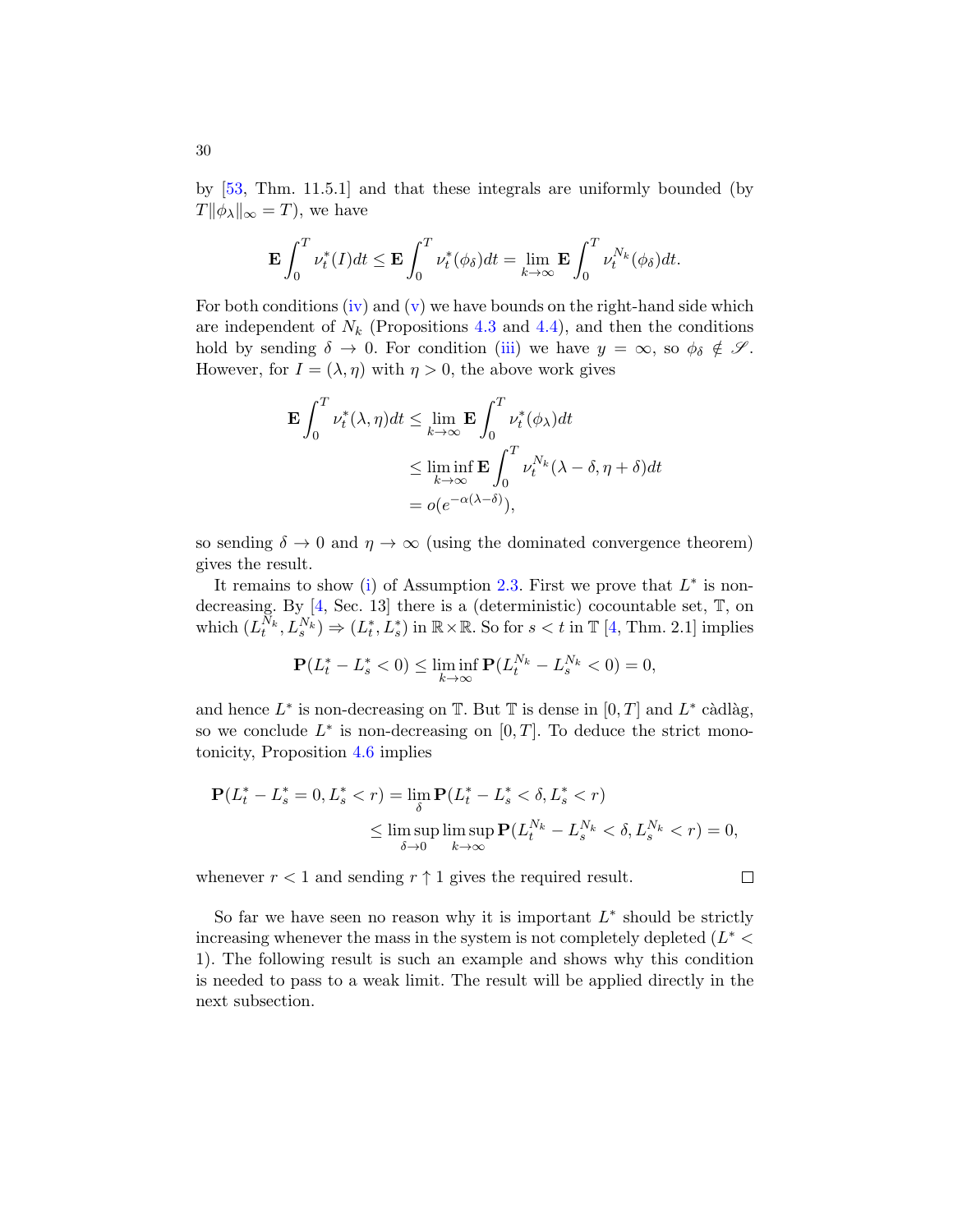<span id="page-30-0"></span>COROLLARY 5.7 (Weak convergence of integrals). Fix  $t \in [0, T]$  and  $\phi \in$  $\mathscr{S}.$  Let  $g = g(t, x, \ell)$  be equal to either  $\mu(t, x, \ell), \sigma(t, x)^2$  or  $\sigma(t, x, \ell) \rho(t, \ell)$ . Define A to be all elements in  $D_{\mathscr{S}}$  that take values in the sub-probability measures and let  $B = D_{[0,1]} \subseteq D_{\mathbb{R}}$ . Then the map

$$
(\xi,\ell) \in A \times B \mapsto \int_0^t \xi_s(g(s,\cdot,\ell_s)\phi(\cdot))ds \in \mathbb{R}
$$

is continuous (with respect to the product topology on  $(D_{\mathscr{S}'}, M1) \times (D_{[0,1]}, M1)$ ) at all point  $(\xi, \ell)$  which satisfy the conditions of Assumption [2.3.](#page-11-0) Consequently, if  $(\nu^{N_k}, W) \Rightarrow (\nu^*, W)$  then

$$
\int_0^t \nu^{N_k}(g(s,\cdot,L_s^{N_k})\phi(\cdot))ds \Rightarrow \int_0^t \nu^*(g(s,\cdot,L_s^*)\phi(\cdot))ds \qquad on \mathbb{R}.
$$

PROOF. For short-hand we will denote this map  $\Psi: A \times B \to \mathbb{R}$ . Suppose that  $(\bar{\xi}, \bar{\ell}) \rightarrow (\xi, \ell)$  in  $A \times B$ , then

<span id="page-30-1"></span>(5.3) 
$$
|\Psi(\bar{\xi}, \bar{\ell}) - \Psi(\xi, \ell)| \leq \Big| \int_0^t \bar{\xi}_s(g(s, \cdot, \ell_s)\phi) ds - \int_0^t \xi_s(g(s, \cdot, \ell_s)\phi) ds \Big| + \int_0^t |\bar{\xi}_s(g(s, \cdot, \ell_s)\phi - g(s, \cdot, \bar{\ell}_s)\phi)| ds =: I + J.
$$

We will control  $I$  and  $J$  separately.

Begin by fixing  $\varepsilon > 0$  and  $\delta > 0$ . Take  $k = k(\delta) > 0$  sufficiently large so that  $|g(s, x, \ell)\phi(x)| < \delta$  for all  $s \in [0, T], x \in \mathbb{R} \setminus [-k, k]$  and  $\ell \in [0, 1],$ which is possible because g is bounded and  $\phi$  is rapidly decreasing. Let  $\psi_{\varepsilon}$ be a mollifier and set  $g^{\varepsilon}(s, x, \ell) := (g(s, \cdot, \ell) * \psi_{\varepsilon})(x) \in C^{\infty}(\mathbb{R})$ , then we have

$$
I \leq \Big| \int_0^t \bar{\xi}_s(g^{\varepsilon}(s,\cdot,\ell_s)\phi)ds - \int_0^t \xi_s(g^{\varepsilon}(s,\cdot,\ell_s)\phi)ds \Big|
$$
  
+ 
$$
+ 2 \int_0^t \sup_{x \in \mathbb{R}} |\phi(x)| |g^{\varepsilon}(s,x,\ell_s) - g(s,x,\ell_s)| ds.
$$

Since  $g^{\varepsilon}(s, \cdot, \ell) \in C^{\infty}(\mathbb{R})$  and  $\phi \in \mathscr{S}$ ,  $g^{\varepsilon}(s, \cdot, \ell)\phi(\cdot) \in \mathscr{S}$  so the first term vanishes as  $\xi \to \xi$ . We can then split the second term as

$$
\limsup_{\bar{\xi}\to\xi} I \le 2\|\phi\|_{\infty} \int_0^t \sup_{x\in[-2k,2k]} |g^{\varepsilon}(s,x,\ell_s) - g(s,x,\ell_s)|ds
$$
  
+ 
$$
2c \int_0^t \sup_{x\in\mathbb{R}\setminus[-2k,2k]} |\phi(x)|ds,
$$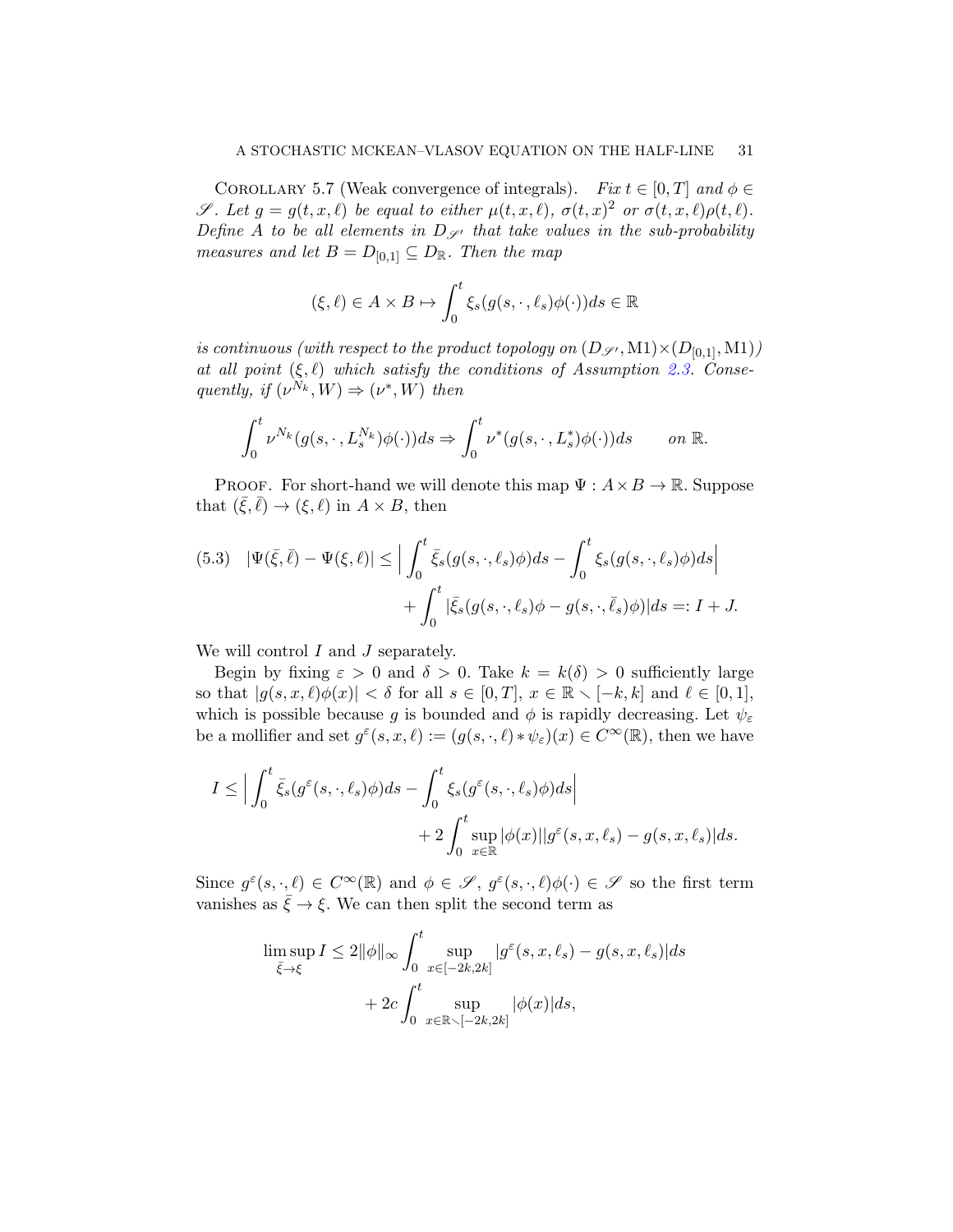and here the first term vanishes as  $\varepsilon \to 0$  by [\[24,](#page-57-21) App. C, Thm. 6] since  $[-k, k]$  is compact and the second term can be guaranteed to be less than 2δ for k sufficiently large. Taking  $\delta \to 0$  gives lim sup  $I = 0$ .

To deal with J in [\(5.3\)](#page-30-1), first notice that since  $\xi \in A$ 

$$
J \le \|\phi\|_{\infty} \int_0^t \sup_{x \in \mathbb{R}} |g(s, x, \ell_s) - g(s, x, \overline{\ell}_s)| ds.
$$

Define  $\mathbb{T}_0 := \{ s \in [0, t] : \ell_s = \theta_i \text{ for some } i \in \{0, 1, \ldots, k\} \},\$  where we recall Assumption [2.1](#page-10-0) condition [v.](#page-10-6) For  $\delta > 0$ , let  $\mathbb{T}_0^{\delta} := \{ s \in [0, t] : \min_{0 \leq i \leq k} |\theta_i - \theta_i| \leq \delta \}$  $\ell_s$  <  $\delta$ . Define  $\mathbb{T}_1$  to be all  $s \in [0, t]$  such that  $\ell_s = \ell_{s-}$ , which we know is a cocountable set [\[53,](#page-59-5) Cor. 12.2.1]. For  $s \in \mathbb{T}_1$ ,  $\bar{\ell}_s \to \ell_s$  in R, so if  $s \in$  $\mathbb{T}_1 \setminus \mathbb{T}_0^{\delta}$  then eventually  $\ell_s, \bar{\ell}_s \in [\theta_{i-1}, \theta_i)$  for some  $i \in \{1, 2, \ldots, k\}$ , whence  $\sup_{x \in \mathbb{R}} |g(s, x, \ell_s) - g(s, x, \overline{\ell_s})| \to 0$  by Assumption [2.1](#page-10-0) condition [\(iv\)](#page-10-5). We conclude

$$
\limsup_{\bar{\xi}\to\xi} J \le c_1 \int_{([0,T]\setminus\mathbb{T}_1)\cup\mathbb{T}_0^\delta} ds \le c_1 k\delta, \quad \text{for every } \delta > 0,
$$

where  $c_1 > 0$  is a numerical constant due to Assumption [2.1.](#page-10-0) This completes the result.  $\Box$ 

Martingale approach. We complete this section and the proof of Theorem [1.1](#page-5-0) by showing that the limit SPDE holds for a general limit point. For this we will use a martingale argument and we introduce three processes:

<span id="page-31-0"></span>DEFINITION 5.8 (Martingale components). For a fixed test function  $\phi \in$  $C<sup>test</sup>$ , define the maps:

(i)  $M^{\phi}: D_{\mathscr{S}'} \times D_{[0,1]} \to D_{\mathbb{R}},$ 

$$
M^{\phi}(\xi,\ell)(t) := \xi_t(\phi) - \nu_0(\phi) - \int_0^t \xi_s(\mu(s,\cdot,\ell_s)\partial_x\phi)ds - \frac{1}{2} \int_0^t \xi_s(\sigma^2(s,\cdot)\partial_{xx}\phi)ds,
$$

(ii) 
$$
S^{\phi}: D_{\mathscr{S}'} \times D_{[0,1]} \to D_{\mathbb{R}},
$$

$$
S^{\phi}(\xi,\ell)(t) := M^{\phi}(\xi,\ell)(t)^2 - \int_0^t \xi_s(\sigma(s,\cdot)\rho(s,\ell_s)\partial_x\phi)^2 ds,
$$

(iii)  $C^{\phi}: D_{\mathscr{S}'} \times D_{\mathbb{R}} \times C_{\mathbb{R}} \to D_{\mathbb{R}},$ 

$$
C^{\phi}(\xi,\ell,w)(t) := M^{\phi}(\xi,\ell)(t) \cdot w(t) - \int_0^t \xi_s(\sigma(s,\cdot,\ell_s)\rho(s,\ell_s)\partial_x\phi)ds
$$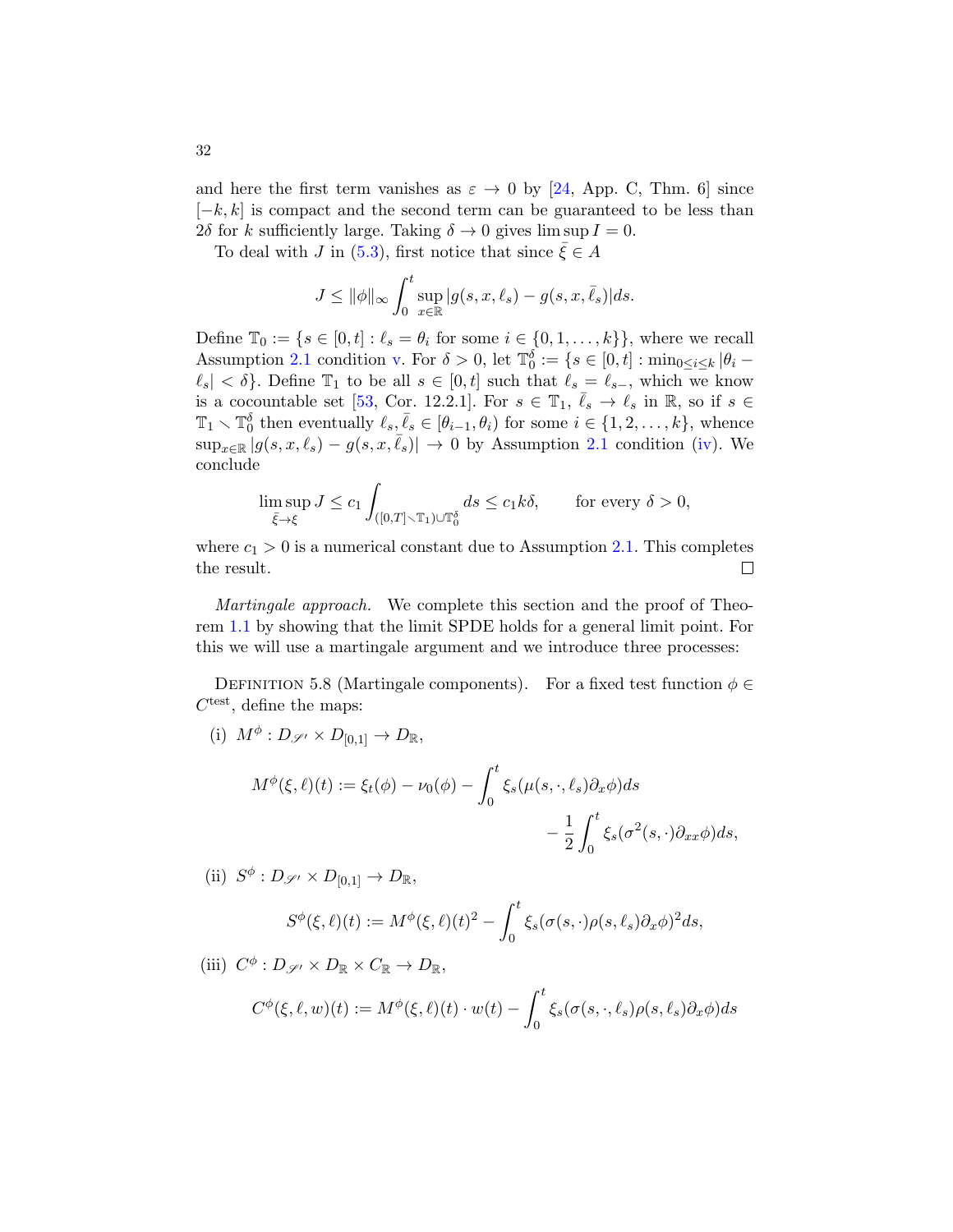These processes capture the dynamics of the limit SPDE:

<span id="page-32-2"></span>LEMMA 5.9 (Martingale approach). Let  $W$  be a standard Brownian motion and let  $\xi$  and  $L_t = 1 - \xi_t(0, \infty)$  be random processes satisfying the conditions of Assumption [2.3.](#page-11-0) If

$$
M^{\phi}(\xi, L), \qquad S^{\phi}(\xi, L) \qquad and \qquad C^{\phi}(\xi, L, W)
$$

are martingales for every  $\phi \in C^{\text{test}}$ , then  $\xi$ , L and W satisfy the limit SPDE from Theorem [1.1.](#page-5-0)

PROOF. The hypothesis gives

$$
[M^{\phi}(\xi, L)]_t = \int_0^t \xi_s(\sigma(s, \cdot, L_s)\rho(s, L_s)\partial_x \phi)^2 ds,
$$
  

$$
[M^{\phi}(\xi, L), W]_t = \int_0^t \xi_s(\sigma(s, \cdot, L_s)\rho(s, L_s)\partial_x \phi) ds,
$$

hence

$$
[M^{\phi}(\xi, L) - \int_0^{\cdot} \xi_s(\sigma(s,\cdot, L_s)\rho(s, L_s)\partial_x \phi)dW_s]_t = 0,
$$

 $\Box$ 

for every  $t \in [0, T]$ , which completes the proof.

Our strategy is to take a limit in Proposition [3.2](#page-13-1) and apply weak convergence. First notice that we have:

<span id="page-32-1"></span>LEMMA 5.10. For every fixed  $\phi \in C^{\text{test}}$ , there exists a deterministic cocountable subset of  $[0, T]$  on which

$$
M^{\phi}(\nu^{N_k}, L^{N_k})(t) \Rightarrow M^{\phi}(\nu^*, L^*)(t), \qquad S^{\phi}(\nu^{N_k}, L^{N_k})(t) \Rightarrow S^{\phi}(\nu^*, L^*)(t),
$$
  

$$
C^{\phi}(\nu^{N_k}, L^{N_k}, W)(t) \Rightarrow C^{\phi}(\nu^*, L^*, W)(t) \qquad in \ \mathbb{R}.
$$

Furthermore, these sequences are uniformly bounded (for fixed  $\phi$ ).

PROOF. Note that all the above processes are uniformly bounded (for fixed  $\phi$ ) since  $\nu^N$  is a probability measure. The result then follows by Corollary [5.7.](#page-30-0)  $\Box$ 

<span id="page-32-0"></span>PROPOSITION 5.11 (Evolution equation). Suppose  $(\nu^{N_k}, W) \Rightarrow (\nu^*, W)$ . Then, for every  $\phi \in C^{\text{test}}$ , the processes  $M^{\phi}(\nu^*, L^*)$ ,  $S^{\phi}(\nu^*, L^*)$  and  $C^{\phi}(\nu^*, L^*, W)$ from Definition [5.8](#page-31-0) are martingales. Hence  $\nu^*$  and W satisfy the evolution equation from Theorem [1.1.](#page-5-0) Furthermore,  $\nu^*$  is continuous.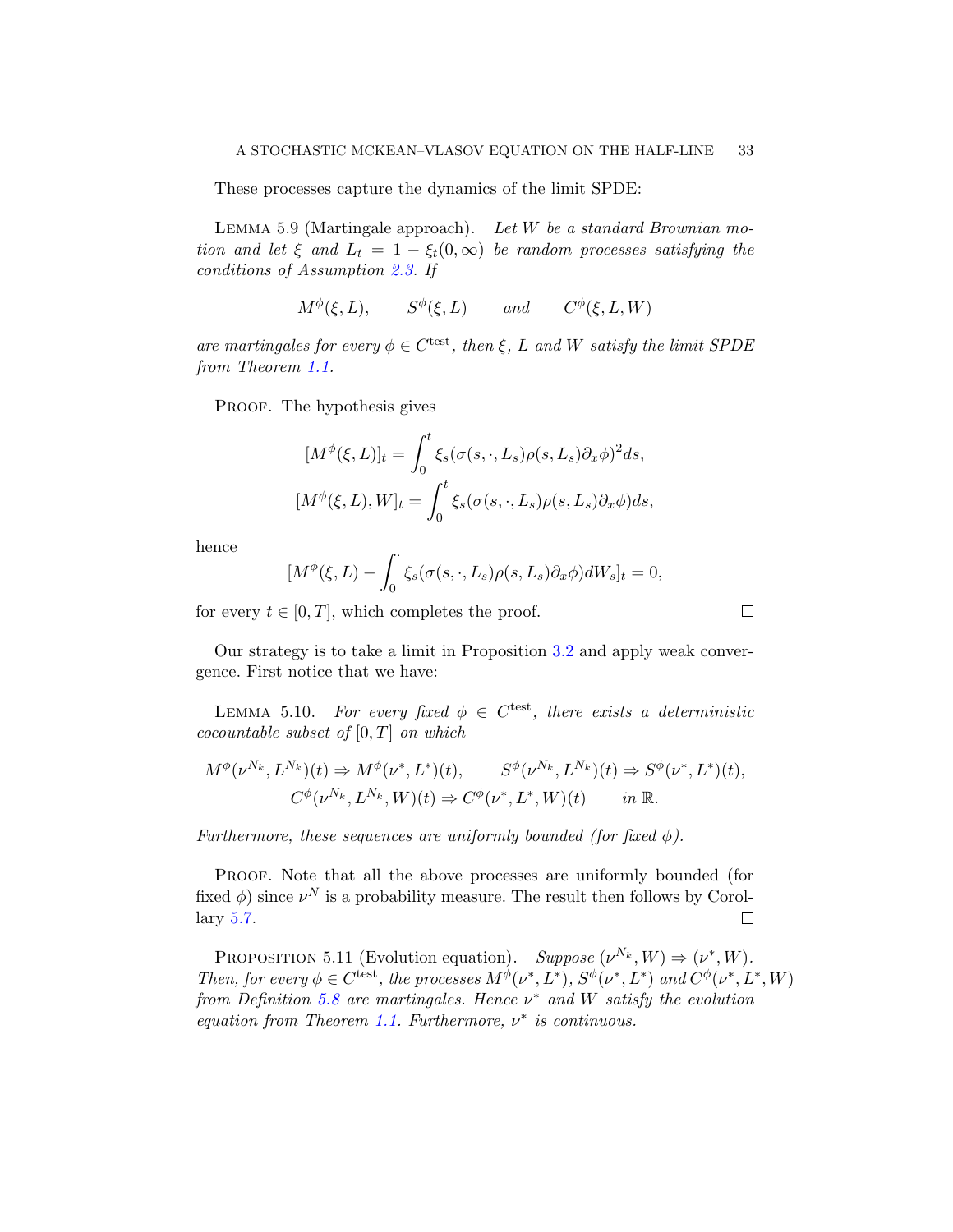PROOF. Fix  $\phi \in C^{\text{test}}$  and let T be the cocountable set of times on which we have the conclusion of Lemma [5.10.](#page-32-1) To show that  $M^{\phi}(\nu^*, L^*)$ is a martingale, it is enough to show that, for any arbitrary  $k \geq 1$ ,  $s, t \in \mathbb{T}$ ,  $s_1, \ldots, s_k \in [0, s] \cap \mathbb{T}$  and  $f_1, \ldots, f_k : \mathbb{R} \to \mathbb{R}$  continuous and bounded, that the map defined by

$$
F(\xi, \ell) := (M^{\phi}(\xi, \ell)(t) - M^{\phi}(\xi, \ell)(s)) \prod_{i=1}^{k} f_i(M^{\phi}(\xi, \ell)(s_i))
$$

satisfies  $\mathbf{E} F(\nu^*, L^*) = 0$ . By Lemma [5.10](#page-32-1) and the boundedness and continuity of the  $f_i$ 's

$$
\mathbf{E}F(\nu^*,L^*) = \lim_{k \to \infty} \mathbf{E}F(\nu^{N_k},L^{N_k}).
$$

However, from Proposition [3.2,](#page-13-1) we have that  $M^\phi(\nu^{N_k}, L^{N_k})$  is a martingale since

<span id="page-33-1"></span>(5.4) 
$$
M^{\phi}(\nu^{N_k}, L^{N_k})(t) = \int_0^t \nu^{N_k}(\sigma(s, \cdot, L_s^{N_k})\rho(s, L^{N_k})\phi)dW_s + I_t^{N_k}(\phi),
$$

therefore  $\mathbf{E} F(\nu^{N_k}, L^{N_k}) = 0$  and so  $M^\phi(\nu^*, L^*)$  is a martingale.

For  $S^{\phi}$ , define the map

$$
G(\xi, \ell) := (S^{\phi}(\xi, \ell)(t) - S^{\phi}(\xi, \ell)(s)) \prod_{i=1}^{k} f_i(S^{\phi}(\xi, \ell)(s_i)).
$$

By applying Itô's formula to  $(5.4)$ , we have

$$
S^{\phi}(\nu^{N_k}, L^{N_k})(t) = S^{\phi}(\nu^{N_k}, L^{N_k})(0) + \text{martingale term} + 2[I^{N_k}(\phi)]_t.
$$

So be the boundedness of the  $f_i$  and Proposition [3.4](#page-14-1)

$$
\mathbf{E}G(\nu^{N_k}, L^{N_k}) = O(1/N_k),
$$

so  $\mathbf{E}G(\nu^*,L^*)=0$  and  $S^{\phi}(\nu^*,L^*)$  is a martingale. The work for  $C^{\phi}$  follows similarly, so we omit it. The result is then complete by Lemma  $5.9$ , and the continuity of  $t \mapsto \nu_t^*$  follows by the fact that the right-hand side of the evolution equation in Theorem [1.1](#page-5-0) is continuous.  $\Box$ 

<span id="page-33-0"></span>6. The kernel smoothing method. The kernel smoothing method converts a measure into an approximating family of functions and, by establishing uniform results on the functions, enables us to show the existence of a density for the measure. In the next section we will use this to prove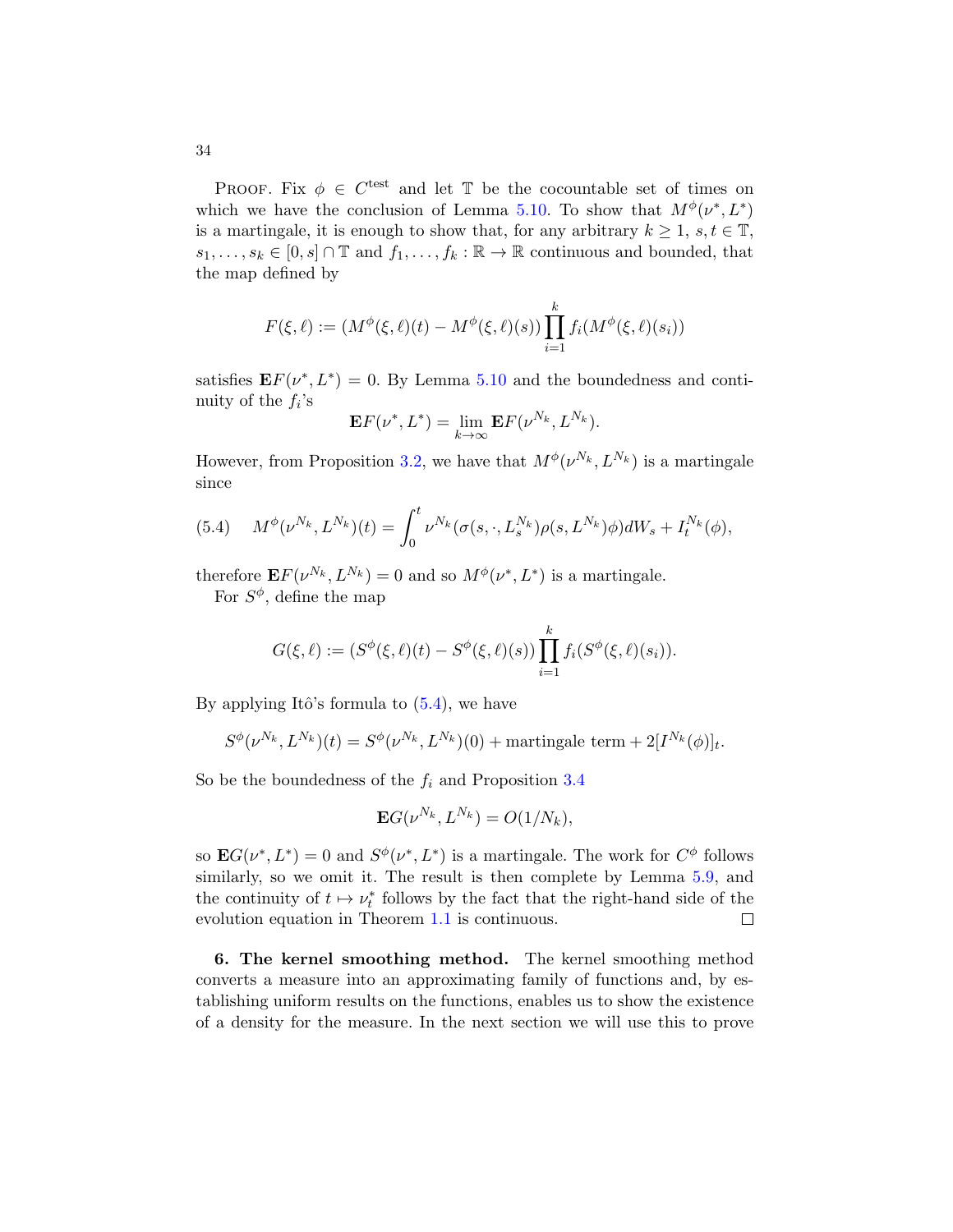Theorem [1.2.](#page-7-0) Let  $\zeta$  be a finite signed-measure and  $p_{\varepsilon}$  the Gaussian heat kernel

<span id="page-34-0"></span>
$$
p_{\varepsilon}(x) := (2\pi\varepsilon)^{-1/2} \exp\{-x^2/2\varepsilon\}, \qquad x \in \mathbb{R}.
$$

Begin by noting the familiar fact that  $\zeta$  can be approximated by its convolution with  $p_{\varepsilon}$ : For every continuous and bounded  $\phi : \mathbb{R} \to \mathbb{R}$ 

(6.1) 
$$
\int_{\mathbb{R}} \phi(x)(\zeta * p_{\varepsilon})(x) dx \to \zeta(\phi) = \int_{\mathbb{R}} \phi(x)\zeta(dx),
$$

as  $\varepsilon \to 0$ , and

<span id="page-34-2"></span>(6.2) 
$$
\bar{T}_{\varepsilon}\zeta(x) := (p_{\varepsilon} * \zeta)(x) = \int_{\mathbb{R}} p_{\varepsilon}(x - y)\zeta(dy)
$$

is a  $C^{\infty}(\mathbb{R})$  function. We will sometimes abuse notation and write  $\bar{T}_{\varepsilon}\phi =$  $p_{\varepsilon} * \phi$  when  $\phi : \mathbb{R} \to \mathbb{R}$  is a function. With  $(\cdot, \cdot)_2$  denoting the usual  $L^2(\mathbb{R})$ inner product, we have

(6.3) 
$$
(\phi, \bar{T}_{\varepsilon} \zeta)_{2} = \zeta(\bar{T}_{\varepsilon} \phi).
$$

<span id="page-34-3"></span>Our first observation is that  $\overline{T}_{\varepsilon}$  is a contraction on  $L^2(\mathbb{R})$ :

<span id="page-34-1"></span>PROPOSITION 6.1 (Contraction). Let  $f \in L^2(\mathbb{R})$ . Then  $\|\overline{T}_{\varepsilon}f\|_2 \leq \|f\|_2$ , where  $\|\cdot\|_2$  is the  $L^2$  norm on  $\mathbb{R}$ .

PROOF. The Cauchy–Schwarz inequality gives

$$
|\bar{T}_{\varepsilon}f(x)|^2 = \Big|\int_{\mathbb{R}} p_{\varepsilon}(x-y)f(y)dy\Big|^2 \leq \int_{\mathbb{R}} p_{\varepsilon}(x-y)dy \cdot \int_{\mathbb{R}} p_{\varepsilon}(x-y)f(y)^2dy.
$$

The first integral on the right-hand side integrates to one, then integrating over  $x \in \mathbb{R}$  completes the proof.  $\Box$ 

We now give a condition which shows how to recover the existence of a density via kernel smoothing.

<span id="page-34-4"></span>PROPOSITION 6.2. Suppose that  $\zeta$  is a finite signed measure and

$$
\liminf_{\varepsilon\to 0}\|\bar T_\varepsilon\zeta\|_2<\infty.
$$

Then  $\zeta$  has an  $L^2(\mathbb{R})$  density, i.e. there exists  $f \in L^2(\mathbb{R})$  such that  $\zeta(\phi) =$  $(f, \phi)_2$ , for every  $\phi \in L^2(\mathbb{R})$ . Furthermore  $\|\bar{T}_{\varepsilon} \zeta\|_2 \to \|f\|_2$  in  $\mathbb{R}$ .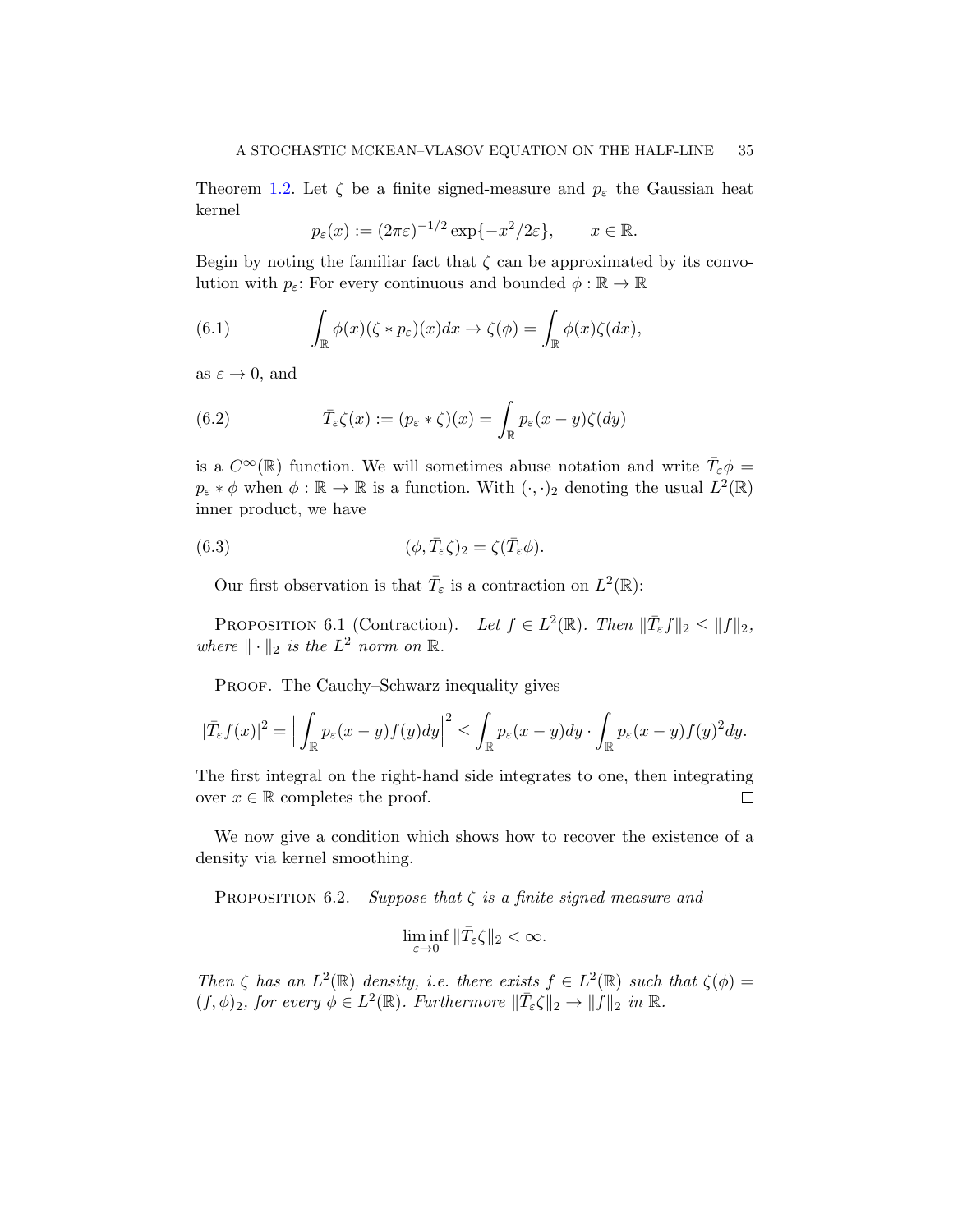PROOF. The hypothesis gives a bounded sequence  $(\bar{T}_{\varepsilon_n}\zeta)_{n\geq 1}$  in  $L^2(\mathbb{R})$ , with  $\varepsilon_n \to 0$ . By [\[24,](#page-57-21) App. D, Thm. 3], we can extract a weakly convergent subsequence

$$
(\bar{T}_{\varepsilon_{n_k}}, \phi)_2 \to (f, \phi)_2,
$$
 for every  $\phi \in L^2(\mathbb{R}),$ 

for some  $f \in L^2(\mathbb{R})$ . But by  $(6.1)$  we conclude that  $\zeta(\phi) = (f, \phi)_2$  for all  $\phi \in \mathscr{S}$ , and this gives the first result since  $\mathscr{S}$  is dense in  $L^2(\mathbb{R})$ .

We now have that  $\bar{T}_{\varepsilon} \zeta = \bar{T}_{\varepsilon} f$ , therefore by Proposition [6.1](#page-34-1)

$$
\limsup_{\varepsilon \to 0} \|\bar{T}_{\varepsilon} \zeta\|_2 \le \|f\|_2.
$$

By  $(6.1)$  we also have

$$
|(f,\phi)_2| = \lim_{\varepsilon \to 0} |(\bar{T}_{\varepsilon} \zeta, \phi)_2| \le \liminf_{\varepsilon \to 0} \|\bar{T}_{\varepsilon} \zeta\|_2 \|\phi\|_2, \qquad \text{for all } \phi \in \mathscr{S},
$$

 $\Box$ 

so  $||f||_2 \leq \liminf_{\varepsilon \to 0} ||\overline{T}_{\varepsilon} \zeta||_2$ , which completes the proof.

Smoothing in  $H^{-1}$  and the anti-derivative. The material above will be used to establish a preliminary regularity result (Proposition [7.1\)](#page-37-1) in Section [7.](#page-37-0) However, for the main uniqueness proof we will work in a space of lower regularity and on the half-line. Recall that the first Sobolev space with Dirichlet boundary condition,  $H_0^1(0, \infty)$ , is defined to be the closure of  $C_0^\infty(0,\infty)$  under the norm

$$
||f||_{H^1(0,\infty)} := (||f||^2_{L^2(0,\infty)} + ||\partial_x f||^2_{L^2(0,\infty)})^{1/2}.
$$

The dual of  $H_0^1(0, \infty)$  will be denoted by  $H^{-1}$  and its norm by

$$
\|\zeta\|_{-1} := \sup_{\|\phi\|_{H^1(0,\infty)}=1} |\zeta(\phi)|.
$$

This is a natural space for us to work in due to the following.

<span id="page-35-1"></span>PROPOSITION 6.3. If  $\zeta$  is a finite signed measure, then  $\zeta \in H^{-1}$ .

PROOF. First observe that  $|\zeta(\phi)| \leq |\zeta| ||\phi||_{\infty}$ , for every  $\phi \in C_0^{\infty}(0, \infty)$ . Morrey's inequality [\[24,](#page-57-21) Sec. 5.6, Thm. 4] gives a universal constant,  $C > 0$ , such that  $\|\phi\|_{\infty} \leq C\|\phi\|_{H^1}$ , and this completes the proof.  $\Box$ 

To work on the half-line we will use the absorbing heat kernel defined, as in the proof of Proposition [4.4,](#page-17-0) by

<span id="page-35-0"></span>(6.4) 
$$
G_{\varepsilon}(x,y) := p_{\varepsilon}(x-y) - p_{\varepsilon}(x+y), \quad \text{for } x, y > 0
$$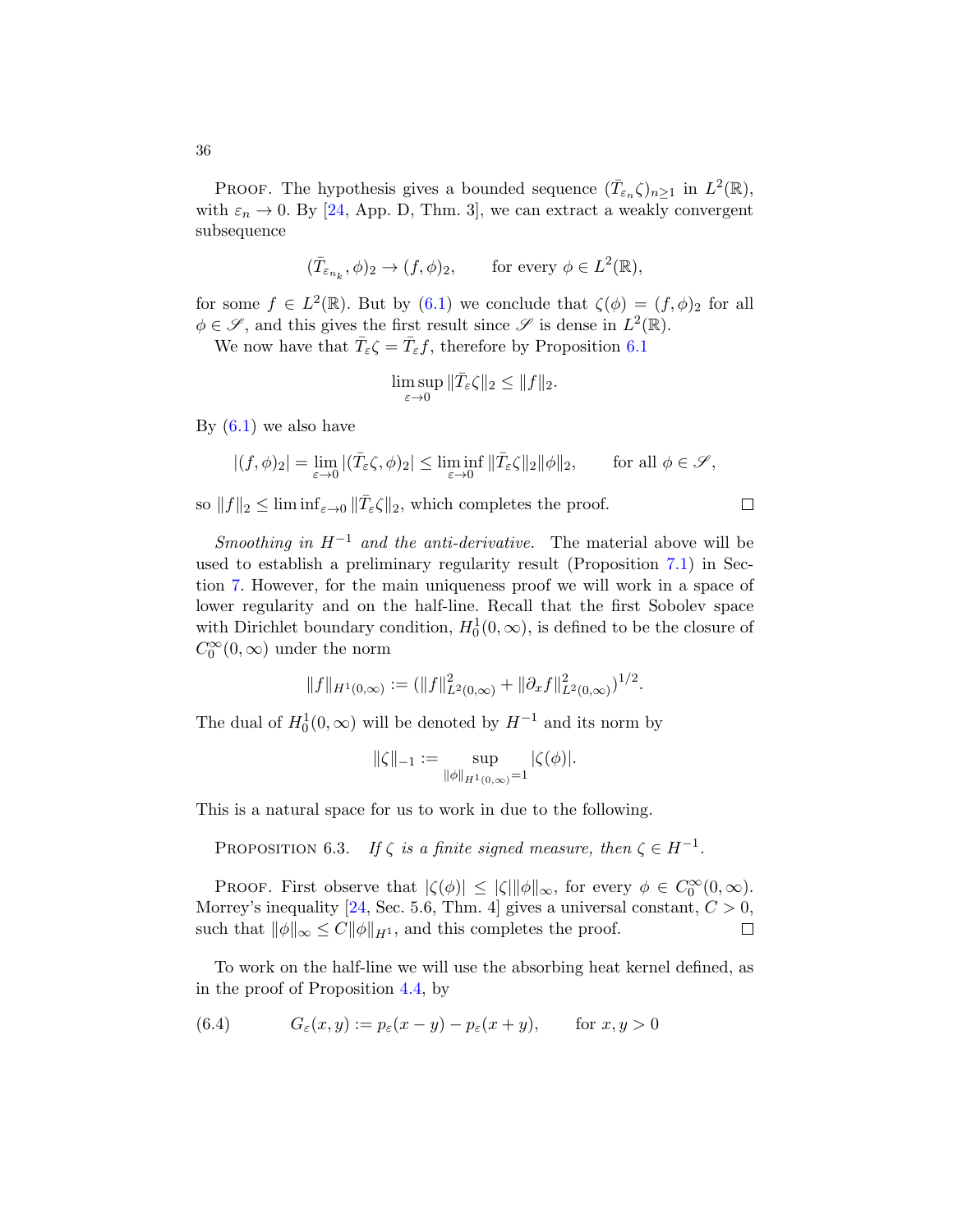and define

$$
T_{\varepsilon} \zeta(x) := \int_0^{\infty} G_{\varepsilon}(x, y) \zeta(dy).
$$

Notice that  $G_{\varepsilon}(x,0) = 0$  for every  $x$ , so  $y \mapsto G_{\varepsilon}(x, y)$  is an element of  $C^{\text{test}}$ , and also notice that  $T_{\varepsilon} \zeta(0) = 0$ . For  $T_{\varepsilon} \zeta$  to approximate  $\zeta$ , we need  $\zeta$  to be supported on  $[0, \infty)$ :

<span id="page-36-0"></span>PROPOSITION 6.4. If  $\zeta$  is supported on  $[0, \infty)$ , then

 $(T_{\varepsilon} \zeta, \phi)_2 \to \zeta(\phi),$ 

as  $\varepsilon \to 0$ , for every  $\phi$  continuous, bounded and supported on  $(0, \infty)$ :

PROOF. Let  $\tilde{\phi}(x) := \phi(-x)$ , then from [\(6.1\)](#page-34-0)

$$
(T_{\varepsilon} \zeta, \phi)_2 = (\bar{T}_{\varepsilon} \zeta, \phi)_2 - (\bar{T}_{\varepsilon} \zeta, \tilde{\phi})_2 \to \zeta(\phi) - \zeta(\tilde{\phi}).
$$

But by the hypotheses  $\zeta(\tilde{\phi}) = 0$ , as required.

To access the  $H^{-1}$  norm, we will use the *anti-derivative* defined by

$$
\partial_x^{-1} f(x) := -\int_x^{\infty} f(y) dy, \quad \text{for } f: \mathbb{R} \to \mathbb{R} \text{ integrable.}
$$

Notice that  $\partial_x \partial_x^{-1} f = f$ , and if  $\partial_x f$  is also integrable, then  $\partial_x^{-1} \partial_x f = f$  too. The result we will use in Section [7](#page-37-0) is the following.

<span id="page-36-1"></span>PROPOSITION 6.5. If  $\zeta \in H^{-1}$ , then  $\|\zeta\|_{-1} \le \liminf_{\varepsilon \to 0} \|\partial_x^{-1} T_{\varepsilon} \zeta\|_{L^2(0,\infty)}$ .

PROOF. First notice that for fixed  $\varepsilon$ 

$$
\int_0^\infty \int_0^\infty (p_\varepsilon(x-y) + p_\varepsilon(x+y)) dx |\zeta| (dy) < \infty,
$$

so  $T_{\varepsilon} \zeta$  is integrable and hence  $\partial_x^{-1} T_{\varepsilon} \zeta$  is well-defined. Integration by parts gives

$$
(\partial_x^{-1}T_{\varepsilon}\zeta,\partial_x\phi)_{L^2(0,\infty)}=(T_{\varepsilon}\zeta,\phi)_{L^2(0,\infty)}=\zeta(T_{\varepsilon}\phi),
$$

for  $\phi \in C^{\infty}(0,\infty)$ . Therefore by Proposition [6.4](#page-36-0) we have

$$
|\zeta(\phi)| = \lim_{\varepsilon \to 0} |(\partial_x^{-1} T_{\varepsilon} \zeta, \partial_x \phi)_2|
$$
  
\n
$$
\leq \liminf_{\varepsilon \to 0} ||\partial_x^{-1} T_{\varepsilon} \zeta||_2 ||\phi||_2
$$
  
\n
$$
\leq \liminf_{\varepsilon \to 0} ||\partial_x^{-1} T_{\varepsilon} \zeta||_2 ||\phi||_{H^1},
$$

which gives the result.

 $\Box$ 

 $\Box$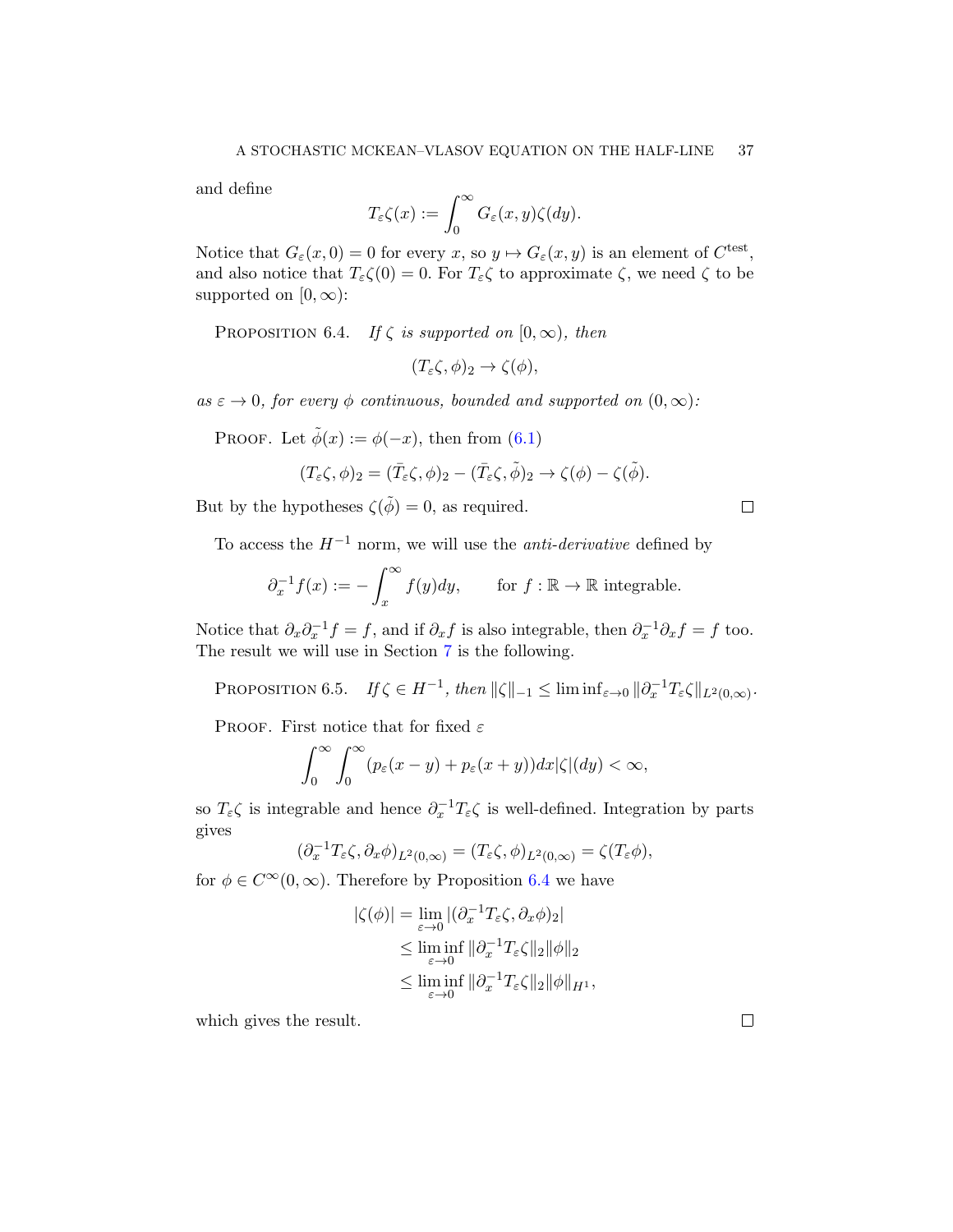<span id="page-37-0"></span>7. Uniqueness of solutions; Proof of Theorem [1.2.](#page-7-0) In this section we will prove Theorem [1.2.](#page-7-0) Therefore take  $\nu$ ,  $\tilde{\nu}$  and W as in the statement with  $(\nu^{N_k}, W)_{k \geq 1} \Rightarrow (\nu, W)$  along some subsequence. Let  $L_t = 1 - \nu_t(0, \infty)$ and  $\tilde{L}_t = 1 - \tilde{\nu}_t(0, \infty)$ . The first step will be to show that  $\nu$  has some  $L^2$  regularity (Proposition [7.1\)](#page-37-1), which is due to a comparison with  $\bar{\nu}^{N_k}$ from [\(3.2\)](#page-14-0) and from the dynamics of Proposition [3.5.](#page-14-2) We then use this fact, along with energy estimates in  $H^{-1}$ , to complete the proof. Several technical lemmas are used throughout this section, however, to aid readability, their full statements and proofs are deferred until Section [8.](#page-47-0)

 $L^2$ -regularity. The result we will prove in this subsection is the following:

<span id="page-37-1"></span>PROPOSITION 7.1 ( $L^2$ -regularity). With  $\nu$  as introduced at the start of Section  $\gamma$ ,

$$
\sup_{s\in[0,T]}\sup_{\varepsilon>0}||T_{\varepsilon}\nu_s||_2^2<\infty, \qquad with \ probability \ 1.
$$

We would like to work with some process  $\bar{\nu}$  defined analogously to [\(3.2\)](#page-14-0) that would satisfy the bound  $\nu_t(S) \leq \bar{\nu}_t(S)$ , for every  $t \in [0, T]$  and  $S \subseteq \mathbb{R}$ . At this stage, however, we are dealing only with weak limit points, so must recover the required process through a limiting procedure on  $(\bar{\nu}^N)_{N\geq 1}$ :

<span id="page-37-2"></span>LEMMA 7.2 (Whole space SPDE). On a sufficiently rich probability space, there exists  $(\nu^*, \bar{\nu}^*, W)$  such that  $(\nu^*, W)$  is equal in law to  $(\nu, W)$ ,  $\nu_t^*(S) \leq$  $\bar{\nu}_t^*(S)$ , for every  $t \in [0,T]$  and  $S \subseteq \mathbb{R}$ , and  $\bar{\nu}^*$  satisfies the limit SPDE on the whole space:

$$
\bar{\nu}_t^*(\phi) = \nu_0(\phi) + \int_0^t \bar{\nu}_s^*(\mu(s,\cdot,L_s)\partial_x\phi)ds + \frac{1}{2}\int_0^t \bar{\nu}_s^*(\sigma^2(s,\cdot)\partial_{xx}\phi)ds \n+ \int_0^t \bar{\nu}_s^*(\sigma(s,\cdot)\rho(s,L_s)\partial_x\phi)dW_s, \quad \text{with} \quad L_t^* = 1 - \nu_t^*(0,\infty),
$$

for every  $t \in [0, T]$  and  $\phi \in \mathscr{S}$ , together with condition [\(v\)](#page-12-5) of Assumption [2.3](#page-11-0) and the two-sided tail bound

$$
\mathbf{E}\bar{\nu}_t^*((-\infty,-\lambda) \cup (\lambda,\infty)) = o(e^{-\alpha\lambda}), \quad \text{as } \lambda \to +\infty,
$$

for every  $\alpha > 0$ .

PROOF. Notice that in Proposition [5.1](#page-24-1) we have carried out sufficient work to prove  $(\bar{\nu}^N)_{N\geq 1}$  is tight on  $(D_{\mathscr{S}'}, M1)$ , hence  $(\nu^N, \bar{\nu}^N, W)_{N\geq 1}$  is tight.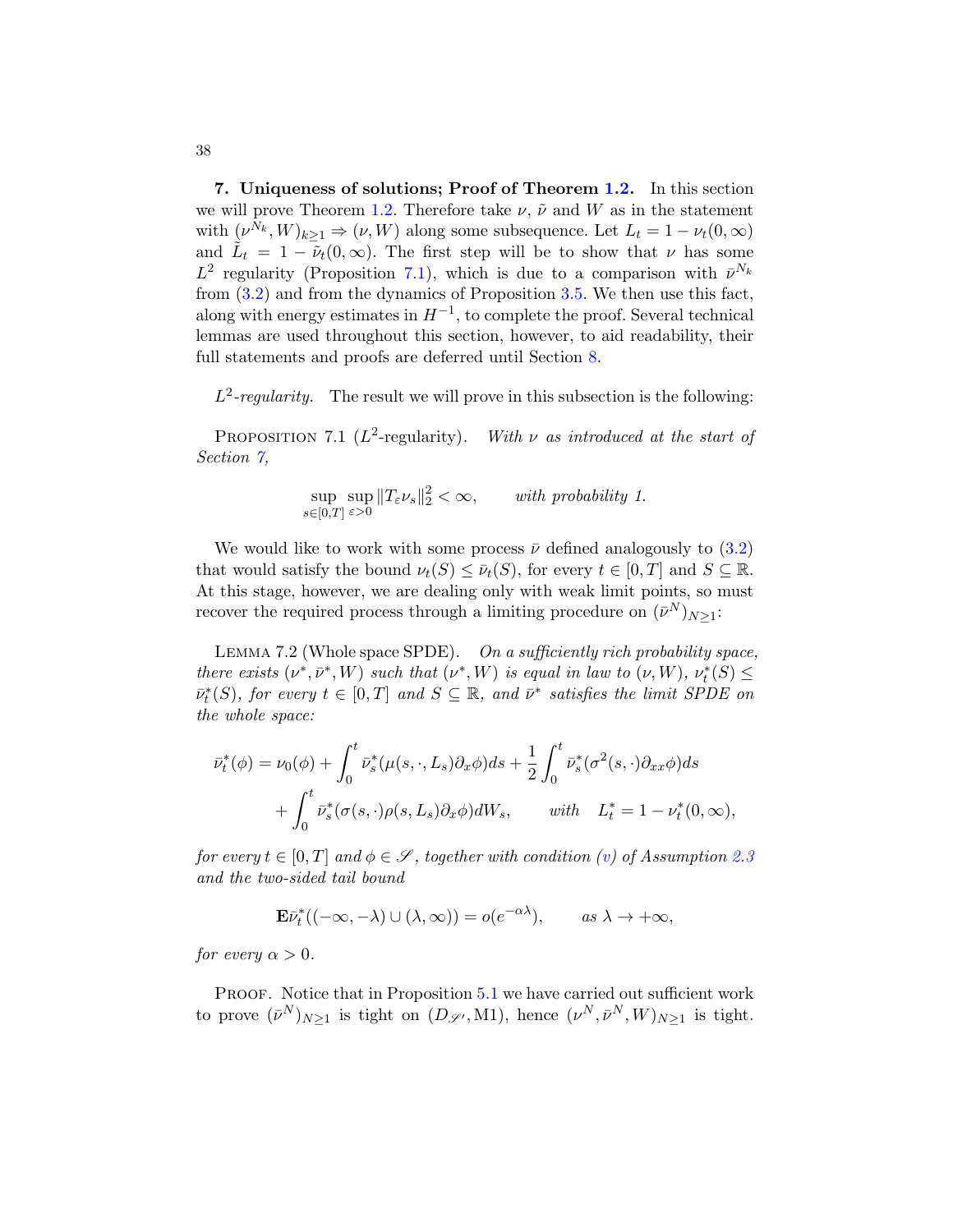We can therefore conclude that there is a subsequence  $(N_{k_r})_{r\geq 1}$  for which  $(\nu^{N_{k_r}}, \bar{\nu}^{N_{k_r}}, W)_{r \geq 1}$  converges in law. Any realisation of this limit must have a marginal law that agrees with the law of  $(\nu, W)$ . As the work in Proposi-tions [5.3](#page-26-0) and [5.11](#page-32-0) is unchanged for  $\bar{\nu}^N$  in place of  $\nu^N$ , we conclude that  $\bar{\nu}^*$ is probability-measure-valued and, due to Proposition [3.5,](#page-14-2) that  $\bar{\nu}^*$  satisfies the limit SPDE on the whole space. Finally, we note that for every  $\phi \in \mathcal{S}$ with  $\phi \geq 0$  we have  $\nu_t^{N_{k_r}}(\phi) \leq \bar{\nu}_t^{N_{k_r}}(\phi)$ , therefore

$$
\mathbf{P}(\nu_t^*(\phi) > \bar{\nu}_t^*(\phi)) \le \liminf_{r \to \infty} \mathbf{P}(\nu_t^{N_{kr}}(\phi) > \bar{\nu}_t^{N_{kr}}(\phi)) = 0,
$$

for every  $\phi \in \mathscr{S}, \phi \geq 0$ , by [\[4,](#page-57-20) Thm. 2.1]. This inequality holds for all t by the continuity of  $\nu^*$  and  $\bar{\nu}^*$  (which follows from being solutions to the limit SPDE) and suffices to give the required dominance. Condition  $(v)$  of Assumption [2.3](#page-11-0) is satisfied by  $\bar{\nu}^*$  because the proof of Corollary [4.3](#page-16-1) uses only the behaviour of  $\bar{\nu}^N$ . Likewise, the two-sided tail estimate is satisfied due to the same work as in Proposition [4.5.](#page-18-0)  $\Box$ 

Our strategy is to use the kernel smoothing method with  $L^2$ -energy estimates on the SPDE satisfied by  $\bar{\nu}^*$ . This is possible because we do not have to take boundary effects into account, which is the main difficulty in the uniqueness proof that will follow. The following lemma relates  $\bar{\nu}^*$  to Proposition [7.1.](#page-37-1)

LEMMA 7.3. With  $\nu$  and  $\bar{\nu}^*$  as above and  $\bar{T}_{\varepsilon}$  as in [\(6.2\)](#page-34-2), if

$$
\liminf_{\varepsilon\to\infty}\mathbf{E}[\sup_{s\in[0,T]}\|\bar T_\varepsilon\bar\nu_s^*\|_2^2]<\infty
$$

then Proposition [7.1](#page-37-1) holds.

PROOF. Since  $\nu^* \leq \bar{\nu}^*$ ,  $\liminf_{\varepsilon \to \infty} \mathbf{E}[\sup_{s \in [0,T]} \|\bar{T}_{\varepsilon} \nu_s^*\|_2^2] < \infty$ . We would first like to deduce that this fact also holds for  $\bar{T}_{\varepsilon} \nu$ , but since the map  $\nu_t \mapsto \|\bar{T}_{\varepsilon}\nu_t\|_2$  might not be continuous on  $\mathscr{S}',$  more care must be taken.

By fixing  $\{\phi_i\}_{i\geq 1}$  to be the Haar basis of  $L^2(\mathbb{R})$  we have

<span id="page-38-0"></span>(7.1) 
$$
\mathbf{E} \sup_{t \in [0,T]} \|\bar{T}_{\varepsilon} \nu_t\|_2^2 = \mathbf{E} \sup_{t \in [0,T]} \lim_{k \to \infty} \sum_{i=1}^k (\bar{T}_{\varepsilon} \nu_t, \phi_i)_2^2
$$

$$
\leq \liminf_{k \to \infty} \mathbf{E} \sup_{t \in [0,T]} \sum_{i=1}^k \nu_t (\bar{T}_{\varepsilon} \phi_i)^2.
$$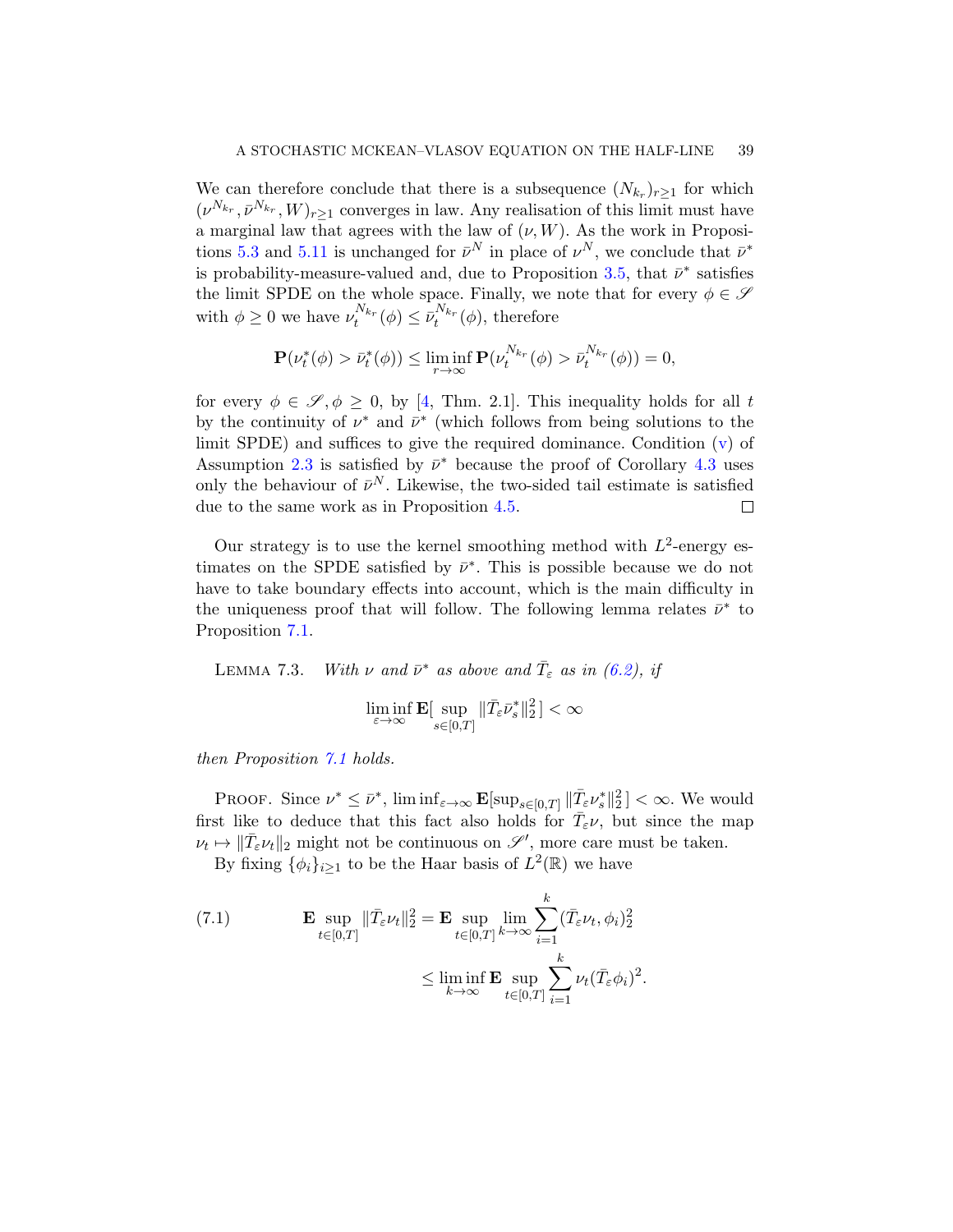by  $(6.3)$  and Fatou's Lemma. Since each  $\phi_i$  is compactly supported, we have that  $\overline{T}_{\varepsilon} \phi_i \in \mathscr{S}$ , therefore  $\nu_t(\overline{T}_{\varepsilon} \phi_i)$  is equal in law to  $\nu_t^*(\overline{T}_{\varepsilon} \phi_i)$ , so by [\[53,](#page-59-5) Lem. 13.4.1]

$$
\sup_{t\in[0,T]}\sum_{i=1}^k\nu_t(\bar{T}_{\varepsilon}\phi_i)^2 = \lim_{t\in[0,T]}\sup_{i=1}^k\nu_t^*(\bar{T}_{\varepsilon}\phi_i)^2.
$$

Returning to  $(7.1)$ , we now have that

$$
\mathbf{E} \sup_{t\in[0,T]} \|\bar{T}_{\varepsilon}\nu_t\|_2^2 \leq \liminf_{k\to\infty} \mathbf{E} \sup_{t\in[0,T]} \sum_{i=1}^k \nu_t^*(\bar{T}_{\varepsilon}\phi_i)^2 \leq \mathbf{E} \sup_{t\in[0,T]} \|\bar{T}_{\varepsilon}\nu_t^*\|_2^2.
$$

By noting that  $0 \leq T_{\varepsilon} \nu_t \leq \bar{T}_{\varepsilon} \nu_t$  and applying Fatou's Lemma once more we arrive at:

$$
\mathbf{E}[\n\liminf_{\varepsilon \to \infty} \sup_{s \in [0,T]} \|T_{\varepsilon} \nu_s\|_2^2] \leq \mathbf{E}[\n\liminf_{\varepsilon \to \infty} \sup_{s \in [0,T]} \|\bar{T}_{\varepsilon} \nu_s\|_2^2]\n\\ \leq \liminf_{\varepsilon \to \infty} \mathbf{E} \sup_{t \in [0,T]} \|\bar{T}_{\varepsilon} \nu_t^*\|_2^2 < \infty.
$$

We now have that  $\liminf_{\varepsilon\to\infty}||T_{\varepsilon}\nu_s||_2 < \infty$ , for every  $s \in [0,T]$ , with probability 1. Proposition [6.2](#page-34-4) implies that  $\nu_t$  has an  $L^2(\mathbb{R})$ -density,  $V_t$ , for every t and that

$$
||V_s||_2 \le \liminf_{\varepsilon \to 0} ||T_{\varepsilon} \nu_s||_2 \le \liminf_{\varepsilon \to \infty} \sup_{s \in [0,T]} ||T_{\varepsilon} \nu_s||_2,
$$

therefore  $\sup_{s\in[0,T]}$   $||V_s||_2 < \infty$ , with probability 1. Then by Proposition [6.1](#page-34-1)

$$
\sup_{s \in [0,T]} \sup_{\varepsilon > 0} \|T_{\varepsilon} \nu_s\|_2 \le \sup_{s \in [0,T]} \|V_s\|_2 < \infty,
$$

almost surely, as required.

As an immediate consequence of the final part of the previous proof and of the forthcoming proof of Proposition [7.1,](#page-37-1) we have the existence of a density process for  $\nu$ :

<span id="page-39-0"></span>COROLLARY 7.4 ( $L^2(\mathbb{R})$ -regularity). With probability 1, for every  $t \in$ [0, T] there exists  $V_t \in L^2(\mathbb{R})$  such that  $V_t$  is supported on  $[0,\infty)$  and is a density of  $\nu_t$ , *i.e.* 

$$
\nu_t(\phi) = \int_0^\infty \phi(x) V_t(x) dx, \quad \text{for every } \phi \in L^2(\mathbb{R}).
$$

Furthermore  $\sup_{t\in[0,T]}\|V_t\|_2 < \infty$ , with probability 1.

40

 $\Box$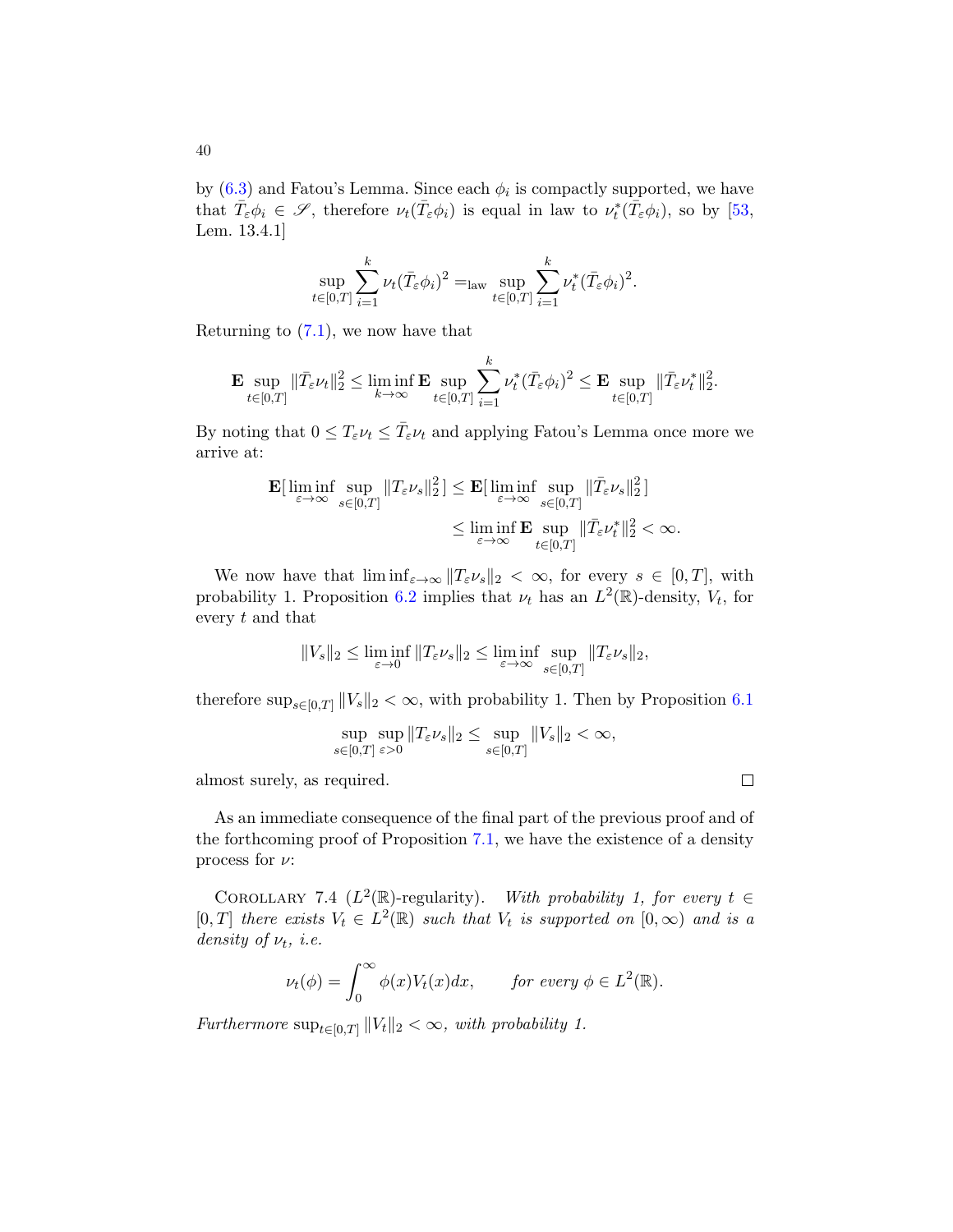<span id="page-40-0"></span>REMARK 7.5. We might hope that this argument could be used to prove uniqueness. However, notice that we have no control over  $\nu - \tilde{\nu}$ , as all we have are upper bounds on solutions.

PROOF OF PROPOSITION [7.1.](#page-37-1) Fix  $x \in \mathbb{R}$  and set the function  $y \mapsto p_{\varepsilon}(x-\varepsilon)$  $y)\in \mathscr{S}$  into the SPDE from Lemma [7.2](#page-37-2) to get

$$
d\bar{T}_{\varepsilon}\bar{\nu}_{t}^{*}(x) = \bar{\nu}_{t}^{*}(\mu_{t}(y)\partial_{y}p_{\varepsilon}(x-y))dt + \frac{1}{2}\bar{\nu}_{t}^{*}(\sigma_{t}(y)^{2}\partial_{y y}p_{\varepsilon}(x-y))dt
$$

$$
+ \bar{\nu}_{t}^{*}(\sigma_{t}(y)\rho_{t}\partial_{y}p_{\varepsilon}(x-y))dW_{t}
$$

$$
= -\partial_{x}\bar{\nu}_{t}^{*}(\mu_{t}p_{\varepsilon}(x-\cdot))dt + \frac{1}{2}\partial_{xx}\bar{\nu}_{t}^{*}(\sigma_{t}^{2}p_{\varepsilon}(x-\cdot))dt
$$

$$
- \rho_{t}\partial_{x}\bar{\nu}_{t}^{*}(\sigma_{t}p_{\varepsilon}(x-\cdot))dW_{t},
$$

with the short-hand from Remark [3.1.](#page-13-2) We would like to move the diffusion coefficients out of the integral against  $\bar{\nu}^*$ , and to do so we use Lemma [8.2:](#page-48-0)

$$
d\bar{T}_{\varepsilon}\bar{\nu}_{t}^{*} = -(\mu_{t}\partial_{x}\bar{T}_{\varepsilon}\bar{\nu}_{t}^{*} - \partial_{x}\mu_{t}\bar{\mathcal{H}}_{t,\varepsilon}^{\mu} + \bar{\mathcal{E}}_{t,\varepsilon}^{\mu})dt + \frac{1}{2}\partial_{x}(\sigma_{t}^{2}\partial_{x}\bar{T}_{\varepsilon}\bar{\nu}_{t}^{*} - \partial_{x}\sigma_{t}^{2}\bar{\mathcal{H}}_{t,\varepsilon}^{\sigma^{2}} + \bar{\mathcal{E}}_{t,\varepsilon}^{\sigma^{2}})dt - \rho_{t}(\sigma_{t}\partial_{x}\bar{T}_{\varepsilon}\bar{\nu}_{t}^{*} - \partial_{x}\sigma_{t}\bar{\mathcal{H}}_{t,\varepsilon}^{\sigma} + \bar{\mathcal{E}}_{t,\varepsilon}^{\sigma})dW_{t},
$$

where  $\bar{\mathcal{H}}$  is as defined in Lemma [8.2](#page-48-0) and the dependence on x is omitted for clarity. Applying Itô's formula to  $(\bar{T}_{\varepsilon} \bar{\nu}_t^*(x))^2$  gives

$$
d(\bar{T}_{\varepsilon}\bar{\nu}_t^*)^2 = -2\bar{T}_{\varepsilon}\bar{\nu}_t^*(\mu_t \partial_x \bar{T}_{\varepsilon}\bar{\nu}_t^* - \partial_x \mu_t \bar{\mathcal{H}}_{t,\varepsilon}^{\mu} + \bar{\mathcal{E}}_{t,\varepsilon}^{\mu})dt + \bar{T}_{\varepsilon}\bar{\nu}_t^* \partial_x (\sigma_t^2 \partial_x \bar{T}_{\varepsilon}\bar{\nu}_t^* - \partial_x \sigma_t^2 \bar{\mathcal{H}}_{t,\varepsilon}^{\sigma^2} + \bar{\mathcal{E}}_{t,\varepsilon}^{\sigma^2})dt - 2\rho_t \bar{T}_{\varepsilon}\bar{\nu}_t^*(\sigma_t \partial_x \bar{T}_{\varepsilon}\bar{\nu}_t^* - \partial_x \sigma_t \bar{\mathcal{H}}_{t,\varepsilon}^{\sigma} + \bar{\mathcal{E}}_{t,\varepsilon}^{\sigma})dW_t + \rho_t^2 (\sigma_t \partial_x \bar{T}_{\varepsilon}\bar{\nu}_t^* - \partial_x \sigma_t \bar{\mathcal{H}}_{t,\varepsilon}^{\sigma} + \bar{\mathcal{E}}_{t,\varepsilon}^{\sigma})^2 dt.
$$

Our strategy is to integrate over  $x \in \mathbb{R}$ , take a supremum over  $t \in [0, T]$ and then take an expectation over the previous equation. For the first task we appeal to Lemma [8.2,](#page-48-0) Lemma [8.3](#page-49-0) and Young's inequality with free parameter  $\eta > 0$  to obtain

$$
\begin{split} \left\| \bar{T}_{\varepsilon} \bar{\nu}_t^* \right\|_2^2 &\leq \left\| \bar{T}_{\varepsilon} \nu_0 \right\|_2^2 + c_{\eta} \int_0^t \left\| \bar{T}_{\varepsilon} \bar{\nu}_s^* \right\|_2^2 ds + c_{\eta} \int_0^t \left\| \bar{T}_{2\varepsilon} \bar{\nu}_s^* \right\|_2^2 ds \\ &+ c_{\eta} \int_0^t \left\| \bar{\mathcal{E}}_{s,\varepsilon}^{\mu} \right\|_2^2 + \left\| \bar{\mathcal{E}}_{s,\varepsilon}^{\sigma^2} \right\|_2^2 + \left\| \bar{\mathcal{E}}_{s,\varepsilon}^{\sigma} \right\|_2^2 ds \\ &- \int_0^t \int_{\mathbb{R}} \left[ \sigma_s^2 \cdot (1 - (1 + \eta) \rho_s^2) - \eta - \eta \mu_s^2 \right] (\partial_x \bar{T}_{\varepsilon} \bar{\nu}_s^*)^2 dx ds \\ &- 2 \int_0^t \int_{\mathbb{R}} \rho_s \bar{T}_{\varepsilon} \bar{\nu}_s^* (\sigma_s \partial_x \bar{T}_{\varepsilon} \bar{\nu}_s^* + \partial_x \sigma_s \bar{\mathcal{H}}_{s,\varepsilon} + \bar{\mathcal{E}}_{s,\varepsilon}^{\sigma}) dx dW_s \end{split}
$$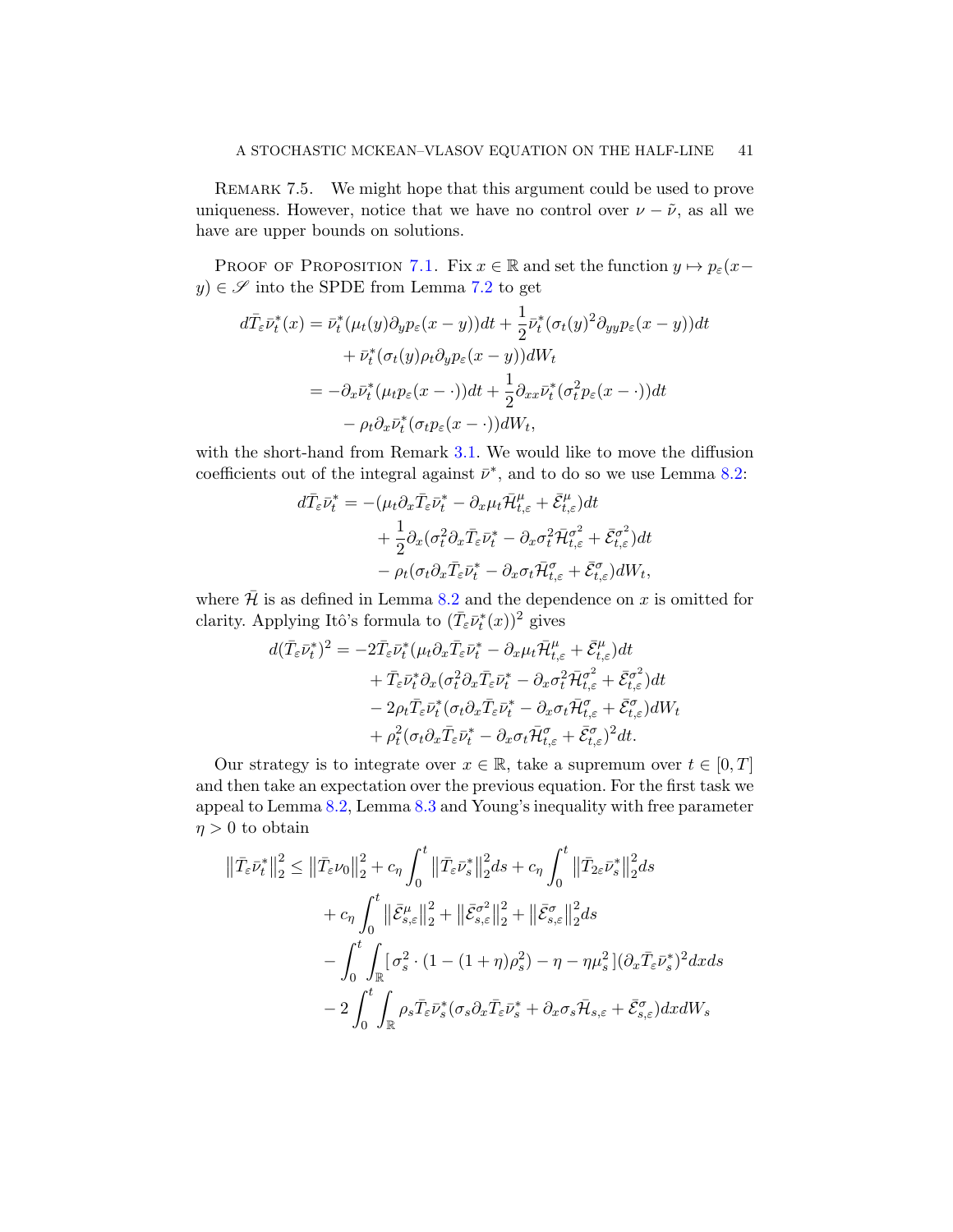where  $c_n > 0$  is a constant depending only on  $\eta$ . Considering the third line, by Assumption [2.1](#page-10-0) it is possible to choose  $\eta > 0$  small enough so that

<span id="page-41-0"></span>
$$
(7.2) \ \sigma_s^2(x)(1 - (1 + \eta)\rho_s^2) - \eta - \eta\mu_s(x)^2 \ge 0, \qquad \text{for all } x \in \mathbb{R}, s \in [0, T],
$$
  
therefore

therefore

$$
\begin{split} \left\| \bar{T}_{\varepsilon} \bar{\nu}_t^* \right\|_2^2 &\leq \left\| \bar{T}_{\varepsilon} \nu_0 \right\|_2^2 + c_{\eta} \int_0^t \left\| \bar{T}_{\varepsilon} \bar{\nu}_s^* \right\|_2^2 ds + c_{\eta} \int_0^t \left\| \bar{T}_{2\varepsilon} \bar{\nu}_s^* \right\|_2^2 ds \\ &+ c_{\eta} \int_0^t \left( \left\| \bar{\mathcal{E}}_{s,\varepsilon}^{\mu} \right\|_2^2 + \left\| \bar{\mathcal{E}}_{s,\varepsilon}^{\sigma^2} \right\|_2^2 + \left\| \bar{\mathcal{E}}_{s,\varepsilon}^{\sigma} \right\|_2^2 \right) ds \\ &- 2 \int_0^t \int_{\mathbb{R}} \rho_s \bar{T}_{\varepsilon} \bar{\nu}_s^* (\sigma_s \partial_x \bar{T}_{\varepsilon} \bar{\nu}_s^* + \partial_x \sigma_s \bar{\mathcal{H}}_{s,\varepsilon} + \bar{\mathcal{E}}_{s,\varepsilon}^{\sigma}) dx dW_s. \end{split}
$$

Using Lemma  $8.5$  to take a supremum over t and then expectation gives

$$
\mathbf{E} \sup_{s \in [0,t]} \left\| \bar{T}_{\varepsilon} \bar{\nu}_s^* \right\|_2^2 \le \left\| \bar{T}_{\varepsilon} \nu_0 \right\|_2^2 + c_1 \mathbf{E} \int_0^t \left\| \bar{T}_{\varepsilon} \bar{\nu}_s^* \right\|_2^2 ds + c_1 \mathbf{E} \int_0^t \left\| \bar{T}_{2\varepsilon} \bar{\nu}_s^* \right\|_2^2 ds + c_1 \mathbf{E} \int_0^t \left( \left\| \bar{\mathcal{E}}_{s,\varepsilon}^{\mu} \right\|_2^2 + \left\| \bar{\mathcal{E}}_{s,\varepsilon}^{\sigma^2} \right\|_2^2 + \left\| \bar{\mathcal{E}}_{s,\varepsilon}^{\sigma} \right\|_2^2 \right) ds,
$$

where  $c_1 > 0$  is a numerical constant.

Taking lim inf as  $\varepsilon \to 0$  over the previous inequality and applying Propo-sition [6.1](#page-34-1) (to  $V_0 \in L^2$ ) and Lemma [8.2](#page-48-0) yields

$$
f(t) := \liminf_{\varepsilon \to 0} \mathbf{E} \sup_{s \in [0,t]} \|\bar{T}_{\varepsilon} \bar{\nu}_s^*\|_2^2
$$
  

$$
\leq c_1 \|V_0\|_2^2 + 2c_1 \liminf_{\varepsilon \to 0} \mathbf{E} \int_0^t \|\bar{T}_{\varepsilon} \bar{\nu}_s^*\|_2^2 ds
$$
  

$$
\leq c_1 \|V_0\|_2^2 + 2c_1 t f(t).
$$

Hence for  $t < 1/4c_1$  we have  $f(t) \leq 2c_1 ||V_0||_2^2$ . The proof is completed by propagating the argument onto  $[1/4c_1, 2/4c_1]$  by the same work as above but started from  $s = 1/4c_1$ , rather than  $s = 0$ . This gives

$$
\liminf_{\varepsilon \to 0} \mathbf{E} \left[ \sup_{s \in [(4c_1)^{-1}, 2(4c_1)^{-1}]} \| \bar{T}_{\varepsilon} \bar{\nu}_s^* \|_2^2 \right]
$$
\n
$$
\leq 2c_1 \liminf_{\varepsilon \to 0} \mathbf{E} \left[ \sup_{s \in [0, (4c_1)^{-1}]} \| \bar{T}_{\varepsilon} \bar{\nu}_s^* \|_2^2 \right] \leq (2c_1)^2,
$$

and so in general

$$
\liminf_{\varepsilon \to 0} \mathbf{E} \left[ \sup_{s \in [k(4c_1)^{-1}, (k+1)(4c_1)^{-1}]} \| \bar{T}_{\varepsilon} \bar{\nu}_s^* \|_2^2 \right] \le (2c_1)^{k+1}, \quad \text{for } k \ge 0.
$$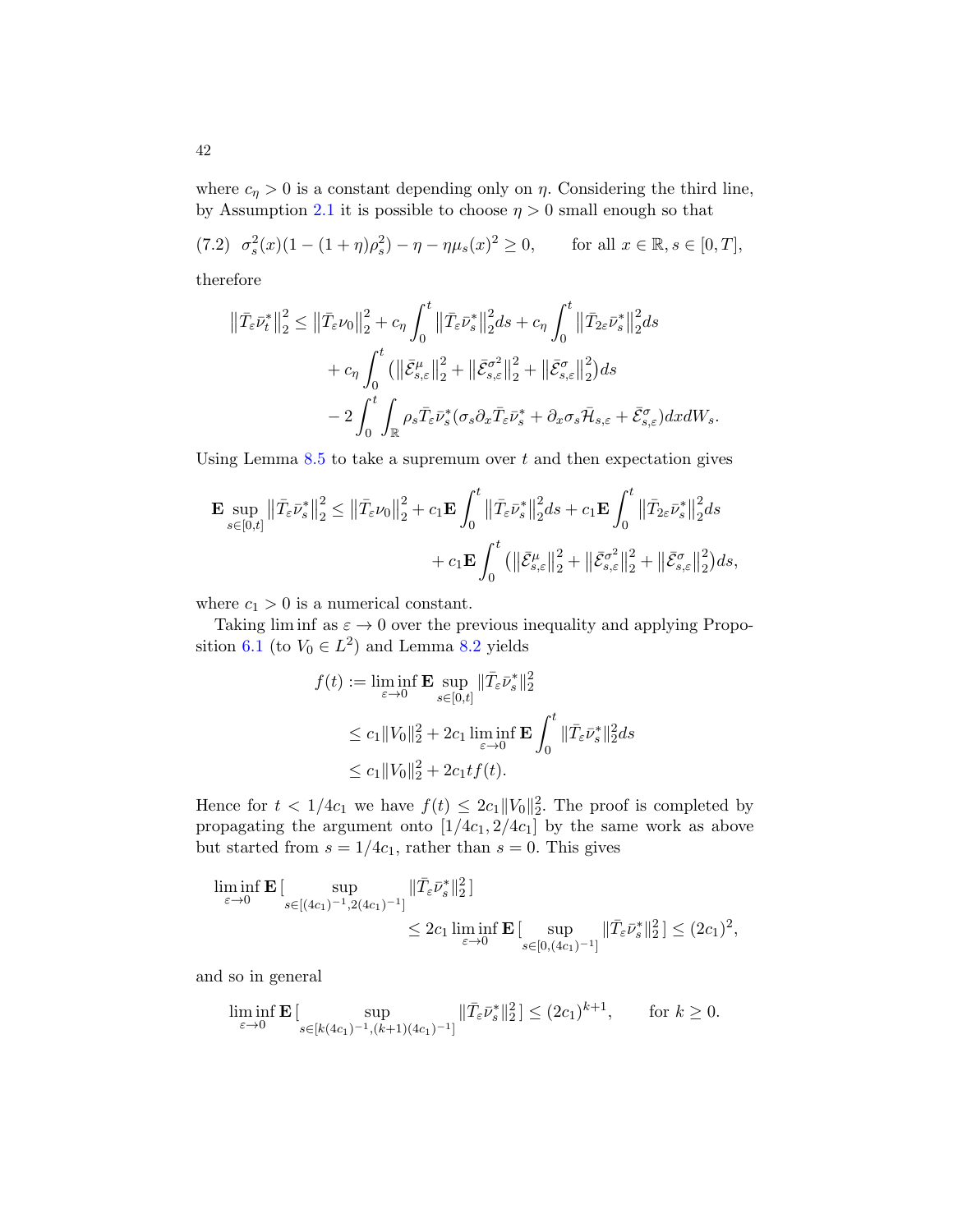Since the largest such k we need to take is  $k_0 := 4c_1T$ , the simple bound

$$
f(T) \le \liminf_{\varepsilon \to 0} \mathbf{E} \sum_{k=0}^{k_0 - 1} \sup_{s \in [k(4c_1)^{-1}, (k+1)(4c_1)^{-1}]} ||\bar{T}_{\varepsilon} \bar{\nu}_s^*||_2^2 \le \sum_{k=0}^{k_0 - 1} (2c_1)^{k+1} < \infty
$$

 $\Box$ 

completes the proof.

Resuming the uniqueness proof. Returning to proof of Theorem [1.2,](#page-7-0) notice that for a fixed  $x > 0$ , the function  $y \mapsto G_{\varepsilon}(x, y)$  from  $(6.4)$  is an element of  $C^{\text{test}}$ . Setting into the SPDE for  $\nu$  gives

$$
d\nu_t(G_{\varepsilon}(x,\cdot)) = \nu_t(\mu_t \partial_y G_{\varepsilon}(x,\cdot))dt + \frac{1}{2}\nu_t(\sigma_t^2 \partial_{yy} G_{\varepsilon}(x,\cdot))dt + \rho_t \nu_t(\sigma_t \partial_y G_{\varepsilon}(x,\cdot))dW_t,
$$

and by applying Lemma [8.6](#page-50-1)

$$
dT_{\varepsilon}\nu_t(x) = -\partial_x\nu_t(\mu_t G_{\varepsilon}(x,\cdot))dt + \frac{1}{2}\partial_{xx}\nu_t(\sigma_t^2 G_{\varepsilon}(x,\cdot))dt
$$
  

$$
-\rho_t\partial_x\nu_t(\sigma_t G_{\varepsilon}(x,\cdot))dW_t - 2\partial_x\nu_t(\mu_t p_{\varepsilon}(x+\cdot))dt
$$
  

$$
-2\rho_t\partial_x\nu_t(\sigma_t p_{\varepsilon}(x+\cdot))dW_t.
$$

To introduce the anti-derivative we integrate the above equation over  $x >$ 0 and apply Lemma [8.3](#page-49-0) to switch the time and space integrals. (Note: Lemma [8.3](#page-49-0) is stated for  $\bar{\nu}^*$ , however the proof only relies on the tail bound from Assumption [2.3](#page-11-0) condition [\(iii\)](#page-12-3), which is satisfied by  $\nu$  and  $\tilde{\nu}$ .) We arrive at

$$
d\partial_x^{-1} T_{\varepsilon} \nu_t(x) = -\nu_t (\mu_t G_{\varepsilon}(x, \cdot)) dt + \frac{1}{2} \partial_x \nu_t (\sigma_t^2 G_{\varepsilon}(x, \cdot)) dt - \rho_t \nu_t (\sigma_t G_{\varepsilon}(x, \cdot)) dW_t - 2\nu_t (\mu_t p_{\varepsilon}(x + \cdot)) dt - 2\rho_t \nu_t (\sigma_t p_{\varepsilon}(x + \cdot)) dW_t,
$$

which, after rewriting using the notation from Lemma [8.1,](#page-47-1) becomes

<span id="page-42-0"></span>(7.3) 
$$
d\partial_x^{-1} T_{\varepsilon} \nu_t = -(\mu_t T_{\varepsilon} \nu_t + \mathcal{E}_{t,\varepsilon}^{\mu}) dt + \frac{1}{2} \partial_x (\sigma_t^2 T_{\varepsilon} \nu_t + \mathcal{E}_{t,\varepsilon}^{\sigma^2}) dt - \rho_t (\sigma_t T_{\varepsilon} \nu_t + \mathcal{E}_{t,\varepsilon}^{\sigma}) dW_t - 2\nu_t (\mu_t p_{\varepsilon}(x + \cdot)) dt - 2\rho_t \nu_t (\sigma_t p_{\varepsilon}(x + \cdot)) dW_t.
$$

We will now introduce the simplifying notation  $o_{sq}(1)$  to denote any family of  $L^2(0,\infty)$ -valued processes,  $\{(f_{t,\varepsilon})_{t\in[0,T]}\}_{\varepsilon>0}$ , satisfying

$$
\mathbf{E} \int_0^T \|f_{t,\varepsilon}\|_{L^2(0,\infty)}^2 dt \to 0, \quad \text{as } \varepsilon \to 0.
$$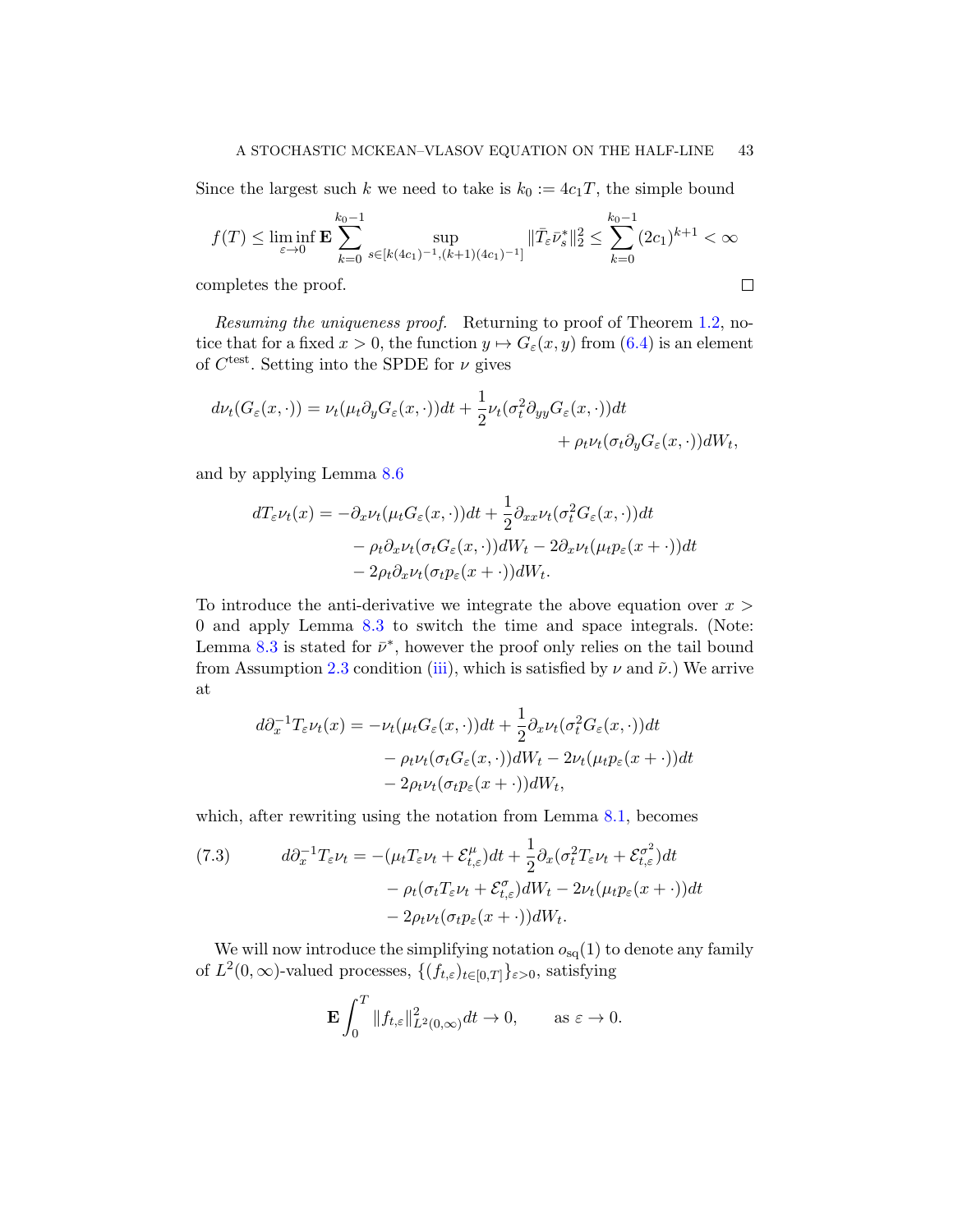Thus a formal linear combination of  $o_{sq}(1)$  terms is of order  $o_{sq}(1)$ . Therefore [\(7.3\)](#page-42-0) can be written (using Lemma [8.1\)](#page-47-1) as

<span id="page-43-1"></span>(7.4) 
$$
d\partial_x^{-1} T_{\varepsilon} \nu_t = -\mu_t T_{\varepsilon} \nu_t dt + \frac{1}{2} \partial_x (\sigma_t^2 T_{\varepsilon} \nu_t + \mathcal{E}_{t,\varepsilon}^{\sigma^2}) dt - \sigma_t \rho_t T_{\varepsilon} \nu_t dW_t + \sigma_{\text{sq}}(1) dt + \sigma_{\text{sq}}(1) dW_t - 2\nu_t (\mu_t p_{\varepsilon}(x + \cdot)) dt - 2\rho_t \nu_t (\sigma_t p_{\varepsilon}(x + \cdot)) dW_t,
$$

and we claim that the integrands in the final two terms are also of order  $o_{sq}(1)$ . This claim is in fact the critical boundary result from [\[8\]](#page-57-0), but here we only need first moment estimates:

<span id="page-43-0"></span>LEMMA 7.6 (Boundary estimate). We have

$$
\mathbf{E} \int_0^T \int_0^\infty \Big( \int_0^\infty p_\varepsilon(x+y) \nu_t(dy) \Big)^2 dx dt \to 0, \qquad as \ \varepsilon \to 0,
$$

hence  $\nu_t(\mu_t p_\varepsilon(x + \cdot)) = o_{\text{sq}}(1)$  and  $\nu_t(\sigma_t p_\varepsilon(x + \cdot)) = o_{\text{sq}}(1)$ .

PROOF. Begin by noting that

$$
|\nu_t(p_{\varepsilon}(x+\cdot))| \le e^{-x^2/\varepsilon} \int_0^{\infty} p_{\varepsilon}(y)\nu_t(dy)
$$
  

$$
\le c_1 e^{-x^2/\varepsilon} \varepsilon^{-1/2} [\nu_t(0,\varepsilon^{\eta}) + \exp\{-\varepsilon^{2\eta-1}/2\}],
$$

for  $\eta \in (0, \frac{1}{2})$  $\frac{1}{2}$ ) a free parameter and  $c_1 > 0$  a universal constant. Squaring and integrating over  $x > 0$  gives

$$
\int_0^\infty |\nu_t(p_\varepsilon(x+\cdot))|^2 dx \le c_2 \varepsilon^{-1/2} [\nu_t(0,\varepsilon^\eta)^2 + \exp\{-\varepsilon^{2\eta-1}\}],
$$

with  $c_2 > 0$  another numerical constant. Condition [\(iv\)](#page-12-4) of Assumption [2.3](#page-11-0) and the fact that  $\nu_t(S)^2 \leq \nu_t(S)$ , since  $\nu_t$  is a sub-probability measure, allows us to write

$$
\mathbf{E} \int_0^T \int_0^\infty |\nu_t(p_\varepsilon(x+\cdot))|^2 dx = O(\varepsilon^{\eta(1+\beta)-1/2}) + O(\varepsilon^{-1/2} \exp\{-\varepsilon^{2\eta-1}\}),
$$

which vanishes if we choose  $\eta$  to satisfy

$$
\frac{1}{2(1+\beta)}<\eta<\frac{1}{2},
$$

and this completes the proof.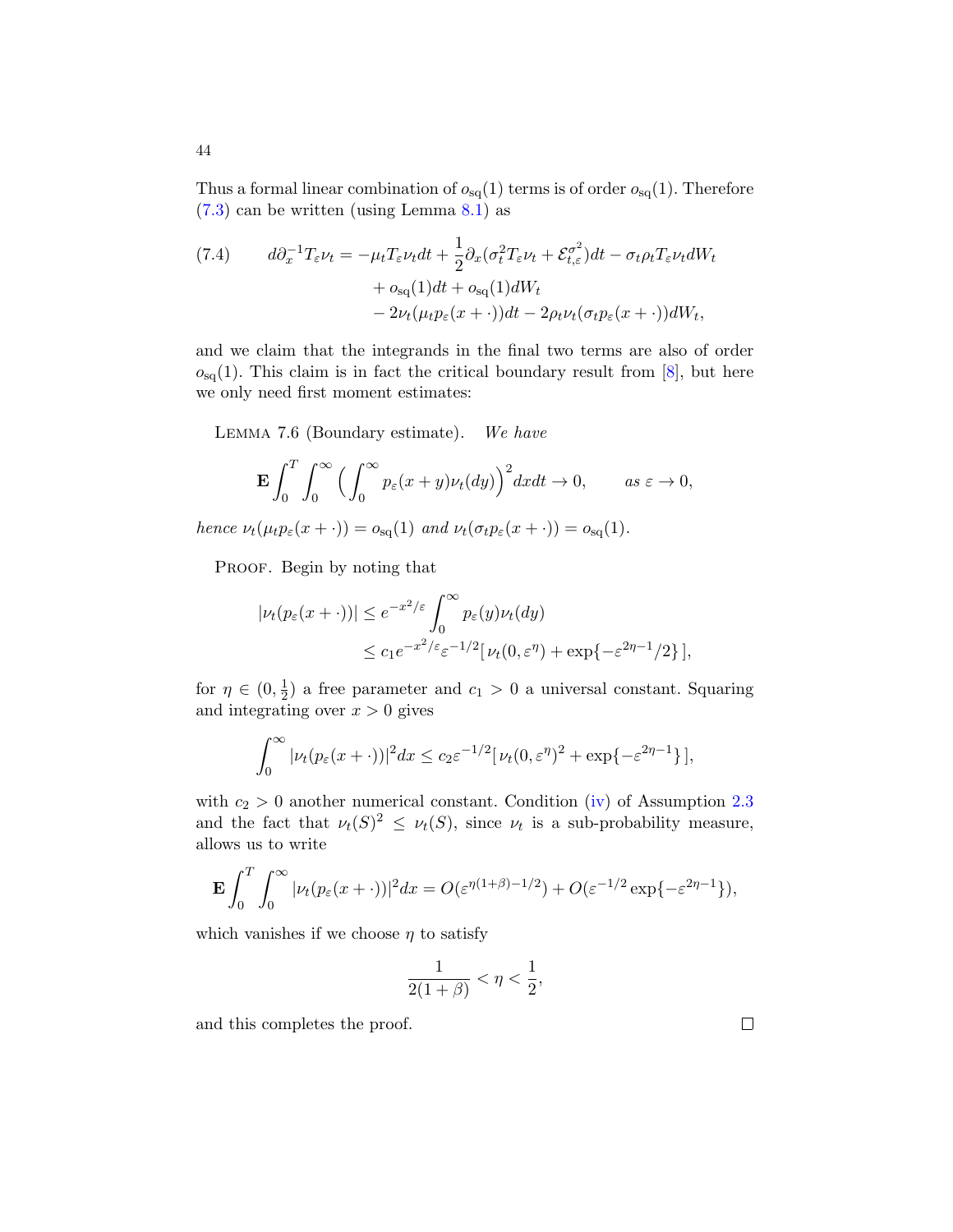With Lemma [7.6,](#page-43-0) we can now reduce [\(7.4\)](#page-43-1) to

<span id="page-44-1"></span>(7.5) 
$$
d\partial_x^{-1} T_{\varepsilon} \nu_t = -\mu_t T_{\varepsilon} \nu_t dt + \frac{1}{2} \partial_x (\sigma_t^2 T_{\varepsilon} \nu_t + \mathcal{E}_{t,\varepsilon}^{\sigma^2}) dt - \sigma_t \rho_t T_{\varepsilon} \nu_t dW_t + o_{\text{sq}}(1) dt + o_{\text{sq}}(1) dW_t,
$$

and this equation is also satisfied by  $\tilde{\nu}$ , as so far all we have used is Assump-tion [2.3.](#page-11-0) Writing  $\Delta := \nu - \tilde{\nu}$  and  $\delta_t^{\tilde{g}}$  $t^g(t; x) := g(t, x, L_t) - g(t, x, \tilde{L}_t)$ , taking the difference of  $(7.5)$  for  $\nu$  and  $\tilde{\nu}$  yields

$$
d\partial_x^{-1} T_{\varepsilon} \Delta_t = -(\tilde{\mu}_t T_{\varepsilon} \Delta_t + \delta_t^{\mu} T_{\varepsilon} \nu_t) dt + \frac{1}{2} \partial_x (\sigma_t^2 T_{\varepsilon} \Delta_t + \mathcal{E}_{t,\varepsilon}^{\sigma^2} - \tilde{\mathcal{E}}_{t,\varepsilon}^{\sigma^2}) dt - \sigma_t (\tilde{\rho}_t T_{\varepsilon} \Delta_t + \delta_t^{\rho} T_{\varepsilon} \nu_t) dW_t + o_{\text{sq}}(1) dt + o_{\text{sq}}(1) dW_t,
$$

where  $\tilde{\mathcal{E}}_{t,\varepsilon}^{\sigma^2}$  is as in Lemma [8.1,](#page-47-1) but with  $\nu$  replaced by  $\tilde{\nu}$ . Applying Itô's formula to the square  $(\partial_x^{-1}T_{\varepsilon}\Delta_t)^2$  gives

<span id="page-44-2"></span>
$$
(7.6)
$$
  
\n
$$
d(\partial_x^{-1}T_{\varepsilon}\Delta_t)^2 = -2\partial_x^{-1}T_{\varepsilon}\Delta_t(\tilde{\mu}_tT_{\varepsilon}\Delta_t + \delta_t^{\mu}T_{\varepsilon}\nu_t)dt
$$
  
\n
$$
+ \partial_x^{-1}T_{\varepsilon}\Delta_t\partial_x(\sigma_t^2T_{\varepsilon}\Delta_t + \mathcal{E}_{t,\varepsilon}^{\sigma^2} - \tilde{\mathcal{E}}_{t,\varepsilon}^{\sigma^2})dt
$$
  
\n
$$
- 2\partial_x^{-1}T_{\varepsilon}\Delta_t\sigma_t(\tilde{\rho}_tT_{\varepsilon}\Delta_t + \delta_t^{\rho}T_{\varepsilon}\nu_t)dW_t
$$
  
\n
$$
+ (\tilde{\rho}_tT_{\varepsilon}\Delta_t + \delta_t^{\rho}T_{\varepsilon}\nu_t)^2dt
$$
  
\n
$$
+ \partial_x^{-1}T_{\varepsilon}\Delta_t \cdot o_{\text{sq}}(1)dt + \partial_x^{-1}T_{\varepsilon}\Delta_t \cdot o_{\text{sq}}(1)dW_t + o_{\text{sq}}(1)^2dt.
$$

Note that the initial condition for this equation is zero because  $\nu$  and  $\tilde{\nu}$  have the same initial condition.

Since the work in establishing the bounds in Lemma [8.3](#page-49-0) only uses the tail estimate [\(iii\)](#page-12-3) of Assumption [2.3,](#page-11-0) they remain valid and so, together with Lemma [8.7,](#page-51-1) the stochastic integrals in  $(7.6)$  are martingales for fixed x and ε. Therefore first taking an expectation and then integrating over  $x > 0$ and using Young's inequality with free parameter  $\eta > 0$  produces a constant  $c_{\eta} > 0$  such that

<span id="page-44-0"></span>(7.7)  
\n
$$
\mathbf{E} \left\| \partial_x^{-1} T_{\varepsilon} \Delta_t \right\|_2^2 \leq c_{\eta} \mathbf{E} \int_0^t \left\| \partial_x^{-1} T_{\varepsilon} \Delta_s \right\|_2^2 ds + c_{\eta} \mathbf{E} \int_0^t \left\| (|\delta_s^{\mu}| + |\delta_s^{\rho}|) |T_{\varepsilon} \tilde{\nu}_s| \right\|_2^2 ds
$$
\n
$$
- \mathbf{E} \int_0^t \int_0^\infty [\sigma_s^2 (1 - (1 + \eta) \tilde{\rho}_s^2) - \eta - \eta \tilde{\mu}_s^2] |T_{\varepsilon} \Delta_s|^2 dx ds
$$
\n
$$
+ o(1),
$$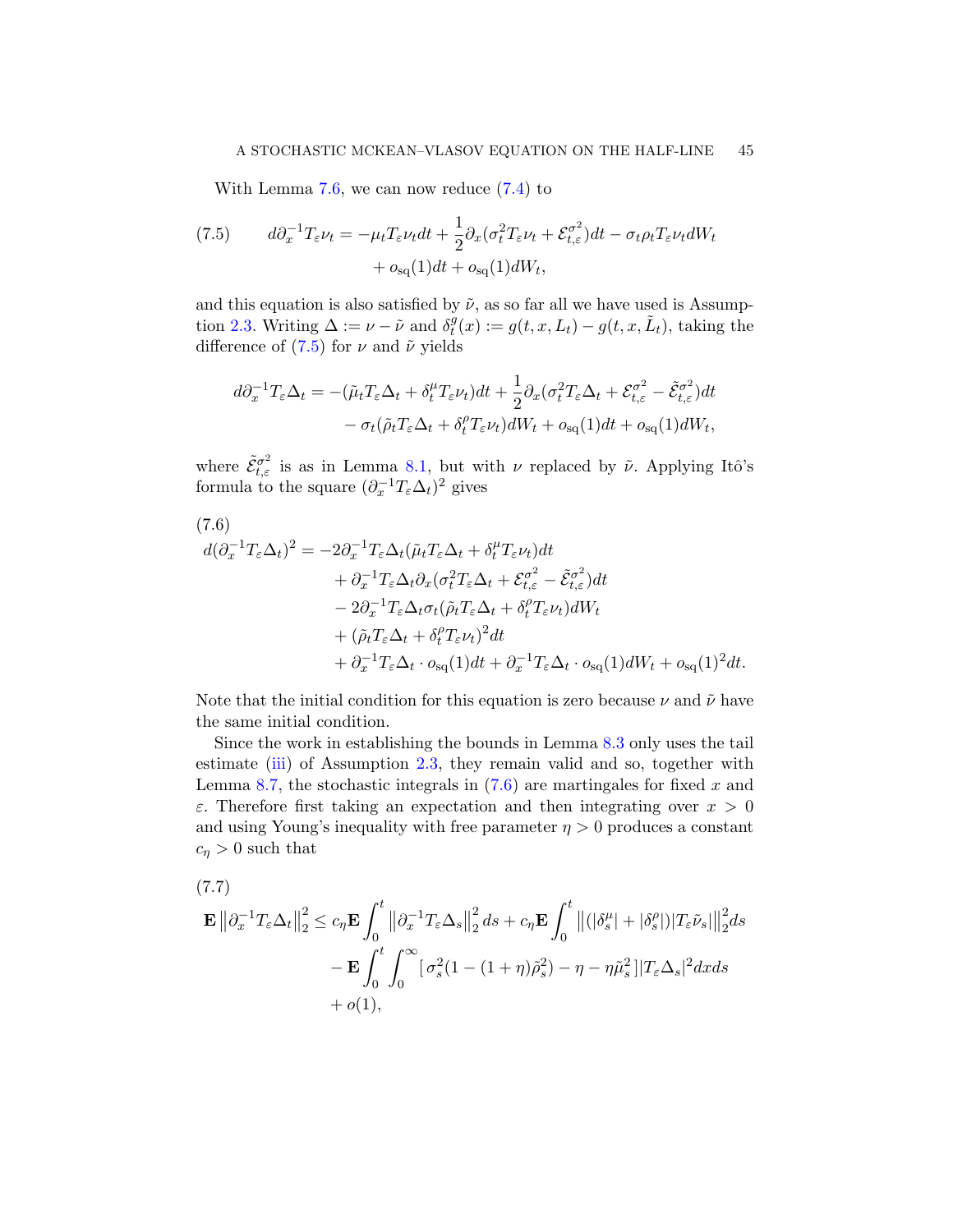where the terms involving  $o_{sq}(1)$  have collapsed to order  $o(1)$ . Also notice that  $(7.7)$  remains valid if t is a stopping time.

If it was the case that  $\mathbf{E} \int_0^t \|T_{\varepsilon} \Delta_s\|_2^2 ds = 0$ , then by Proposition [6.2](#page-34-4) we would have  $\Delta = 0$  on [0, t], and so would have completed the proof for this value of t. It is therefore no loss of generality to assume that this value is bounded away from zero for all  $\varepsilon > 0$  sufficiently small. Then by taking  $\eta > 0$  we can find a positive value  $c_0 > 0$  such that

<span id="page-45-0"></span>(7.8) 
$$
\mathbf{E} \left\| \partial_x^{-1} T_{\varepsilon} \Delta_t \right\|_2^2 \leq c \mathbf{E} \int_0^t \left\| \partial_x^{-1} T_{\varepsilon} \Delta_s \right\|_2^2 ds
$$

$$
+ c \mathbf{E} \int_0^t \left\| (|\delta_s^{\mu}| + |\delta_s^{\rho}|) |T_{\varepsilon} \tilde{\nu}_s| \right\|_2^2 ds - c_0 + o(1),
$$

for  $c > 0$  constant. We now want to introduce a comparison between solutions in the  $\delta$  terms, and to do so we consider two cases.

Case 1: Globally Lipschitz coefficients. First consider the simpler case where  $\mu$  and  $\rho$  are Lipschitz in the loss variable, rather than piecewise Lipschitz. Therefore we have  $|\delta_t^g|$  $t^g_t | \leq C |L_t - \tilde{L}_t|$ , so the inequality in [\(7.8\)](#page-45-0) becomes

$$
\mathbf{E} \left\| \partial_x^{-1} T_{\varepsilon} \Delta_t \right\|_2^2 \le c_1 \mathbf{E} \int_0^t \left\| \partial_x^{-1} T_{\varepsilon} \Delta_s \right\|_2^2 ds
$$
  
+  $c_1 \mathbf{E} \int_0^t |L_s - \tilde{L}_s|^2 \left\| T_{\varepsilon} \tilde{\nu}_s \right\|_2^2 ds - c_0 + o(1),$ 

with  $c_1 > 0$  constant.

To bound the second term above, we introduce the stopping times

$$
t_n := \inf\{t > 0 : \sup_{s \in [0,T]} \sup_{\varepsilon > 0} ||T_{\varepsilon} \tilde{\nu}_s||_2^2 > n\} \wedge T.
$$

From Proposition [7.1](#page-37-1) we know that  $t_n \to T$  as  $n \to \infty$ , with probability 1. Since [\(7.7\)](#page-44-0) is valid for stopping times we have

$$
\mathbf{E} \left\| \partial_x^{-1} T_{\varepsilon} \Delta_{t \wedge t_n} \right\|_2^2 \leq c_1 \mathbf{E} \int_0^{t \wedge t_n} \left\| \partial_x^{-1} T_{\varepsilon} \Delta_s \right\|_2^2 ds
$$
  
+  $c_1 n \mathbf{E} \int_0^{t \wedge t_n} |L_s - \tilde{L}_s|^2 ds - c_0 + o(1)$   

$$
\leq c_1 \mathbf{E} \int_0^t \left\| \partial_x^{-1} T_{\varepsilon} \Delta_{s \wedge t_n} \right\|_2^2 ds
$$
  
+  $c_1 n \mathbf{E} \int_0^t |L_{s \wedge t_n} - \tilde{L}_{s \wedge t_n}|^2 ds - c_0 + o(1).$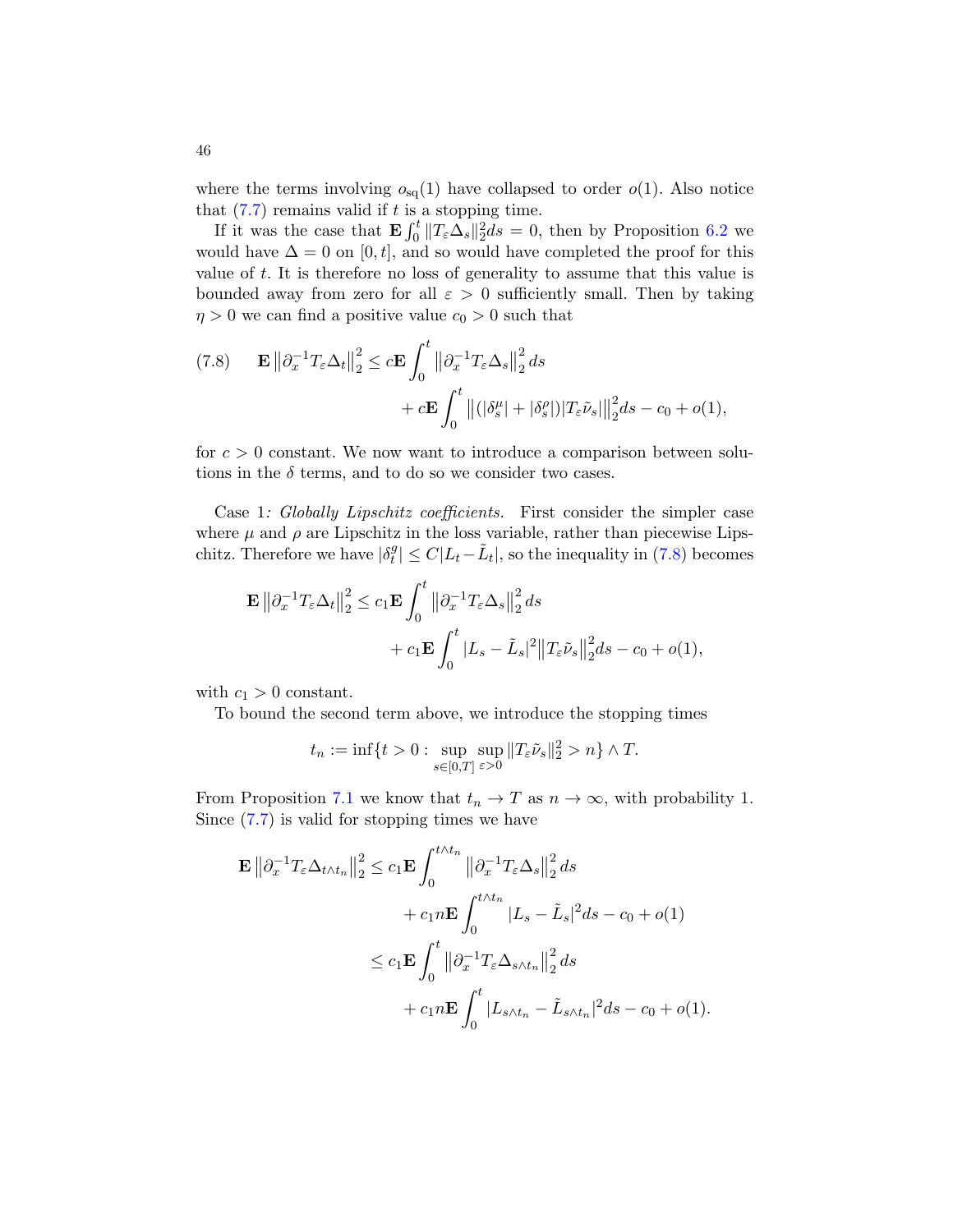By using the integrating factor  $e^{-c_1t}$  we obtain

$$
\mathbf{E} \left\| \partial_x^{-1} T_{\varepsilon} \Delta_{t \wedge t_n} \right\|_2^2 \le c_1 n e^{c_1 T} \mathbf{E} \int_0^t |L_{s \wedge t_n} - \tilde{L}_{s \wedge t_n}|^2 ds - c'_0,
$$

and applying Fatou's lemma and Propositions [6.3](#page-35-1) and [6.5](#page-36-1) gives

$$
\mathbf{E} \left\| \Delta_{t \wedge t_n} \right\|_{-1}^2 \le c_1 n e^{c_1 T} \mathbf{E} \int_0^t |L_{s \wedge t_n} - \tilde{L}_{s \wedge t_n}|^2 ds - c'_0,
$$

where  $c'_0 = c_0 e^{-c_1 T} > 0$ .

Finally we apply Lemma [8.8](#page-51-0) to the above inequality to reintroduce  $\Delta$  to the right-hand side. With fixed  $\alpha > 0$  we have

$$
\mathbf{E} \left\| \Delta_{t \wedge t_n} \right\|_{-1}^2 \le c_2 (\delta^{-1} + \lambda) \mathbf{E} \int_0^t \left\| \Delta_{s \wedge t_n} \right\|_{-1}^2 ds + c_2 \delta + c_\alpha e^{-\alpha \lambda} - c'_0,
$$

where  $c_2 > 0$  does not depend on  $\alpha$  (but does depend on n). Now fix  $\delta =$  $c'_0/c_2$  so that we have

$$
\mathbf{E} \left\| \Delta_{t \wedge t_n} \right\|_{-1}^2 \le c_3 (1 + \lambda) \mathbf{E} \int_0^t \left\| \Delta_{s \wedge t_n} \right\|_{-1}^2 ds + c_{\alpha} e^{-\alpha \lambda}
$$

with  $c_3 > 0$  independent of  $\alpha$ . By using the integrating factor  $e^{-c_3(1+\lambda)t}$  we deduce

$$
\mathbf{E} \left\| \Delta_{t \wedge t_n} \right\|_{-1}^2 \le c_\alpha e^{c_3(1+\lambda)t - \alpha \lambda},
$$

so setting  $\alpha = 2c_3t$  and sending  $\lambda \to \infty$  gives  $\mathbf{E} \|\Delta_{t\wedge t_n}\|_{-1}^2 = 0$ . Therefore  $\nu = \tilde{\nu}$  on  $[0, t_n]$ , and since  $t_n \to T$  we have Theorem [1.2](#page-7-0) in Case 1.

Case 2: Piecewise Lipschitz coefficients. To extend the argument to the general case, we use a stopping argument and consider the system only on time intervals where the loss processes are in the same interval  $[\theta_i, \theta_{i+1})$  recall Assumption [2.1.](#page-10-0)

Define the stopping times

$$
T_0 := \inf\{t > 0 : L_t \ge \theta_1\} \wedge T \qquad \tilde{T}_0 := \inf\{t > 0 : \tilde{L}_t \ge \theta_1\} \wedge T
$$

and  $S_0 = T_0 \wedge \tilde{T}_0$ . For the reason immediately proceeding [\(7.6\)](#page-44-2), the argument in Case 1 can be replicated on [0, S<sub>0</sub>) by replacing t by  $t \wedge S_0$ , since before  $S_0$ , the coefficients can be compared using the Lipschitz property on  $[\theta_0, \theta_1)$ . Therefore we conclude  $\nu_t = \tilde{\nu}_t$  for  $t \leq S_0$ , which forces  $L_t = \tilde{L}_t$  for  $t \leq S_0$ and thus  $T_0 = S_0 = \tilde{T}_0$ .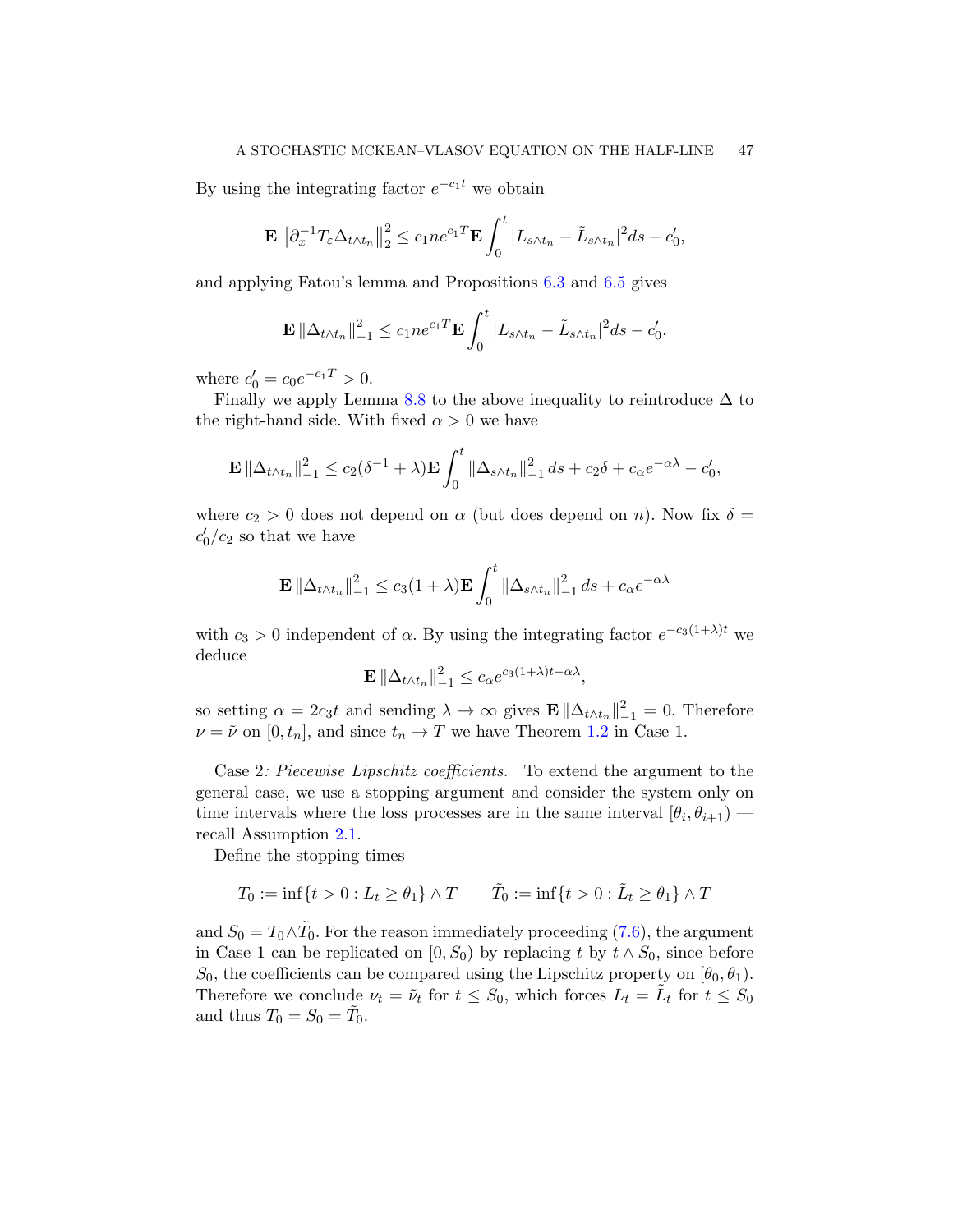We can then repeat the argument for the interval  $[S_0, S_1)$ , since  $\Delta_{S_0} = 0$ (by continuity of  $\nu$  and  $\tilde{\nu}$ ), where

$$
T_1 := \inf\{t > S_0 : L_t \ge \theta_2\} \wedge T \qquad \tilde{T}_1 := \inf\{t > S_0 : \tilde{L}_t \ge \theta_2\} \wedge T
$$

and  $S_1 = T_1 \wedge \overline{T}_1$ . Continuing upto  $S_k$  covers all the  $[\theta_i, \theta_{i+1})$  intervals, and this completes the proof, since L and  $\tilde{L}$  are increasing (Assumption [2.3,](#page-11-0) condition [\(i\)](#page-12-1)) so  $[0, T] \subseteq \bigcup_{i=0}^{k-1} [S_i, S_{i+1}).$  $\Box$ 

<span id="page-47-0"></span>8. Technical lemmas. This section collects all the technical lemmas that were used in Section [7,](#page-37-0) and should be read only as a reference.

<span id="page-47-1"></span>LEMMA 8.1. Let  $g_s(x) = g(s, x, L_s)$  where g is one of  $\mu$ ,  $\sigma$  or  $\sigma^2$  and  $L_s = 1 - \nu_s(0, \infty)$ . Define the error term

$$
\mathcal{E}^g_{t,\varepsilon}(x) := \nu_t(g_t(\cdot)G_{\varepsilon}(x,\cdot)) - g_t(x)T_{\varepsilon}\nu_t(x).
$$

Then

$$
\mathbf{E} \int_0^T \|\mathcal{E}^g_{t,\varepsilon}\|^2_{L^2(0,\infty)} dt \to 0, \qquad as \ \varepsilon \to 0.
$$

PROOF. Let  $\lambda = \lambda(\varepsilon) \to \infty$ , as  $\varepsilon \to 0$ , be a function that we will specify later. For any  $x > 0$ 

$$
\begin{aligned} |\mathcal{E}^g_{t,\varepsilon}(x)| &\leq \|\partial_x g\|_{\infty} \int_0^\infty |x-y| p_\varepsilon(x-y) \nu_t(dy) \\ &\leq c_1 \varepsilon^{\eta-\frac{1}{2}} \nu_t(x-\varepsilon^{\eta}, x+\varepsilon^{\eta}) + c_1 \varepsilon^{-1/2} \exp\{-\varepsilon^{2\eta-1}/2\}, \end{aligned}
$$

with  $c_1 > 0$  a universal constant, and where the second line follows by splitting the integral on  $|y-x| < \varepsilon^{\eta}$  and its complement. By considering the range  $x < \lambda$  and using condition [\(v\)](#page-12-5) of Assumption [2.3](#page-11-0) (8.1)

<span id="page-47-2"></span>
$$
\mathbf{E} \int_0^T \left\| \mathcal{E}^g_{t,\varepsilon} \right\|^2_{L^2(-\lambda,\lambda)} dt = \lambda(\varepsilon) O(\varepsilon^{(2+\delta)\eta-1} + \varepsilon^{-1} \exp\{-\varepsilon^{2\eta-1}\}) = \lambda(\varepsilon) O(\varepsilon^{\gamma}),
$$

for some  $\delta, \gamma > 0$ , by fixing  $\eta$  in the range

$$
\frac{1}{2+\delta} < \eta < \frac{1}{2}.
$$

Now consider the range  $x \geq \lambda$ . Decomposing the *y*-integral on the range  $y < x/2$  and its complement gives

$$
|\mathcal{E}^g_{t,\varepsilon}(x)| \leq 2 \|g\|_{\infty} \int_0^{\infty} p_{\varepsilon}(x-y)\nu_t(dy) \leq c_2 p_{\varepsilon}(x/2) + c_2 \varepsilon^{-1/2} \nu_t(|x|/2, +\infty),
$$

48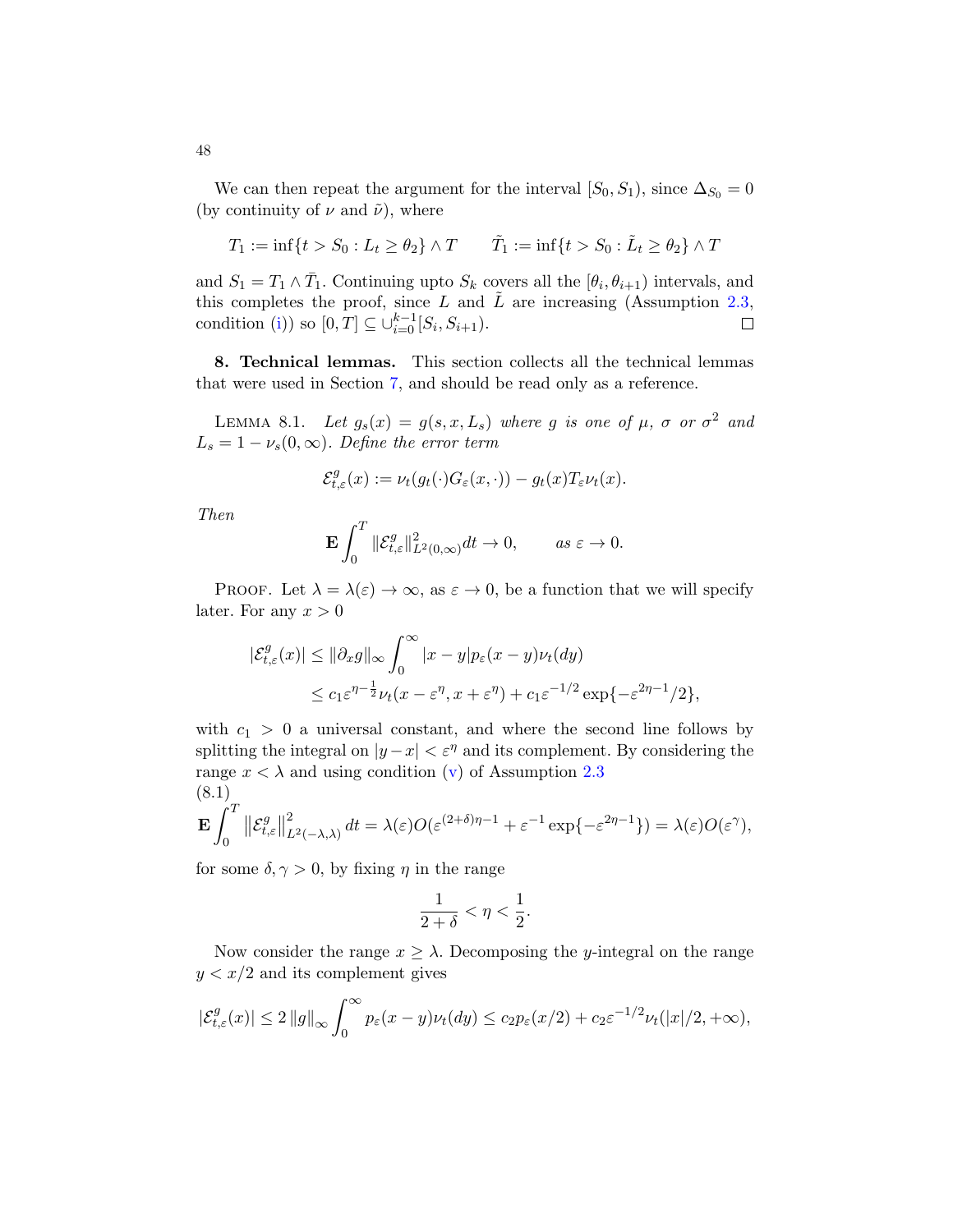with  $c_2 > 0$  another universal constant. Therefore

<span id="page-48-1"></span>(8.2) 
$$
\mathbf{E} \int_0^T \left\| \mathcal{E}_{t,\varepsilon}^g \right\|_{L^2((-\lambda,\lambda)^c)}^2 dt
$$
  
=  $O\left(\varepsilon^{-1/2} e^{-\lambda(\varepsilon)^2/8\varepsilon} \int_{-\infty}^{\infty} p_{\varepsilon}(x/2) dx + \varepsilon^{-1} \int_{\lambda(\varepsilon)}^{\infty} e^{-x} dx\right)$   
=  $O(\varepsilon^{-1} e^{-\lambda(\varepsilon)}).$ 

Summing [\(8.1\)](#page-47-2) and [\(8.2\)](#page-48-1) and fixing  $\lambda(\varepsilon) = \log(\varepsilon^{-2})$  completes the proof.

<span id="page-48-0"></span>LEMMA 8.2. Let  $g_s(x) = g(s, x, L_s^*)$  where g is one of  $\mu$ ,  $\sigma$  or  $\sigma^2$  and  $L_s^* = 1 - \bar{\nu}_s^*(0, \infty)$ . Define the error term

$$
\bar{\mathcal{E}}_{t,\varepsilon}^g(x) := \partial_x \bar{\nu}_t^*(g_t p_\varepsilon(x - \cdot)) - g_t(x) \partial_x \bar{T}_{\varepsilon} \bar{\nu}_t^*(x) + \partial_x g_t(x) \bar{\mathcal{H}}_{t,\varepsilon}^g(x)
$$
  
where 
$$
\bar{\mathcal{H}}_{t,\varepsilon}^g(x) := \bar{\nu}_t^*((x - y) \partial_x p_\varepsilon(x - \cdot)).
$$

Then

$$
\mathbf{E} \int_0^T \|\bar{\mathcal{E}}_{t,\varepsilon}^g\|_{L^2(\mathbb{R})}^2 dt \to 0, \qquad as \ \varepsilon \to 0
$$

and there exists a numerical constant  $c > 0$  such that

$$
|\bar {\mathcal H}^g_{t,\varepsilon}(x)|\leq c \bar T_{2\varepsilon}\bar \nu_t^*(x),\qquad \textit{for all $t\in [0,T]$, $x\in \mathbb R$ and $\varepsilon>0$.}
$$

PROOF. Interchanging differentiation and integration with respect to  $\bar{\nu}_t^*$ gives

$$
\bar{\mathcal{E}}_{t,\varepsilon}^g(x) = \int_{\mathbb{R}} [g_t(y) - g_t(x) + (y-x)\partial_x g_t(x)] \partial_x p_{\varepsilon}(x-y) \bar{\nu}_t^*(dy).
$$

By bounding with the second-order derivative and using  $\partial_x p_\varepsilon(x - y) =$  $-2\varepsilon^{-1}(x-y)p_{\varepsilon}(x-y)$  gives

$$
|\bar{\mathcal{E}}_{t,\varepsilon}^g(x)| \leq \frac{1}{2} \int_{\mathbb{R}} |\partial_{xx} g_t(x)| |x-y|^3 \varepsilon^{-1} p_{\varepsilon}(x-y) \bar{\nu}_t^*(dy).
$$

We therefore have the same order of  $\varepsilon$  as in Lemma [8.1,](#page-47-1) so the first result follows by the same work. For the second result, notice that

$$
|z\partial_x p_{\varepsilon}(z)| = \frac{1}{\sqrt{2\pi\varepsilon}} \varepsilon^{-1} z^2 e^{-z^2/2\varepsilon} = \sqrt{2}\varepsilon^{-1} z^2 e^{-z^2/4\varepsilon} p_{2\varepsilon}(z),
$$

and  $\sup_{z \in \mathbb{R}} z^2 e^{-z^2/4\varepsilon} = \varepsilon$ .

 $\Box$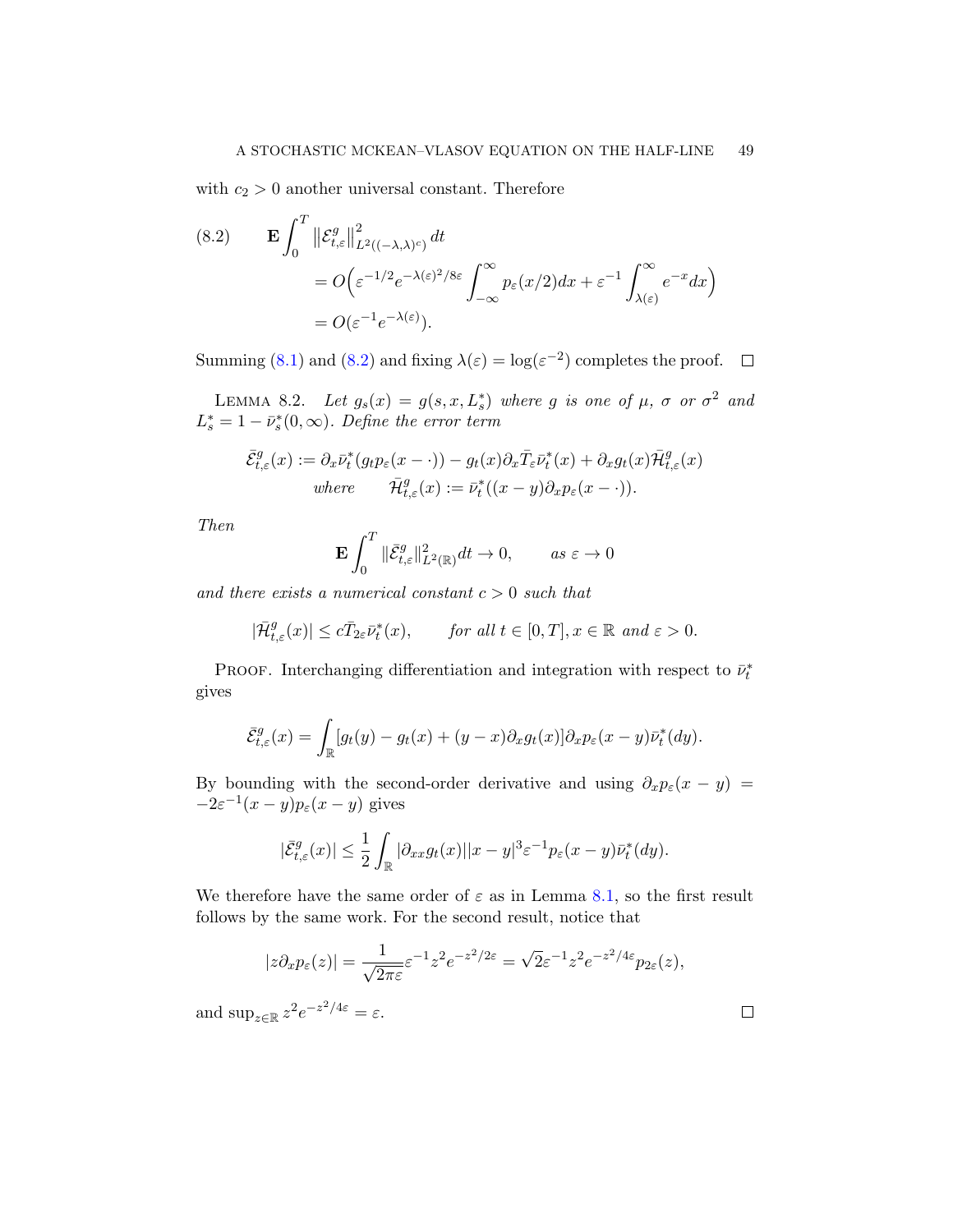<span id="page-49-0"></span>LEMMA 8.3 (Stochastic Fubini). For all  $n, m \geq 0, \varepsilon > 0$  and  $t \in [0, T]$ 

$$
\int_{\mathbb{R}} \Bigl(\int_0^t \mathbf{E}[|\partial_x^n \bar{T}_{\varepsilon} \bar{\nu}_s^*(x) \cdot \partial_x^m \bar{T}_{\varepsilon} \bar{\nu}_s^*(x)|^2] ds\Bigr)^{1/2} dx < \infty,
$$

hence the stochastic Fubini theorem  $[52, 1.4]$  $[52, 1.4]$  gives

$$
\int_{\mathbb{R}} \int_0^t g_t(x) \cdot \partial_x^n \bar{T}_{\varepsilon} \bar{\nu}_s^*(x) \cdot \partial_x^m \bar{T}_{\varepsilon} \bar{\nu}_s^*(x) dW_s dx
$$
  
= 
$$
\int_0^t \int_{\mathbb{R}} g_t(x) \cdot \partial_x^n \bar{T}_{\varepsilon} \bar{\nu}_s^*(x) \cdot \partial_x^m \bar{T}_{\varepsilon} \bar{\nu}_s^*(x) dx dW_s
$$

whenever  $\sup_{t\in[0,T],x\in\mathbb{R}}|g_t(x)|<\infty$ .

PROOF. By applying Young's inequality and concavity of  $z \mapsto \sqrt{z}$ , it suffices to show that

$$
\int_{\mathbb{R}} \Bigl(\int_0^t \mathbf{E}[|\partial_x^n \bar{T}_{\varepsilon} \bar{\nu}_s^*(x)|^4]ds\Bigr)^{1/2} dx < \infty.
$$

First notice that

$$
\partial_x^n \bar{T}_{\varepsilon} \bar{\nu}_s^*(x) = \bar{\nu}_s^*(\partial_x^n p_{\varepsilon}(x - \cdot)) = \bar{\nu}_s^*(P_n(\varepsilon^{-1}(x - \cdot)) p_{\varepsilon}(x - \cdot)),
$$

where  $P_n$  is a polynomial of degree n. Since  $\bar{\nu}_s^*$  is a probability measure, Hölder's inequality gives

<span id="page-49-1"></span>(8.3) 
$$
\mathbf{E}[|\partial_x^n \bar{T}_{\varepsilon} \bar{\nu}_s^*(x)|^4] \leq \mathbf{E} \int_{\mathbb{R}} |P_n(\varepsilon^{-1}(x-y))|^4 p_{\varepsilon}(x-y)^4 \bar{\nu}_s^*(dy).
$$

For any value of x, the integrand above is bounded (recall that  $\varepsilon$  is fixed). Hence it suffices to bound the right-hand side of  $(8.3)$  in terms of x only for large values of |x|. Splitting the y-integral on the region  $|y| < x/2$  and its complement gives the bound

$$
\mathbf{E}[|\partial_x^n \bar{T}_{\varepsilon} \bar{\nu}_s^*(x)|^4] \le c_{\varepsilon} \mathbf{E} \bar{\nu}_s^*((x/2, +\infty) \cup (-\infty, -x/2)) + c_{\varepsilon} \exp\{-x^2/2\varepsilon\} = O(e^{-x}),
$$

where  $c_{\varepsilon}$  and the O depend only on  $\varepsilon$  and where we have used the tail estimate from Lemma [7.2.](#page-37-2) This suffices to complete the proof.  $\Box$ 

<span id="page-49-2"></span>LEMMA 8.4 (An integration-by-parts calculation). Let  $f, g \in C^1(\mathbb{R})$  be bounded with bounded first derivatives. Assume also that these functions and their first derivatives vanish at  $\pm \infty$ . Then

$$
\int_{\mathbb{R}} g(x)f(x)\partial_x f(x)dx = -\frac{1}{2}\int_{\mathbb{R}} \partial_x g(x)f(x)^2 dx.
$$

50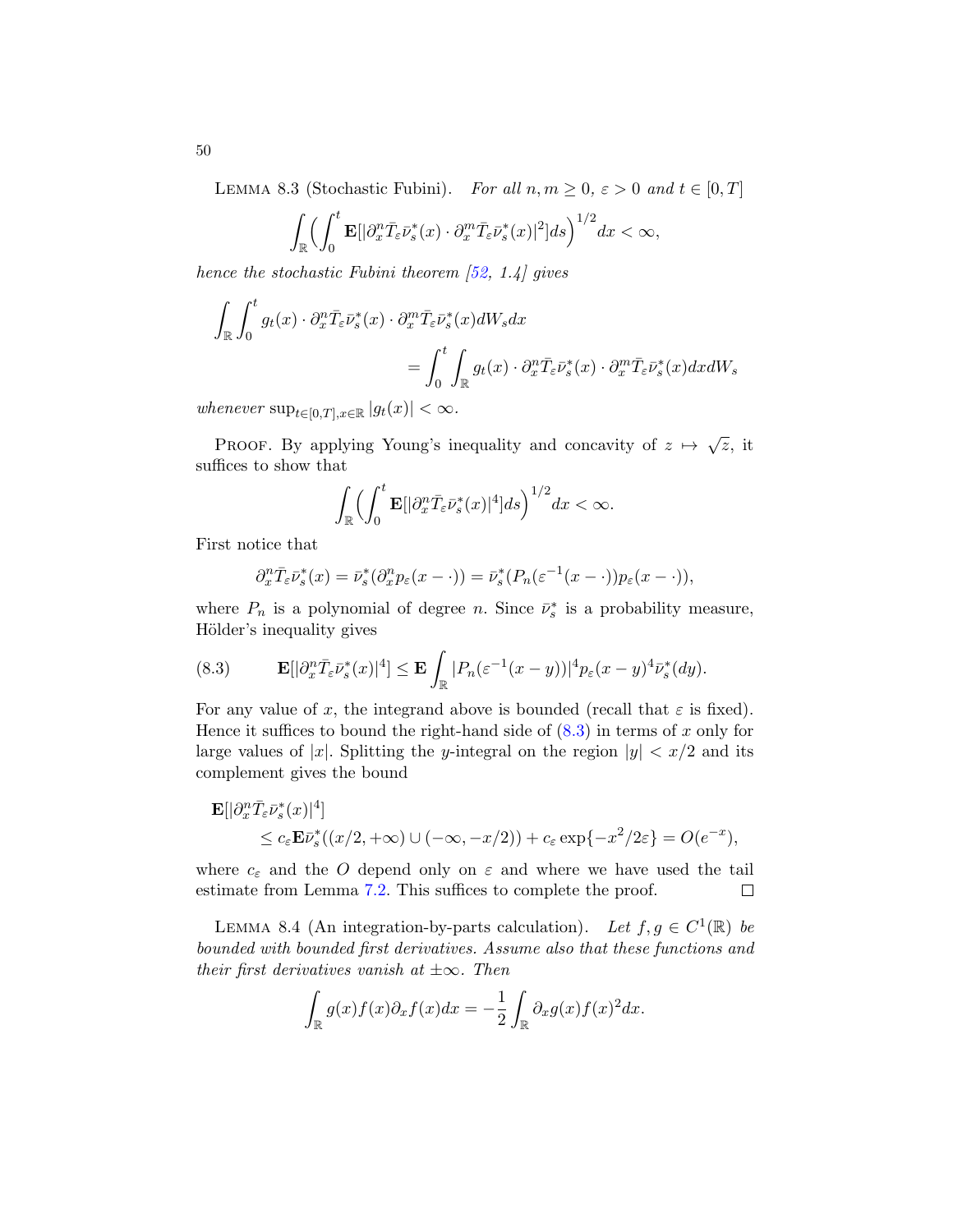PROOF. Integration by parts.

<span id="page-50-0"></span>LEMMA 8.5. There exists a constant  $c > 0$  such that

$$
\begin{aligned} \mathbf{E}\sup_{u\in[0,t]}\Big|2\int_0^u\int_{\mathbb{R}}\rho_s\bar{T}_\varepsilon\bar{\nu}_s^*(\sigma_s\partial_x\bar{T}_\varepsilon\bar{\nu}_s^*+\partial_x\sigma_s\bar{\mathcal{H}}_{s,\varepsilon}+\bar{\mathcal{E}}_{s,\varepsilon}^\sigma)dx dW_s\Big|\\ &\leq \frac{1}{2}\mathbf{E}\sup_{s\in[0,t]}\big\|\bar{T}_\varepsilon\bar{\nu}_s^*\big\|_2^2+c\mathbf{E}\int_0^t\big\|\bar{T}_\varepsilon\bar{\nu}_s^*\big\|_2^2ds+c\mathbf{E}\int_0^t\big\|\bar{\mathcal{E}}_{s,\varepsilon}^\sigma\big\|_2^2ds \end{aligned}
$$

for all  $t \in [0, T]$ .

PROOF. By a similar analysis to  $(8.3)$  we know that, for every fixed  $\varepsilon$ , the integrand above is a rapidly decaying function of  $x$ , hence the stochastic integral is a martingale, so the Burkholder–Davis–Gundy inequality [\[46,](#page-58-20) Thm. IV.42.1] gives a universal constant,  $c_1 > 0$ , for which the left-hand side above is bounded by

$$
2c_1\mathbf{E}\Big[\Big(\int_0^t\Big(\int_{\mathbb{R}}\rho_s\bar{T}_{\varepsilon}\bar{\nu}_s^*(\sigma_s\partial_x\bar{T}_{\varepsilon}\bar{\nu}_s^*+\partial_x\sigma_s\bar{\mathcal{H}}_{s,\varepsilon}+\bar{\mathcal{E}}_{s,\varepsilon}^{\sigma})dx\Big)^2ds\Big)^{1/2}\Big].
$$

By Lemma [8.4,](#page-49-2) this is equal to a constant multiple of

$$
\mathbf{E}\Big[\Big(\int_0^t\Big(\int_{\mathbb{R}}\rho_s\bar{T}_{\varepsilon}\bar{\nu}_s^*(-\partial_x\sigma_s\bar{T}_{\varepsilon}\bar{\nu}_s^*+\partial_x\sigma_s\bar{\mathcal{H}}_{s,\varepsilon}+\bar{\mathcal{E}}_{s,\varepsilon}^{\sigma})dx\Big)^2ds\Big)^{1/2}\Big],
$$

which, by Hölder's inequality, is bounded by a constant multiple of

$$
\mathbf{E}\Big[\Big(\int_0^t \left\|\bar{T}_{\varepsilon}\bar{\nu}_s^*\right\|_2^2 \Big\| - \partial_x \sigma_s \bar{T}_{\varepsilon}\bar{\nu}_s^* + \partial_x \sigma_s \bar{\mathcal{H}}_{s,\varepsilon}^{\sigma} + \bar{\mathcal{E}}_{s,\varepsilon}^{\sigma} \Big\|_2^2 ds\Big)^{1/2}\Big] \leq \mathbf{E}\Big[\sup_{s\in[0,t]} \left\|\bar{T}_{\varepsilon}\bar{\nu}_s^*\right\|_2 \Big(\int_0^t \Big\| - \partial_x \sigma_s \bar{T}_{\varepsilon}\bar{\nu}_s^* + \partial_x \sigma_s \bar{\mathcal{H}}_{s,\varepsilon}^{\sigma} + \bar{\mathcal{E}}_{s,\varepsilon}^{\sigma} \Big\|_2^2 ds\Big)^{1/2}\Big].
$$

The result then follows by applying Young's inequality with parameter 1/2 and using the boundedness of the coefficients.  $\Box$ 

<span id="page-50-1"></span>LEMMA 8.6 (Switching derivatives). For all  $x, y \in \mathbb{R}$  and  $\varepsilon > 0$  we have (i)  $\partial_y G_{\varepsilon}(x, y) = -\partial_x G_{\varepsilon}(x, y) - 2\partial_x p_{\varepsilon}(x + y),$ (ii)  $\partial_{yy}G_{\varepsilon}(x,y) = \partial_{xx}G_{\varepsilon}(x,y).$ 

PROOF. An easy calculation.

 $\Box$ 

 $\Box$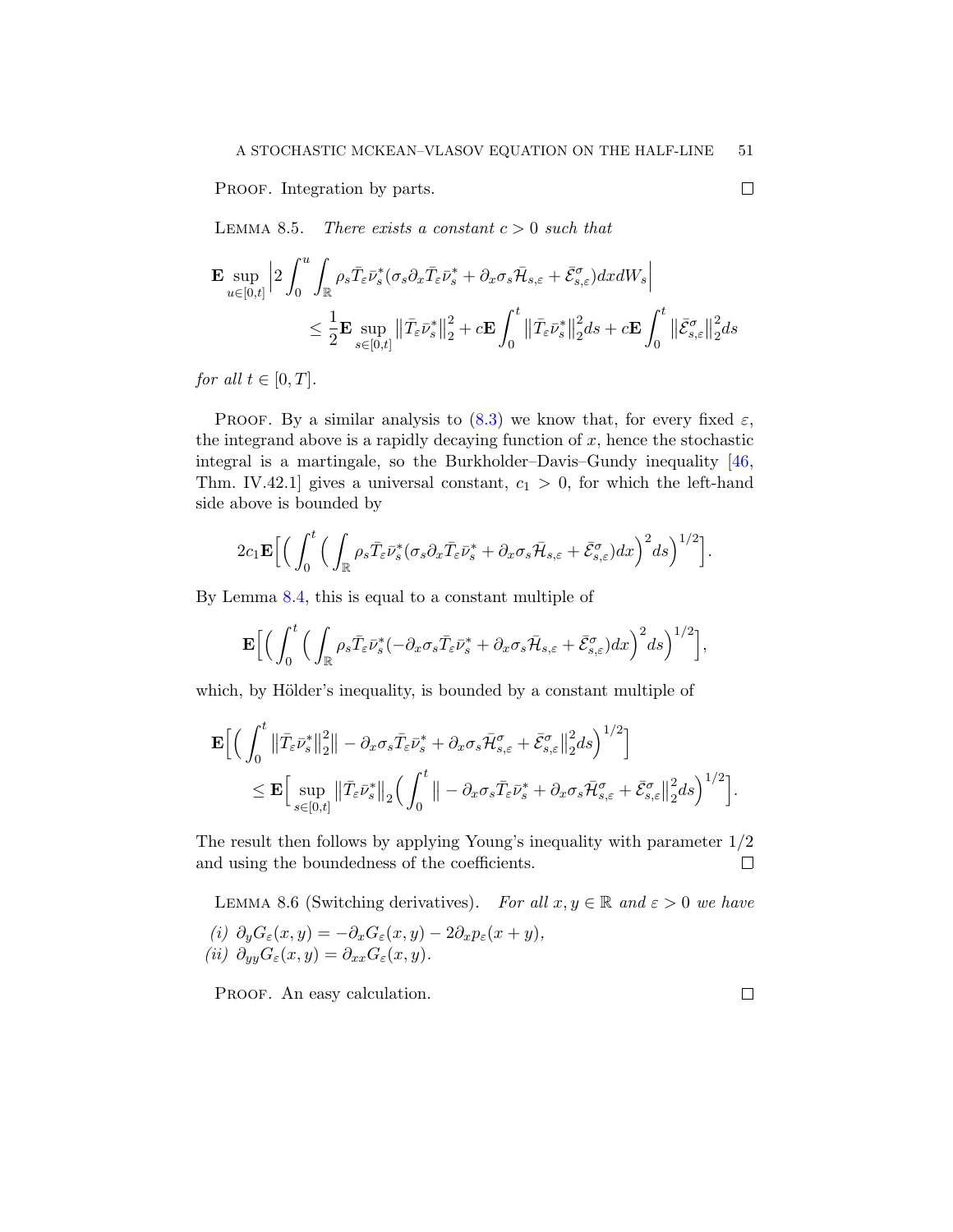<span id="page-51-1"></span>LEMMA 8.7. For all  $x > 0$ ,  $t \in [0, T]$  and  $\varepsilon > 0$ 

$$
|\partial_x^{-1} T_{\varepsilon} \Delta_t(x)| \leq \nu_t(x/2, +\infty) + \tilde{\nu}_t(x/2, +\infty) + e^{-x^2/8\varepsilon}.
$$

PROOF. Split the integral

$$
\partial_x^{-1} T_{\varepsilon} \nu_t(x) = -\int_x^{\infty} \int_0^{\infty} G_{\varepsilon}(y, z) \nu_t(dz) dy
$$

at  $z < x/2$  and its complement to obtain

$$
|\partial_x^{-1} T_{\varepsilon} \nu_t(x)| \le \frac{1}{\sqrt{2\pi\varepsilon}} \int_x^\infty e^{-(y-x/2)^2/2\varepsilon} dy + \nu_t(x/2, +\infty)
$$
  

$$
\le e^{-x^2/8\varepsilon} + \nu_t(x/2, +\infty).
$$

The triangle inequality completes the result.

<span id="page-51-0"></span>LEMMA 8.8. Let  $\nu$ ,  $\tilde{\nu}$ , L,  $\tilde{L}$  and  $\Delta$  be as in Section [7.](#page-37-0) For every  $\alpha > 0$ there exists a constant  $c_{\alpha} > 0$  such that

$$
\mathbf{E}\int_0^t |L_s - \tilde{L}_s|^2 ds \le c(\delta^{-1} + \lambda)\mathbf{E}\int_0^t \|\Delta_s\|_{-1}^2 ds + c\delta + c_\alpha e^{-\alpha\lambda}.
$$

for all  $t \in [0,1], 0 < \delta < 1$  and  $\lambda \geq 1$ , where  $c > 0$  is a constant that does not depend on  $\alpha$ .

PROOF. For  $0 < \delta < 1$  and  $\lambda \geq 1$ , let  $\phi_{\delta,\lambda} \in H_0^1(0,\infty)$  be any cut-off function satisfying

$$
\phi_{\delta,\lambda}(x) \begin{cases}\n= 0, & \text{if } x = 0 \\
\in (0,1), & \text{if } 0 < x < \delta \\
= 1, & \text{if } \delta \le x \le \lambda \\
\in (0,1), & \text{if } \lambda < x < \lambda + 1 \\
= 0, & \text{if } x \ge \lambda + 1,\n\end{cases}
$$

 $\|\partial_x\phi_{\delta,\lambda}\|_{L^{\infty}(0,\delta)} \leq c_1\delta^{-1}$  and  $\|\partial_x\phi_{\delta,\lambda}\|_{L^{\infty}(\lambda,\lambda+1)} \leq c_1$ , for some constant  $c_1 >$ 0. Then

$$
\|\phi_{\delta,\lambda}\|_{H_0^1}^2 \le \int_0^{\lambda+1} dx + \int_0^{\delta} c_1^2 \delta^{-2} dx + \int_{\lambda}^{\lambda+1} c_1^2 dx = c_2(\delta^{-1} + \lambda),
$$

52

 $\Box$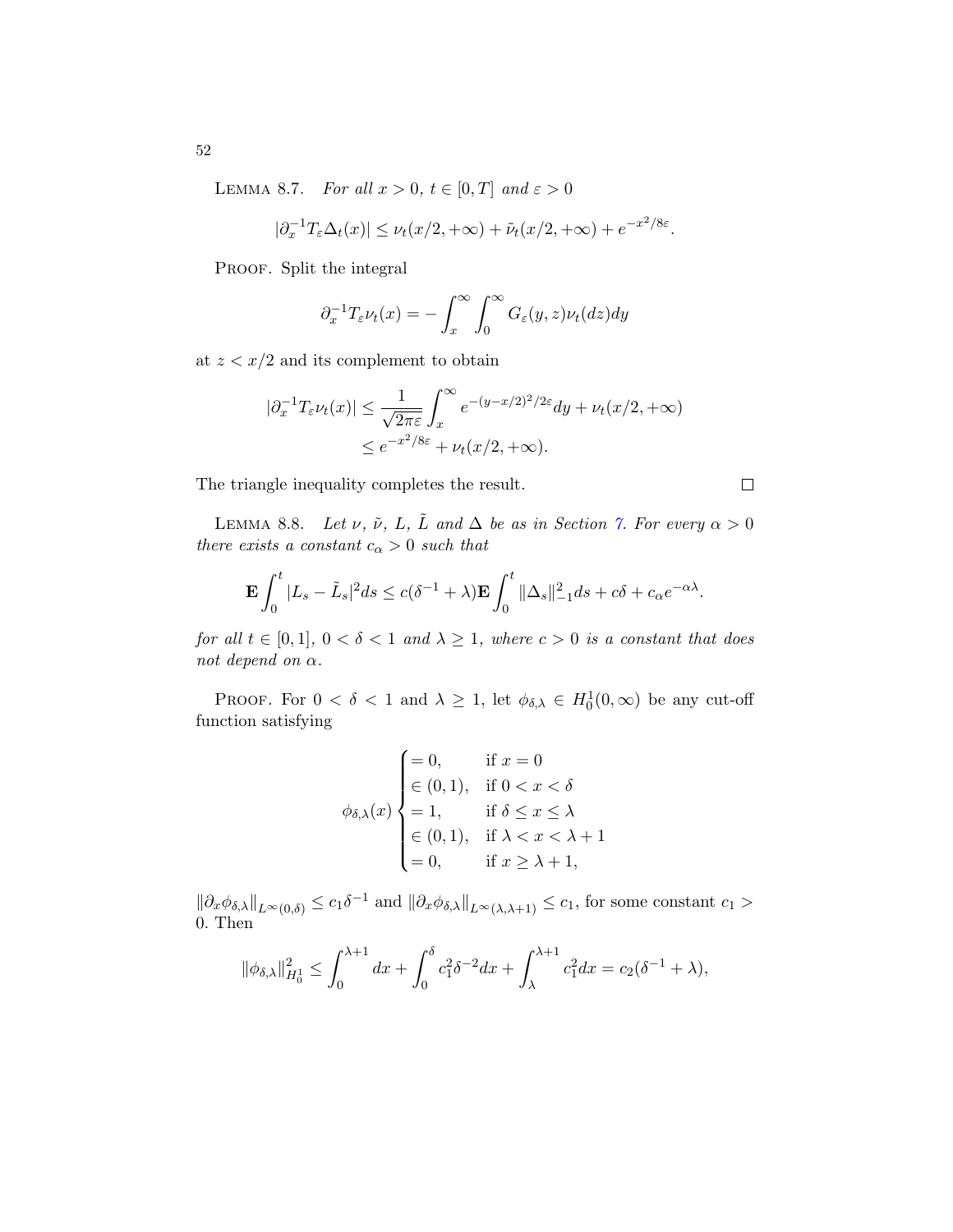for  $c_2 > 0$  a constant. Therefore

$$
|L_t - \tilde{L}_t| = |\nu_t(0, \infty) - \tilde{\nu}_t(0, \infty)|
$$
  
\n
$$
\leq |\nu_t(\phi_{\delta,\lambda}) - \tilde{\nu}_t(\phi_{\delta,\lambda})| + |\nu_t(0, \delta)| + |\tilde{\nu}_t(0, \delta)|
$$
  
\n
$$
+ |\nu_t(\lambda, +\infty)| + |\tilde{\nu}_t(\lambda, +\infty)|
$$
  
\n
$$
\leq c_2^{1/2} (\delta^{-1} + \lambda)^{1/2} ||\nu_t - \tilde{\nu}_t||_{-1} + |\nu_t(0, \delta)| + |\tilde{\nu}_t(0, \delta)|
$$
  
\n
$$
+ |\nu_t(\lambda, +\infty)| + |\tilde{\nu}_t(\lambda, +\infty)|
$$

and so the result follows from conditions [\(iii\)](#page-12-3) and [\(iv\)](#page-12-4) of Assumption [2.3](#page-11-0) (and that  $|\nu_t(S)|^2 \leq |\nu_t(S)|$  for all  $S \subseteq \mathbb{R}$ ).  $\Box$ 

The following result will be used in Section [9.](#page-53-0)

<span id="page-52-0"></span>Lemma 8.9 (Interchanging stochastic integration and conditional expectation). Suppose we are working on a probability space with filtration  $\{\mathcal{F}_t\}$ and W is a standard Brownian motion with natural filtration  $\{\mathcal{F}_t^W\}$ . Let H be a real-valued  $\{\mathcal{F}_t\}$ -adapted process with

$$
\mathbf{E} \int_0^T H_s^2 ds < \infty.
$$

Then, with probability 1,

$$
\mathbf{E}\left[\int_0^t H_s dW_s \middle| \mathcal{F}_t^W\right] = \int_0^t \mathbf{E}\left[H_s \middle| \mathcal{F}_s^W\right] dW_s
$$

and

$$
\mathbf{E}\left[\left.\int_0^t H_s dW_s^1\right|\mathcal{F}_t^W\right] = 0
$$

for every  $t \in [0, T]$ .

PROOF. As we can multiply  $H_s$  by  $\mathbf{1}_{s, it suffices to take  $t = T$ . First,$ suppose that  $H$  is a basic process, that is

 $H_u = Z1_{s_1 < u \leq s_2},$ 

where  $s_1 < s_2 \leq T$  are real numbers and Z is  $\mathcal{F}_{s_1}$ -measurable. Then

$$
\mathbf{E}\left[\int_0^T H_s dW_s \middle| \mathcal{F}_T^W\right] = \mathbf{E}\left[Z\left(W_{s_2} - W_{s_1}\right) | \mathcal{F}_T^W\right]
$$

$$
= \mathbf{E}\left[Z | \mathcal{F}_{s_1}^W\right] \left(W_{s_2} - W_{s_1}\right)
$$

$$
= \int_0^T \mathbf{E}\left[Z | \mathcal{F}_s^W\right] \mathbf{1}_{s_1 < s \le s_2} dW_s
$$

$$
= \int_0^T \mathbf{E}\left[H_s | \mathcal{F}_s^W\right] dW_s
$$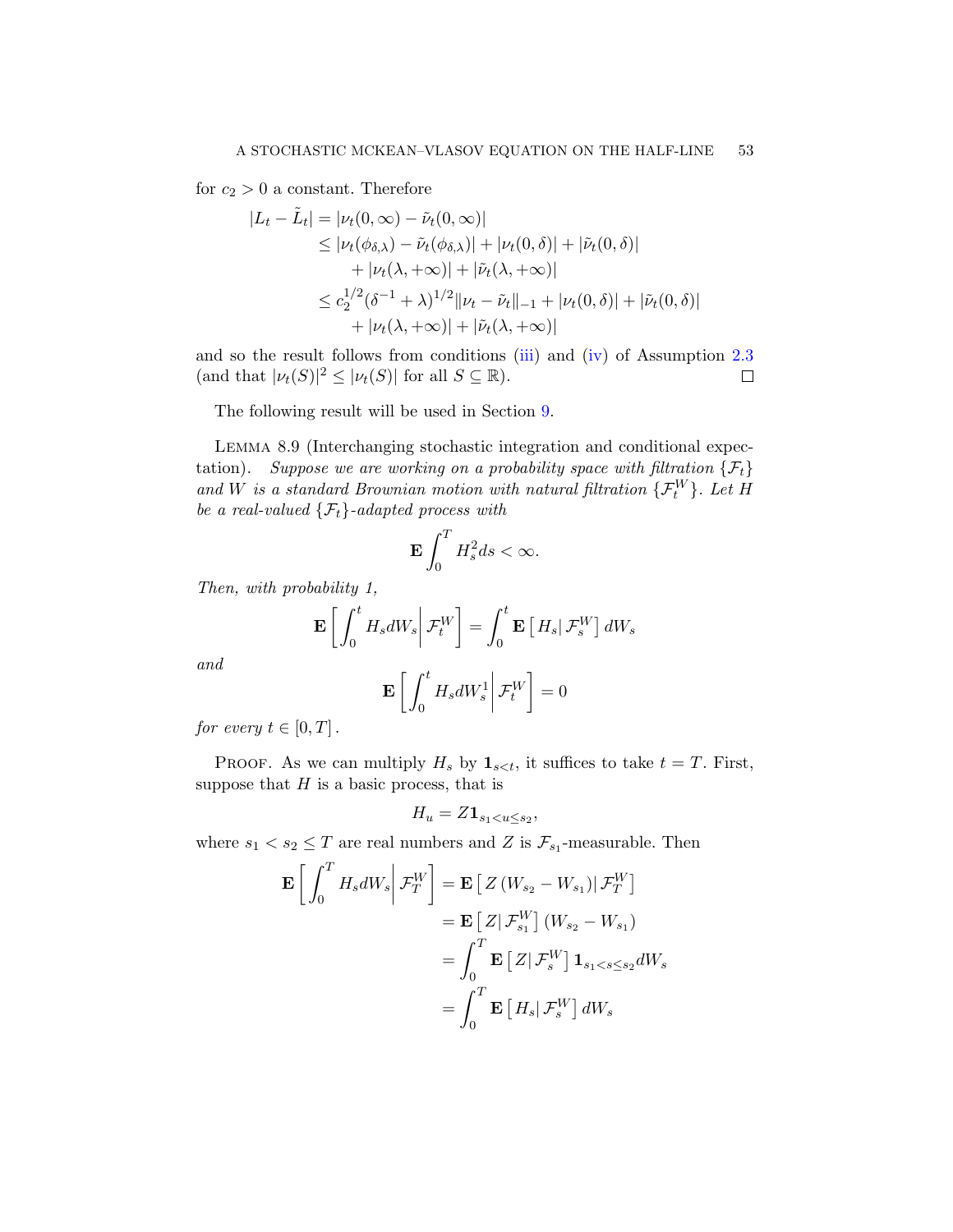$$
\mathbf{E}\left[\int_0^T H_s dW_s^1 \middle| \mathcal{F}_t^W\right] = \mathbf{E}\left[Z\left(W_{s_2}^1 - W_{s_1}^1\right) \middle| \mathcal{F}_t^W\right]
$$
\n
$$
= \mathbf{E}\left[\mathbf{E}\left[Z\left(W_{s_2}^1 - W_{s_1}^1\right) \middle| \sigma\left(\mathcal{F}_T^W, \mathcal{F}_{s_1}\right)\right] \middle| \mathcal{F}_t^W\right]
$$
\n
$$
= \mathbf{E}\left[Z\mathbf{E}\left[\left(W_{s_2}^1 - W_{s_1}^1\right) \middle| \sigma\left(\mathcal{F}_T^W, \mathcal{F}_{s_1}\right)\right] \middle| \mathcal{F}_t^W\right]
$$
\n
$$
= \mathbf{E}\left[Z\mathbf{E}\left[W_{s_2}^1 - W_{s_1}^1\right] \middle| \mathcal{F}_T^W\right] = 0,
$$

where we have used the fact that  $W_{s_2}^1 - W_{s_1}^1$  is independent of  $\sigma(\mathcal{F}_T^W, \mathcal{F}_{s_1})$ since  $W<sup>1</sup>$  and W are independent and  $W<sup>1</sup>$  has independent increments. So the result holds in this case and immediately extends to linear combinations of basic processes. The usual density argument then allows us to extend the result to all required  $H$ .  $\Box$ 

<span id="page-53-0"></span>9. Stochastic McKean–Vlasov problem; Proof of Theorem [1.6.](#page-9-1) This section presents a short proof of Theorem [1.6.](#page-9-1) Take a strong solution  $(\nu, W)$  to the limit SPDE (Remark [1.3\)](#page-7-1), an independent Brownian motion  $W^{\perp}$  and define X by

$$
\begin{cases} X_t = X_0 + \int_0^t \mu(s, X_s, L_s) ds + \int_0^t \sigma(s, X_s) \rho(s, L_s) dW_s \\ \qquad + \int_0^t \sigma(s, X_s) (1 - \rho(s, L_s)^2)^{\frac{1}{2}} dW_s^{\perp} \\ \tau = \inf \{ t > 0 : X_t \le 0 \}. \end{cases}
$$

(It is possible to find such an X by standard diffusion theory, since  $t \to L_t =$  $1 - \nu_t(0, \infty)$  is given and fixed.) Let  $\tilde{\nu}$  be the conditional law of X given W killed at zero, that is

$$
\tilde{\nu}_t(S) := \mathbf{P}(X_t \in S; t < \tau | W).
$$

We will have the existence statement of Theorem [1.6](#page-9-1) if we can prove  $\nu = \tilde{\nu}$ . Applying Itô's formula to  $\phi(X_t)$  as in the proof of Proposition [3.2](#page-13-1) gives

$$
\phi(X_t)\mathbf{1}_{t<\tau} = \phi(X_0) + \int_0^t (\mu_s \partial_x \phi)(X_s)\mathbf{1}_{s<\tau} ds + \frac{1}{2} \int_0^t (\sigma_s^2 \partial_{xx} \phi)(X_s)\mathbf{1}_{s<\tau} ds + \int_0^t (\sigma_s \rho_s \partial_x \phi)(X_s)\mathbf{1}_{s<\tau} dW_s + \int_0^t (\sigma_s (1-\rho_s^2)^{\frac{1}{2}} \partial_x \phi)(X_s)\mathbf{1}_{s<\tau} dW_s^{\perp}.
$$

Take a conditional expectation with respect to  $W$  by applying Lemma [8.9](#page-52-0) (and using that L is  $\sigma(W)$ -measurable) to get

$$
\tilde{\nu}_t(\phi) = \nu_0(\phi) + \int_0^t \tilde{\nu}_s(\mu(s,\cdot,L_s)\partial_x\phi)ds + \frac{1}{2}\int_0^t \tilde{\nu}_s(\sigma^2(s,\cdot,L_s)\partial_{xx}\phi)ds \n+ \int_0^t \tilde{\nu}_s(\sigma(s,\cdot)\rho(s,L_s)\partial_x\phi)dW_s, \quad \text{with} \quad L_t = 1 - \nu_t(0,\infty).
$$

54

and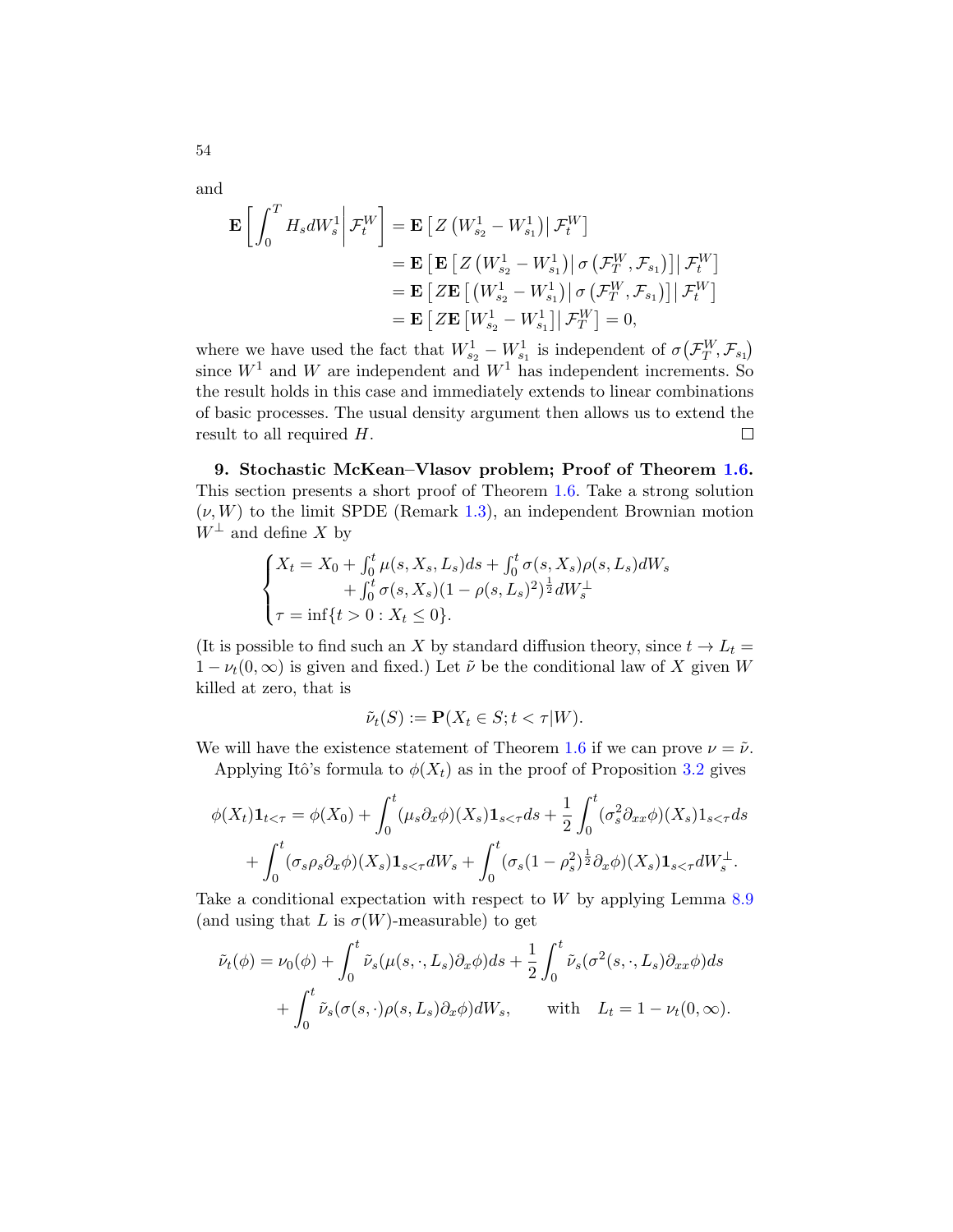Now,  $\nu$  also satisfies this equation, however in both cases the coefficients depend only on L. Therefore we can regard L as fixed and  $\nu$  and  $\tilde{\nu}$  as solving the limit SPDE in the special case when coefficients do not depend on the loss-variable. This is a much easier linear problem and Theorem [1.2](#page-7-0) is certainly sufficient to conclude  $\nu = \tilde{\nu}$ , as required.

We have also just shown that if  $(X, W)$  solves the McKean–Vlasov prob-lem in Theorem [1.6,](#page-9-1) then its conditional law  $\nu = \tilde{\nu}$  solves the limit SPDE. By Theorem [1.2,](#page-7-0) this fixes the law of  $\nu$ , hence we have the uniqueness statement  $\Box$ too.

<span id="page-54-0"></span>10. Open problems. We end by giving some open problems arising from our model and its related extensions:

(i) As indicated at the end of Section [1,](#page-0-4) the most important practical question is how do we numerically approximate  $\nu$  from a given realisation of W? This leads to the further questions of how do we combine these approximations to get an estimator for  $\mathbf{E}\Psi(L)$ , where  $\Psi: D_{\mathbb{R}} \to \mathbb{R}$  is some pay-off function, and how do we calibrate the model to any data on traded prices for options with payoff  $\Psi(L)$ ?

Our proposed algorithm for the first problem is as follows. Here, we discretise the time variable and treat the outputs of the following subroutines as functions on  $[0, \infty)$  — in practise we would also need a discretisation scheme for the spatial variable too, but we will not consider that problem here. Fix a precision level  $\delta > 0$  and assume we are given a piecewise constant or piecewise linear approximation to a Brownian trajectory  $t \mapsto w_t$  to precision at least  $\delta$  (generating such a path contributes negligible computational cost in this algorithm) and an initial density  $V^{(0)}$ . Set  $L^{(0)} = 0$ . For  $1 \leq n \leq T/\delta - 1$ , form  $V^{(n)}$ recursively by setting  $V^{(n)} = u_{\delta}$  where u solves the deterministic linear PDE

<span id="page-54-1"></span>(10.1)  
\n
$$
du_t(x) = -\mu(t, x, L^{(n-1)})\partial_x u_t(x)dt + \frac{1}{2}\sigma(t, x)\rho(t, L^{(n-1)})\partial_{xx}u_t(x)dt - \sigma(t, x)\sqrt{1 - \rho(t, L^{(n-1)})^2}\partial_x u_t(x)dw_t, \quad \text{with } u_t(0) = 0,
$$

for  $t \in [0, \delta]$  and  $x > 0$ . Set  $L^{(n)} = 1 - \int_0^\infty V^{(n)}(x) dx$  (calculated using some quadrature routine). Our approximation to the density process,  $V$ , of  $\nu$  and the loss process,  $L$ , are given by piecewise interpolation of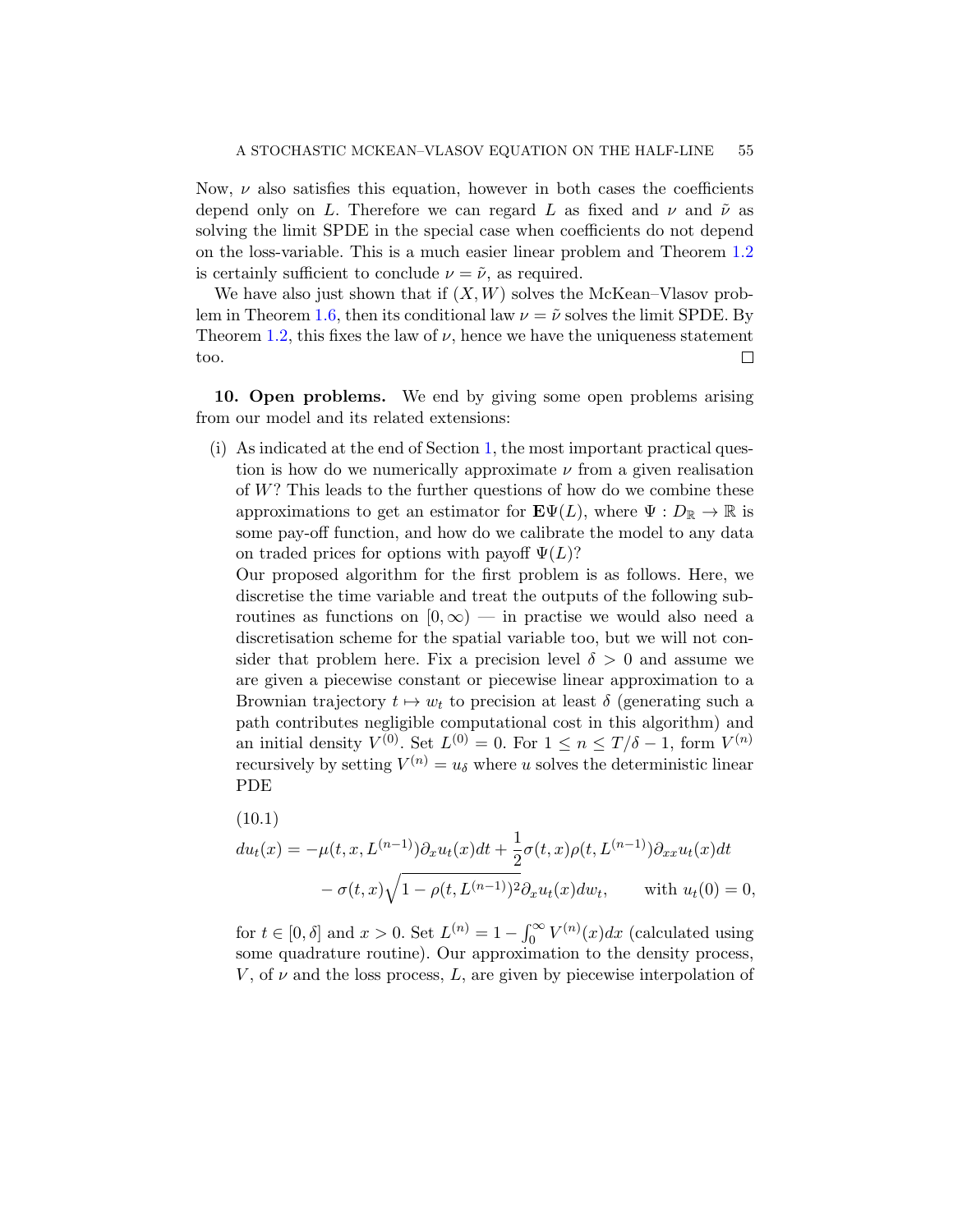$\{V^{(n)}\}_n$  and  $\{L^{(n)}\}_n$ :

$$
\tilde{V}_t := (1 - \text{frac}\{s\})V^{([s])} + \text{frac}\{s\}V^{([s]+1)}
$$
\n
$$
\tilde{L}_t := (1 - \text{frac}\{s\})L^{([s])} + \text{frac}\{s\}L^{([s]+1)},
$$

where  $s := t/\delta$ , [s] is the floor of s and frac{s} =  $s - [s]$ . In the case when  $\sigma$  and  $\mu$  are constant and  $\rho$  depends only on the loss variable and  $w$  is given as a piecewise constant interpolation of  $W$  with precision  $\delta$ , the solution to  $(10.1)$  can be written explicitly in terms of the Brownian transition kernel. A numerical solution can then be found by quadrature. (This instance of the algorithm was used to produce Figure [2.](#page-6-0)) If these assumption do not hold, then further approximations may be necessary. In  $[30]$   $(10.1)$  is solved (for the constant coefficient case) by finite element methods and the scheme is proven to converge when the system is considered on the whole space. The authors conjecture and provide numerical evidence for a convergence rate for the scheme on the half-line with space-time discretisation. A first open problem is to verify that the piecewise-constant time-discretisation,  $V$ , above converges in law to the solution  $\nu$  of limit SPDE as  $\delta \to 0$ . A harder problem is to establish the rate of convergence, in some appropriate norm, averaged over realisations of W.

Returning to the task of calculating the pay-off  $\mathbf{E}\Psi(L)$ , we have the estimator

$$
\mathcal{E}_{m,\delta}:=\frac{1}{m}\sum_{i=1}^m \Psi(\tilde{L}_{w^i,\delta})
$$

where  $\{w^i\}_{1\leq i\leq m}$  are independent standard Brownian motions and  $L_{w,\delta}$  denotes the approximation to the loss function using the algorithm above with precision  $\delta$  and Brownian trajectory w. As the Monte Carlo routine depends on  $\delta$ , a natural variance reduction technique is to use multi-level Monte Carlo as in [\[30\]](#page-58-22). Another potentially useful technique is to alter the drift coefficient in  $(1.3)$  using Girsanov's theorem to produce a reweighted estimator. In the case when the pay-off function,  $\Psi$ , is supported on large losses, and hence is sensitive only to rare events, changing the measure to one under which the particles have a large negative drift and multiplying by the appropriate Radon– Nikodym derivative is a form of importance sampling. A simpler observation in this scenario is that if the systemic Brownian motion has a realisation that has followed a largely increasing path on  $[0, T]$ , then although that realisation is likely to contribute little to  $\mathcal{E}_{m,\delta}$ , the negative of this realisation is likely to give a heavy contribution. Hence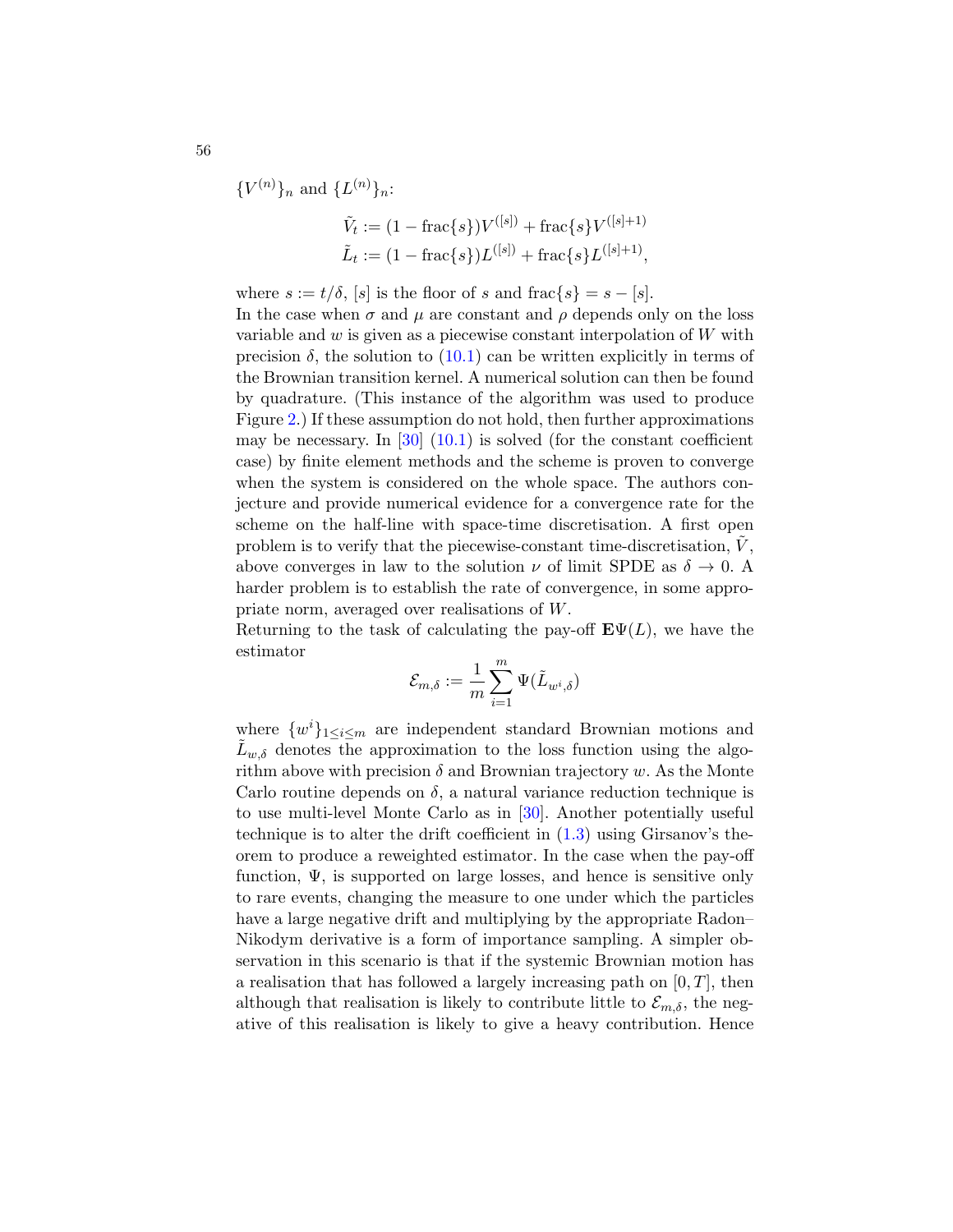the simple antithetic sampling routine in which we draw  $2m$  samples of the common Brownian motion in pairs  $(w, -w)$  is a candidate for variance reduction. An open problem is to verify the usefulness of these techniques either numerically or analytically.

- (ii) Following on from the previous point, a natural extension to the model is to replace the systemic Brownian motion term in  $(1.3)$  with a Lévy process. This would allow the possibility of generating extreme losses. Mathematically we expect to arrive at a non-linear SPDE driven by a Lévy process on the half-line — see, for example,  $[34]$ .
- (iii) Another possibility for generating large systemic losses is to incorporate a contagion term in the particle dynamics along the lines of [\[19,](#page-57-17) [20\]](#page-57-18). For simplicity, consider the model where particles move according to the dynamics

(10.2) 
$$
X_t^{i,N} = X_0^i + W_t^i - \alpha L_t^N
$$

$$
\tau^i = \inf \{ t > 0 : X_t^{i,N} \le 0 \}
$$

$$
L_t^N = \sum_{i=1}^N \mathbf{1}_{\tau^i \le t},
$$

with  $\alpha > 0$ . Whenever a particle hits the origin, every other particle jumps by size  $\alpha/N$  towards the boundary. This can begin an avalanche effect where a default causes many other entities to default. Convergence of a finite particle system to a limiting McKean–Vlasov equation is shown in [\[20\]](#page-57-18), and it is known that for small values of  $\alpha$  the solution is unique. For large values of  $\alpha$  the limiting system undergoes a jump, whereby a macroscopic proportion of mass is lost in an infinitesimal period of time. It remains a challenge to prove uniqueness of solutions in this regime and to characterise a critical value of  $\alpha$ . From our perspective, a natural extension is to consider the system with a common Brownian noise term between particles.

Acknowledgement. The authors thank the anonymous referees for their helpful corrections. We are grateful to Andreas Sojmark for his very thorough reading and suggestions for improvements. SL thanks Christoph Reisinger and Francois Delarue for discussions on this material.

## References.

- <span id="page-56-1"></span>[1] F. Ahmad, B.M. Hambly and S. Ledger. A stochastic partial differential equation model for mortgage backed securities. Preprint 2016.
- <span id="page-56-0"></span>[2] L. Andersen and J. Sidenius. Extensions to the Gaussian Copula: Random Recovery and Random Factor Loadings. J. Credit Risk, 1(1):29–70, 2005.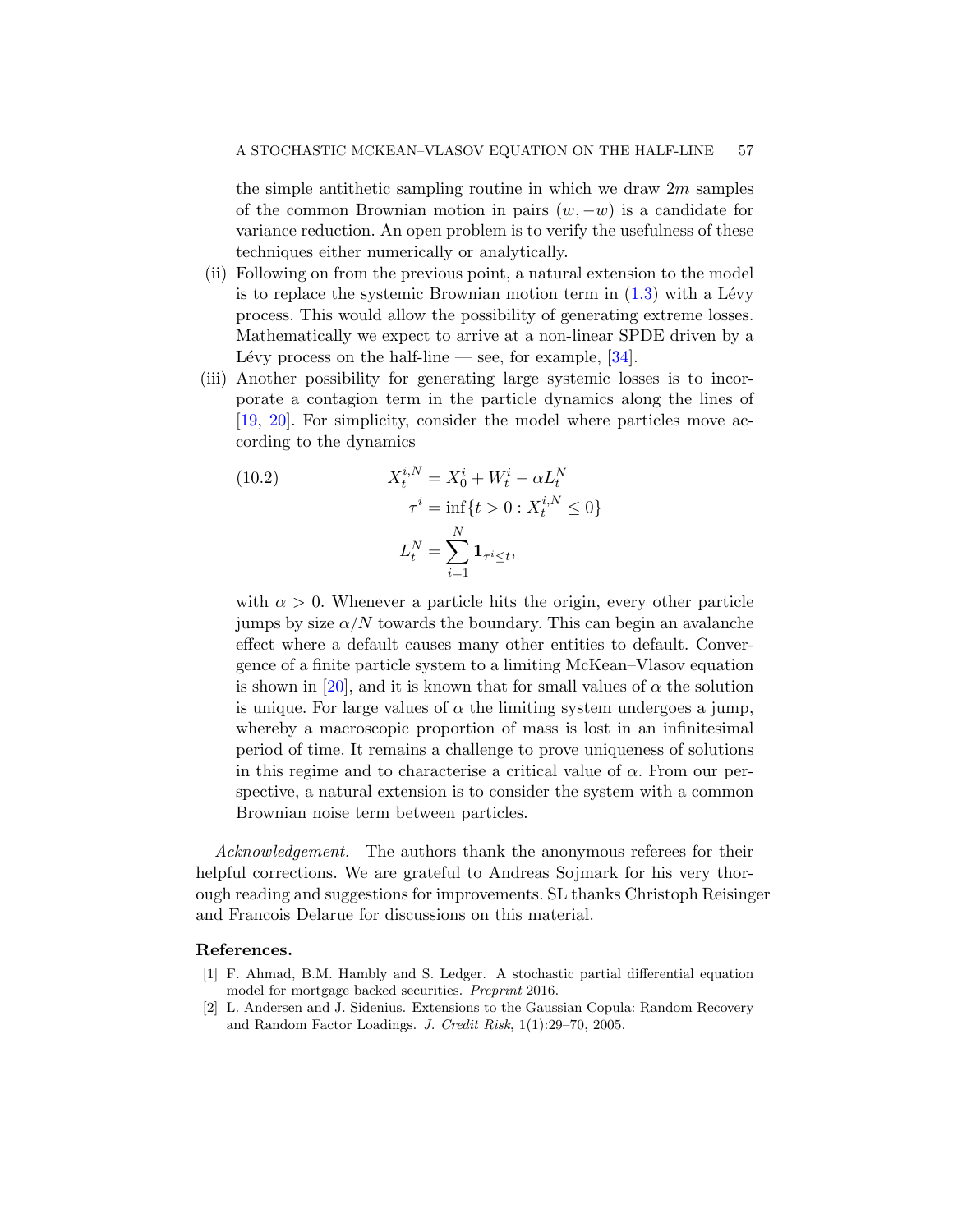- <span id="page-57-11"></span>[3] A. Bain and D. Crisan. Fundamentals of Stochastic Filtering. Springer, New York, 2009.
- <span id="page-57-20"></span>[4] P. Billingsley. Convergence of probability measures. Wiley Series in Probability and Statistics: Probability and Statistics. John Wiley & Sons Inc., New York, second edition, 1999. A Wiley-Interscience Publication.
- <span id="page-57-1"></span>[5] F. Black and J. Cox. Valuing corporate securities: some effects of bond indenture provisions. J. Finance, 31(2):351–367, 1976.
- <span id="page-57-7"></span>[6] K. Bujok and C. Reisinger. Numerical valuation of basket credit derivatives in structural jump-diffusion models. J. Comp. Finance, 15(4):115–158, 2012.
- <span id="page-57-5"></span>[7] X. Burtschell, J. Gregory, and J.-P. Laurent. Beyond the Gaussian copula: Stochastic and Local Correlation. J. Credit Risk, 3(1):31–62, 2007.
- <span id="page-57-0"></span>[8] N. Bush, B.M. Hambly, H. Haworth, L. Jin, and C. Reisinger. Stochastic Evolution Equations in Portfolio Credit Modelling. SIAM J. Financial Math., 2(1):627–664, 2011.
- <span id="page-57-19"></span>[9] M.J. Cáceres, J.A. Carrillo, and B. Perthame. Analysis of non-linear noisy integrate & fire neuron models: blow-up and steady states. The Journal of Mathematical Neuroscience, 1(7), 2011.
- <span id="page-57-9"></span>[10] R. Carmona and F. Delarue. Probabilistic Analysis of Mean-Field Games. SIAM J. Control Optim., 51(4):2705–2734, 2013.
- <span id="page-57-16"></span>[11] R. Carmona, F. Delarue, and D. Lacker. Mean field games with common noise. <http://arxiv.org/abs/1407.6181>, 2015.
- <span id="page-57-10"></span>[12] J.-F. Chassagneux, D. Crisan, and F. Delarue. A probabilistic approach to classical solutions of the master equation for large population equilibria. [http://arxiv.org/](http://arxiv.org/abs/1411.3009) [abs/1411.3009](http://arxiv.org/abs/1411.3009), 2015.
- <span id="page-57-2"></span>[13] U. Cherubini, E. Luciano, and W. Vecchiato. Copula Methods in Finance. The Wiley Finance Series. Wiley, 2004.
- <span id="page-57-15"></span>[14] T.-S. Chiang. McKean–Vlasov equations with discontinuous coefficients. Soochow J. Math., 20(4):507–526, 1994.
- <span id="page-57-14"></span>[15] D. Crisan, T.G. Kurtz, and Y. Lee. Conditional distributions, exchangeable particle systems, and stochastic partial differential equations. Ann. Inst. H. Poincaré Probab. Statist., 50(3):946–974, 2014.
- <span id="page-57-12"></span>[16] D. Crisan and J. Xiong. Approximate McKean–Vlasov representations for a class of SPDEs. Stochastics, 82(1):1–16, 2010.
- <span id="page-57-6"></span>[17] P. Dai Pra, W. Runggaldier, E. Sartori, and M. Tolotti. Large porfolio losses: a dynamic contagion model. Ann. Appl. Probab., 19(1):347–394, 2009.
- <span id="page-57-13"></span>[18] D. Dawson and A. Greven. Spatial Fleming–Viot models with selection and mutation. Lecture Notes in Mathematics. Springer, 2014.
- <span id="page-57-17"></span>[19] F. Delarue, J. Inglis, S. Rubenthaler, and E. Tanré. Global solvability of a networked integrate-and-fire model of McKean–Vlasov type, Ann. Appl. Probab. 25(4):2096– 2133, 2015.
- <span id="page-57-18"></span>[20] F. Delarue, J. Inglis, S. Rubenthaler, and E. Tanré. Particle systems with singular mean-field self-excitation. Application to neuronal networks, Stochastic Process. Appl. 125(6): 2451–2492, 2015.
- <span id="page-57-8"></span>[21] A. De Masi, A. Galves, E. Löcherbach, and E. Presutti. Hydrodynamic limit for interacting neurons. J. Stat. Phys., 158(4):866–902, 2015.
- <span id="page-57-3"></span>[22] X. Ding, K. Giesecke, and P. Tomecek. Time-Changed Birth Processes and Multiname Credit Derivatives. Oper. Res., 57(4):990–1005, 2009.
- <span id="page-57-4"></span>[23] E. Errais, K. Giesecke, and L.R. Goldberg. Affine Point Processes and Portfolio Credit Risk. SIAM J. Financial Math., 1:642–665, 2010.
- <span id="page-57-21"></span>[24] L.C. Evans. Partial Differential Equations. Graduate studies in mathematics. Amer-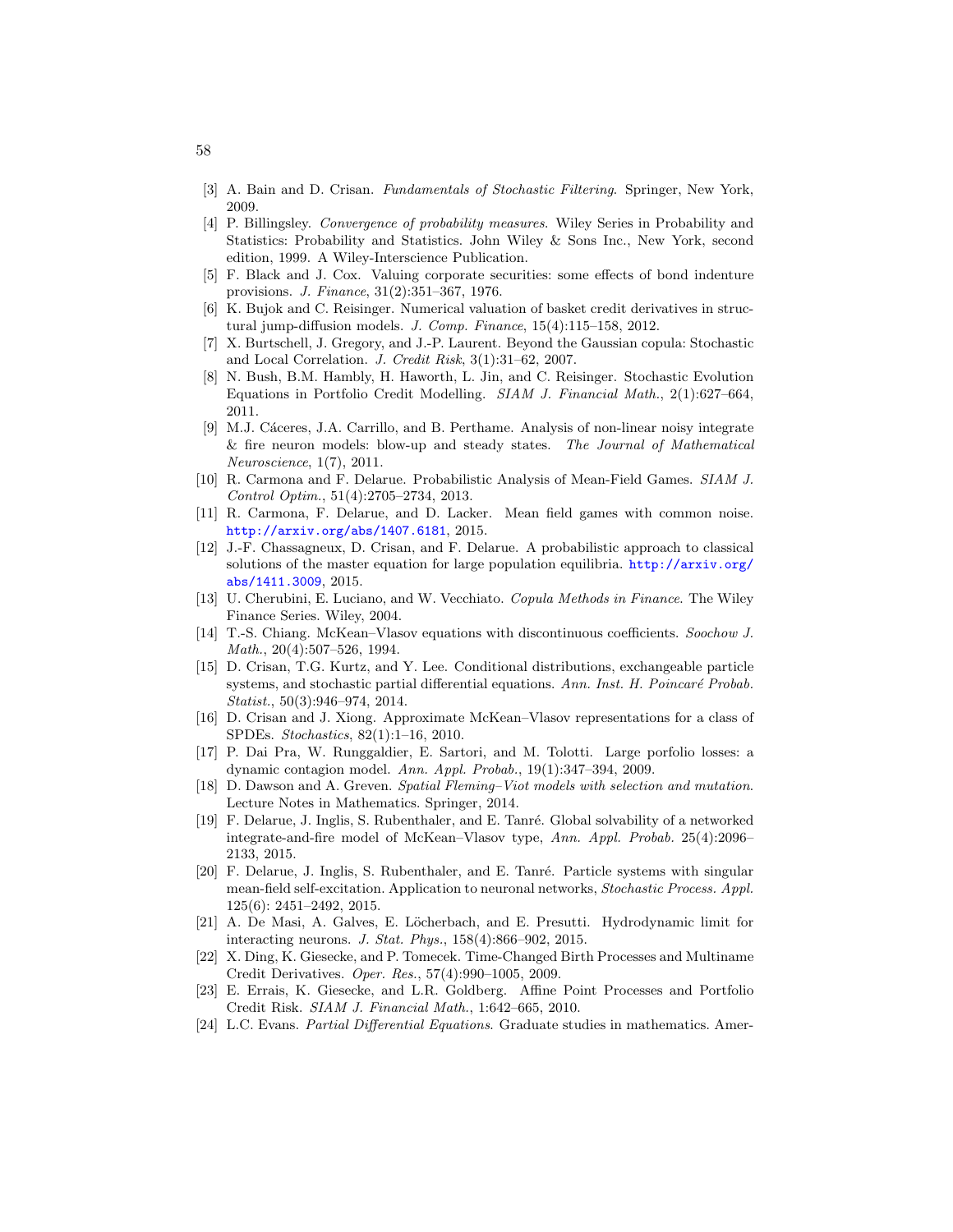ican Mathematical Society, 2010.

- <span id="page-58-7"></span>[25] F. Fang, H. Jönsson, C. Oosterlee, and W. Schoutens. Fast valuation and calibration of credit default swaps under L´evy processes. J. Comp. Finance, 14(2):1–30, 2010.
- <span id="page-58-6"></span>[26] C.C. Finger. Issues in the Pricing of Synthetic CDOs. J. Credit Risk, 1(1):113–124, 2005.
- <span id="page-58-3"></span>[27] R. Frey and A. McNeil. Dependent Defaults in Modes of Portfolio Credit Risk. J. Risk, 6(1):59–92, 2003.
- <span id="page-58-9"></span>[28] K. Giesecke, K. Spiliopoulos, R.B. Sowers, and J.A. Sirignano. Large portfolio asymptotics for loss from default. Math. Finance, 25(1):77–114, 2015.
- <span id="page-58-10"></span>[29] K. Giesecke and S. Weber. Credit contagion and aggregate losses. J. Econom. Dynam. Control, 30:741–767, 2006.
- <span id="page-58-22"></span>[30] M. Giles, C. Reisinger. Stochastic Finite Differences and Multilevel Monte Carlo for a Class of SPDEs in Finance. SIAM J. Financial Math., 3(1):572–592, 2012.
- <span id="page-58-1"></span>[31] J. Hull and A. White. Valuing credit default swaps II: modeling default correlations. J. Derivatives, 8(3):12–21, 2001.
- <span id="page-58-11"></span>[32] L. Jin. Particle systems and SPDEs with applications to credit modelling. D.Phil Thesis, University of Oxford, 2010.
- <span id="page-58-16"></span>[33] I. Karatzas and S.E. Shreve. Brownian Motion and Stochastic Calculus. Graduate Texts in Mathematics. Springer New York, 1991.
- <span id="page-58-23"></span>[34] K.-H. Kim. A Sobolev space theory for parabolic stochastic PDEs driven by Lévy processes on  $C^1$ -domains. Stochastic Process. Appl., 124(1):440–474, 2014.
- <span id="page-58-13"></span>[35] V.N. Kolokoltsov. Nonlinear Diffusions and Stable-Like Processes with Coefficients Depending on the Median and VaR. Appl. Math. Optim., 68:85–98, 2013.
- <span id="page-58-14"></span>[36] V.N. Kolokoltsov and M. Troeva. On the mean field games with common noise and the McKean–Vlasov SPDEs. <http://arxiv.org/abs/1506.04594>, 2015.
- <span id="page-58-17"></span>[37] P. Kotelenez. A class of quasilinear stochastic partial differential equations of McKean–Vlasov type with mass conservation. Probab. Theory Related Fields, 102(2):159–188, 1995.
- <span id="page-58-18"></span>[38] T.G. Kurtz and J. Xiong. Particle representations for a class of nonlinear SPDEs. Stochastic Process. Appl., 83(1):103–126, 1999.
- <span id="page-58-19"></span>[39] S. Ledger. Sharp regularity near an absorbing boundary for solutions to second order SPDEs in a half-line with constant coefficients. Stoch. Partial Differ. Equ. Anal. Comput., 2(1):1–26, 2014.
- <span id="page-58-15"></span>[40] S. Ledger. Skorokhod's M1 topology for distribution-valued processes. Electron. Commun. Probab., 21(1):1–11, 2016.
- <span id="page-58-8"></span>[41] F. Lindskog and A. McNiel. Common Poisson Shock Models: Applications to Insurance and Credit Risk Modelling. ASTIN Bulletin, 33(2):209–238, 2003.
- <span id="page-58-12"></span>[42] E. Luçon and W. Stannat. Mean field limit for disordered diffusions with singular interaction. Ann. Appl. Probab., 24(5):1946–1993, 2014.
- <span id="page-58-4"></span>[43] S. Merino and M.A. Nyfeler. Calculating Portfolio Loss. RISK, pages 82–86, 2002.
- <span id="page-58-2"></span>[44] R. Merton. On the pricing of corporate debt: the risk structure of interest rates. J. Finance, 29(2):449–470, 1974.
- <span id="page-58-5"></span>[45] A. Mortensen. Semi-Analytical Valuation of Basket Credit Derivatives in Intensity-Based Models. J. Derivatives, 13(4):8–26, 2006.
- <span id="page-58-20"></span>[46] L.C.G. Rogers and D. Williams. Diffusions, Markov processes, and martingales. Vol. 2. Cambridge Mathematical Library. Cambridge University Press, Cambridge, 2000. Itô calculus, Reprint of the second (1994) edition.
- <span id="page-58-21"></span>[47] W. Rudin. Real and complex analysis. McGraw-Hill Book Co., New York, third edition, 1987.
- <span id="page-58-0"></span>[48] P.J. Schönbucher. Credit Derivatives Pricing Models: Models, Pricing and Implemen-